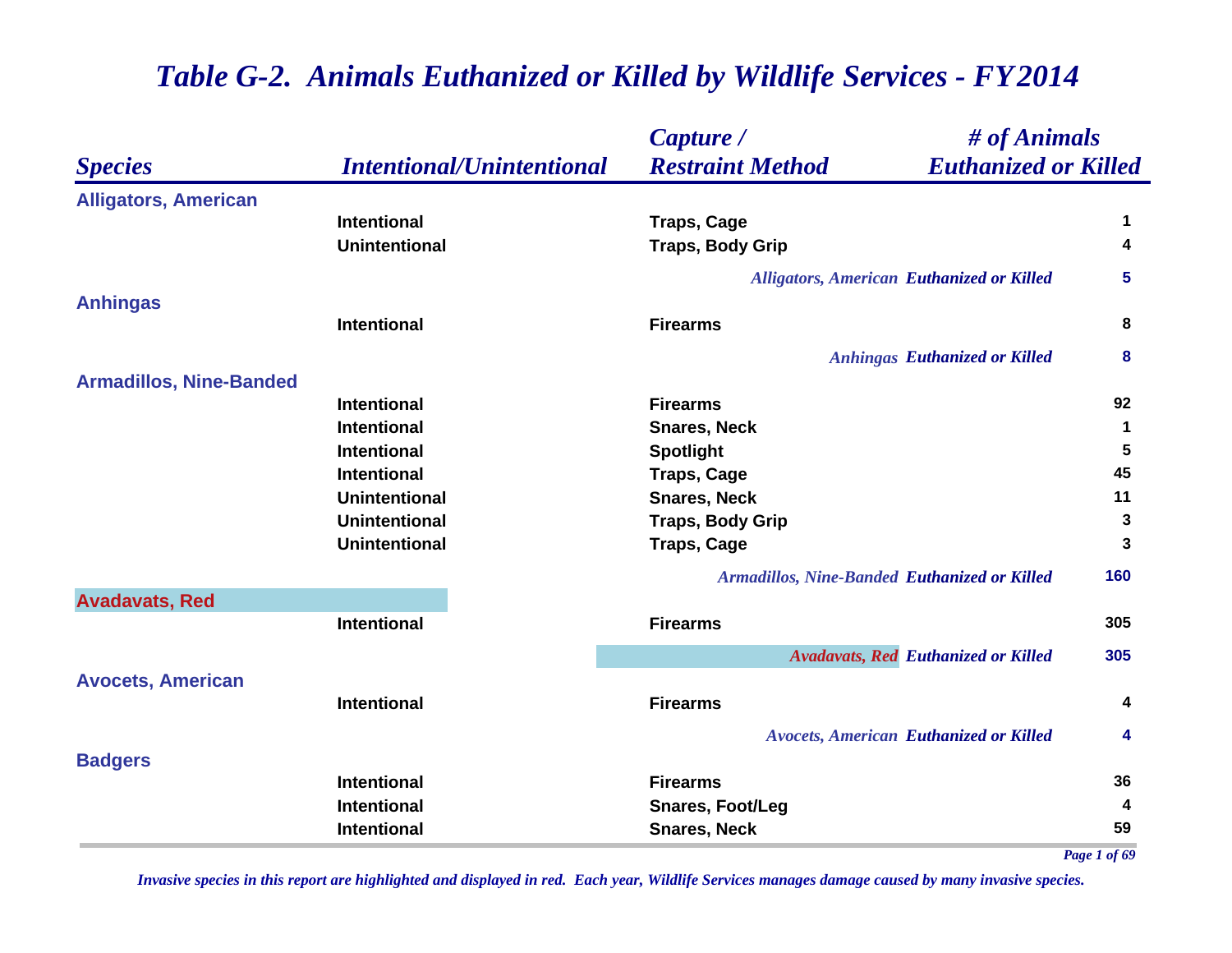|                         |                                  | # of Animals<br>Capture /                              |                         |
|-------------------------|----------------------------------|--------------------------------------------------------|-------------------------|
| <b>Species</b>          | <b>Intentional/Unintentional</b> | <b>Restraint Method</b><br><b>Euthanized or Killed</b> |                         |
| <b>Badgers</b>          |                                  |                                                        |                         |
|                         | <b>Intentional</b>               | <b>Traps, Body Grip</b>                                | $\mathbf{2}$            |
|                         | <b>Intentional</b>               | <b>Traps, Cage</b>                                     | $\overline{7}$          |
|                         | <b>Intentional</b>               | <b>Traps, Foothold</b>                                 | 92                      |
|                         | <b>Intentional</b>               | <b>Traps, Foothold (Padded)</b>                        | 5                       |
|                         | <b>Unintentional</b>             | <b>Snares, Neck</b>                                    | 57                      |
|                         | <b>Unintentional</b>             | <b>Traps, Foothold</b>                                 | 36                      |
|                         | <b>Unintentional</b>             | <b>Traps, Foothold (Padded)</b>                        | $\mathbf 1$             |
|                         |                                  | <b>Badgers Euthanized or Killed</b>                    | 299                     |
| <b>Bass, Largemouth</b> |                                  |                                                        |                         |
|                         | <b>Unintentional</b>             | <b>Traps, Body Grip</b>                                | $\mathbf 1$             |
|                         |                                  | <b>Bass, Largemouth Euthanized or Killed</b>           | 1                       |
| <b>Bats (All)</b>       |                                  |                                                        |                         |
|                         | <b>Intentional</b>               | Handcaught/Gathered                                    | 8                       |
|                         | <b>Intentional</b>               | Nets, Other                                            | $\mathbf{2}$            |
|                         |                                  | <b>Bats (All) Euthanized or Killed</b>                 | 10                      |
| <b>Bears, Black</b>     |                                  |                                                        |                         |
|                         | <b>Intentional</b>               | <b>Firearms</b>                                        | 209                     |
|                         | <b>Intentional</b>               | <b>Night Vision/Infrared Equipment</b>                 | 1                       |
|                         | <b>Intentional</b>               | <b>Snares, Foot/Leg</b>                                | 196                     |
|                         | <b>Intentional</b>               | <b>Snares, Neck</b>                                    | 10                      |
|                         | <b>Intentional</b>               | <b>Traps, Cage</b>                                     | 28                      |
|                         | <b>Intentional</b>               | <b>Traps, Culvert</b>                                  | 124                     |
|                         | <b>Intentional</b>               | <b>Traps, Foothold</b>                                 | $\mathbf{2}$            |
|                         | <b>Unintentional</b>             | <b>M-44 Cyanide Capsule</b>                            | 3                       |
|                         | <b>Unintentional</b>             | <b>Snares, Neck</b>                                    | $\overline{\mathbf{2}}$ |

*Page 2 of 69*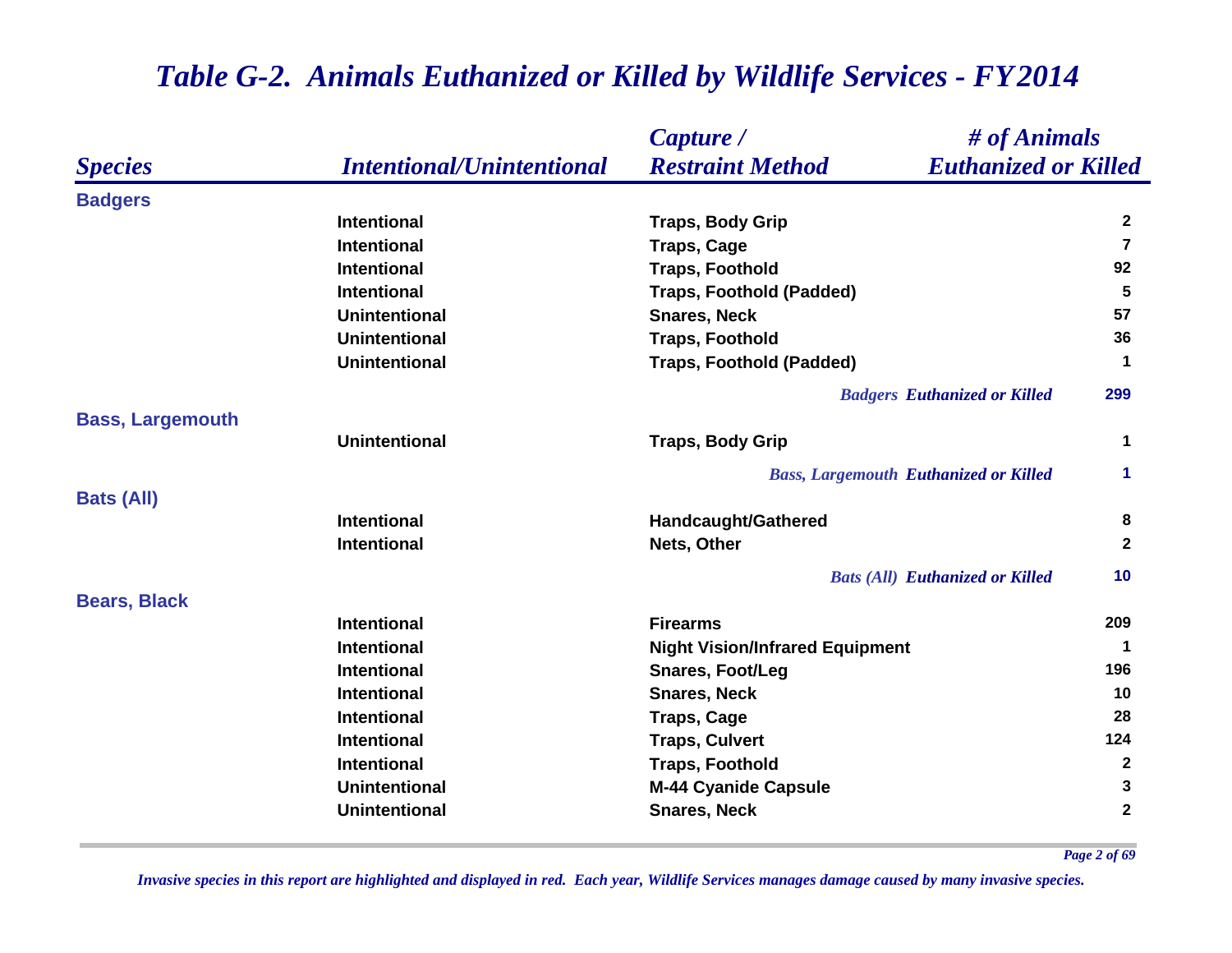|                                    |                                  | Capture /                                              | # of Animals    |  |
|------------------------------------|----------------------------------|--------------------------------------------------------|-----------------|--|
| <b>Species</b>                     | <b>Intentional/Unintentional</b> | <b>Restraint Method</b><br><b>Euthanized or Killed</b> |                 |  |
| <b>Bears, Black</b>                |                                  |                                                        |                 |  |
|                                    | <b>Unintentional</b>             | <b>Traps, Foothold</b>                                 | $5\phantom{.0}$ |  |
|                                    |                                  | <b>Bears, Black Euthanized or Killed</b>               | 580             |  |
| <b>Beavers</b>                     |                                  |                                                        |                 |  |
|                                    | <b>Intentional</b>               | <b>Firearms</b>                                        | 2,467           |  |
|                                    | <b>Intentional</b>               | <b>Night Vision/Infrared Equipment</b>                 | 335             |  |
|                                    | <b>Intentional</b>               | <b>Snares, Neck</b>                                    | 2,147           |  |
|                                    | <b>Intentional</b>               | <b>Spotlight</b>                                       | 669             |  |
|                                    | Intentional                      | <b>Traps, Body Grip</b>                                | 14,650          |  |
|                                    | <b>Intentional</b>               | <b>Traps, Cage</b>                                     | 57              |  |
|                                    | <b>Intentional</b>               | <b>Traps, Foothold</b>                                 | 1,603           |  |
|                                    | <b>Intentional</b>               | <b>Traps, Foothold (Padded)</b>                        | 49              |  |
|                                    | <b>Intentional</b>               | <b>Traps, Suitcase</b>                                 | 519             |  |
|                                    |                                  | <b>Beavers Euthanized or Killed</b>                    | 22,496          |  |
| <b>Beavers, Mountain</b>           | <b>Intentional</b>               | <b>Traps, Foothold (Padded)</b>                        | 20              |  |
|                                    |                                  |                                                        |                 |  |
|                                    |                                  | <b>Beavers, Mountain Euthanized or Killed</b>          | 20              |  |
| <b>Bitterns, American</b>          | <b>Intentional</b>               | <b>Firearms</b>                                        | 1               |  |
|                                    |                                  | <b>Bitterns, American Euthanized or Killed</b>         | 1               |  |
| <b>Bitterns, Yellow</b>            |                                  |                                                        |                 |  |
|                                    | <b>Intentional</b>               | <b>Firearms</b>                                        | 46              |  |
|                                    |                                  | <b>Bitterns, Yellow Euthanized or Killed</b>           | 46              |  |
| <b>Blackbirds, (Mixed Species)</b> |                                  |                                                        |                 |  |
|                                    | <b>Intentional</b>               | <b>Firearms</b>                                        | $\mathbf{2}$    |  |
|                                    |                                  |                                                        |                 |  |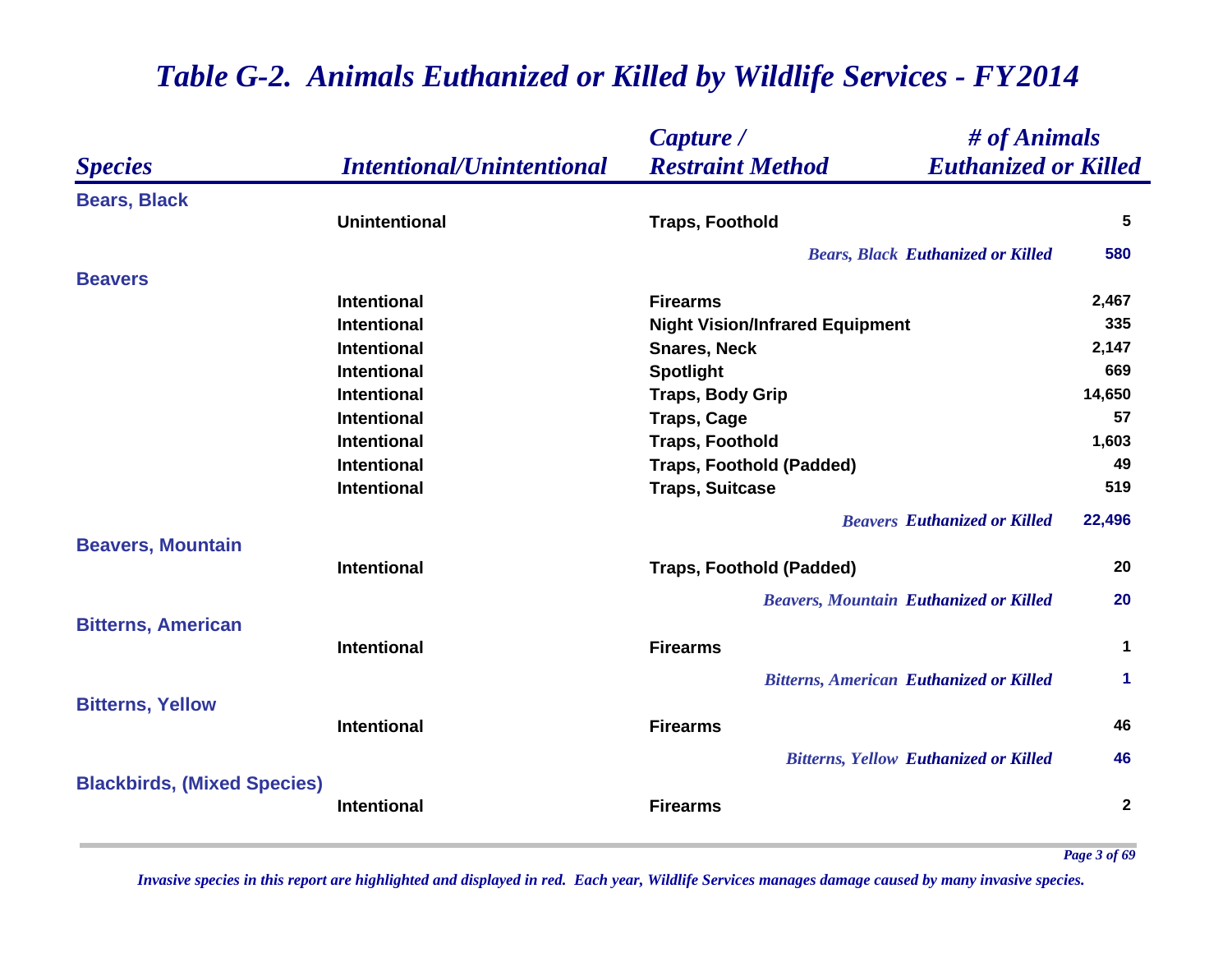#### *Species Capture / Restraint Method # of Animals Intentional/Unintentional Euthanized or Killed* **Blackbirds, (Mixed Species)** *Blackbirds, (Mixed Species) Euthanized or Killed* **2 Blackbirds, Brewer`s Intentional Drc-1339-Feedlots 1,000 Intentional Firearms 548 Intentional Handcaught/Gathered <sup>2</sup> Intentional Traps, Cage <sup>13</sup> Intentional Traps, Decoy <sup>74</sup>** *Blackbirds, Brewer`s Euthanized or Killed* **1,637 Blackbirds, Red-Winged Intentional Drc-1339-Staging Areas 305,946 Intentional Drc-1339-WY SLN (Staging/Feedlots) <sup>150</sup> Intentional Firearms 13,489 Intentional Nets, Other 13 Intentional Pneumatics 30 Intentional Traps, Cage <sup>62</sup> Intentional Traps, Decoy 1,754 Intentional Traps, Other <sup>1</sup> Intentional Traps, Raptor (Swedish Goshawk) <sup>1</sup>** *Blackbirds, Red-Winged Euthanized or Killed* **321,446 Blackbirds, Yellow-Headed Intentional Drc-1339-Staging Areas <sup>400</sup> Intentional Firearms 1,273 Intentional Pneumatics 7 Intentional Traps, Cage <sup>6</sup> Intentional Traps, Decoy 85**

### *Table G-2. Animals Euthanized or Killed by Wildlife Services - FY 2014*

*Page 4 of 69*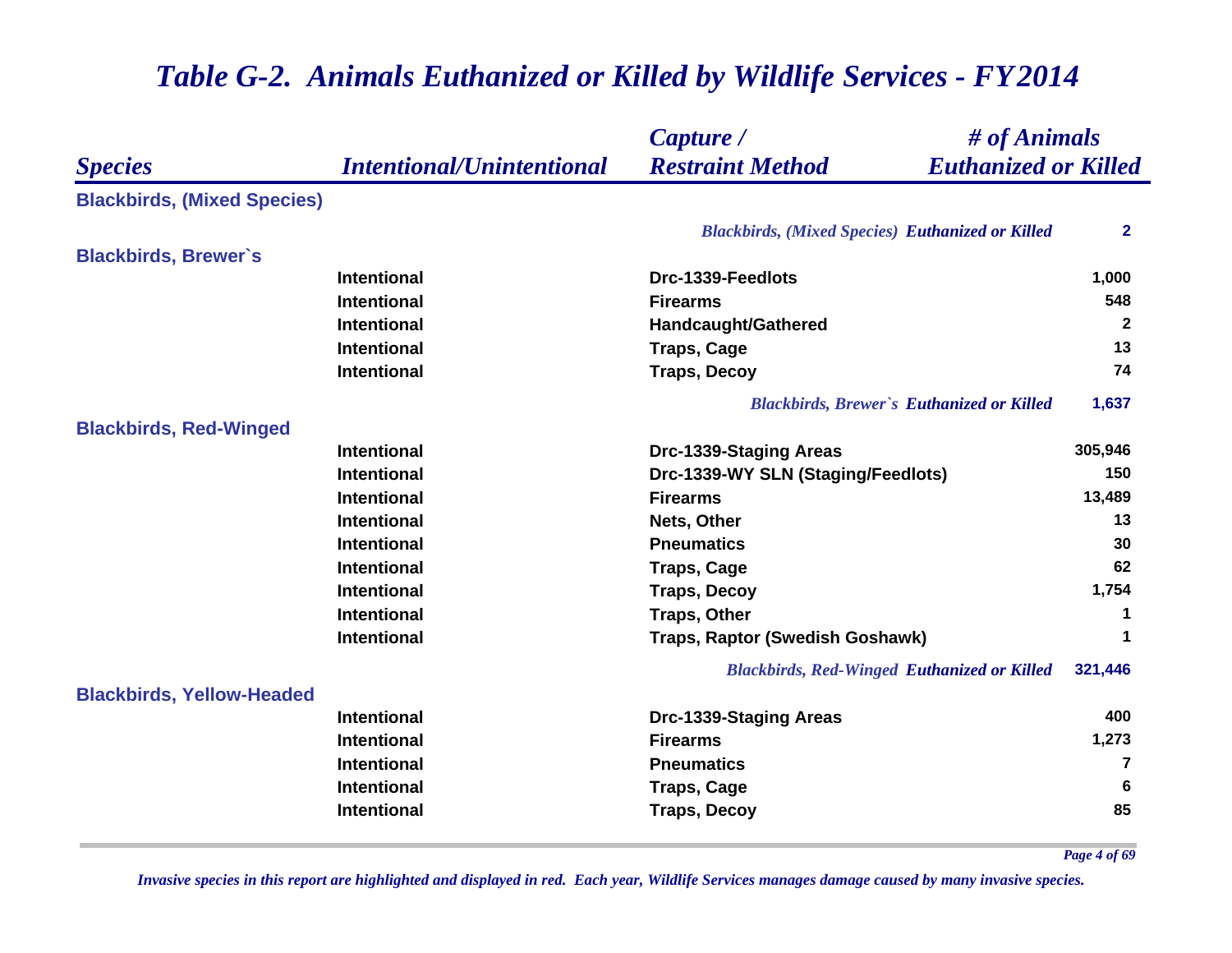|                                                    | Capture /                                              | # of Animals   |  |
|----------------------------------------------------|--------------------------------------------------------|----------------|--|
| <b>Intentional/Unintentional</b><br><b>Species</b> | <b>Restraint Method</b><br><b>Euthanized or Killed</b> |                |  |
| <b>Blackbirds, Yellow-Headed</b>                   |                                                        |                |  |
|                                                    | <b>Blackbirds, Yellow-Headed Euthanized or Killed</b>  | 1,771          |  |
| <b>Bobcats</b>                                     |                                                        |                |  |
| <b>Intentional</b>                                 | <b>Calling Device, Electronic</b>                      | 30             |  |
| <b>Intentional</b>                                 | <b>Calling Device, Manual(Hand, Blown)</b>             | 4              |  |
| <b>Intentional</b>                                 | <b>Firearms</b>                                        | 45             |  |
| Intentional                                        | <b>Fixed Wing</b>                                      | $\mathbf{2}$   |  |
| <b>Intentional</b>                                 | <b>Helicopter</b>                                      | 52             |  |
| <b>Intentional</b>                                 | <b>Night Vision/Infrared Equipment</b>                 | $\mathbf 1$    |  |
| <b>Intentional</b>                                 | <b>Snares, Neck</b>                                    | 311            |  |
| <b>Intentional</b>                                 | <b>Spotlight</b>                                       | -1             |  |
| Intentional                                        | <b>Traps, Cage</b>                                     | 35             |  |
| <b>Intentional</b>                                 | <b>Traps, Foothold</b>                                 | 297            |  |
| <b>Intentional</b>                                 | <b>Traps, Foothold (Padded)</b>                        | 6              |  |
| <b>Unintentional</b>                               | <b>Snares, Foot/Leg</b>                                | $\mathbf 1$    |  |
| <b>Unintentional</b>                               | <b>Snares, Neck</b>                                    | 10             |  |
| <b>Unintentional</b>                               | <b>Traps, Foothold</b>                                 | $\mathbf 1$    |  |
|                                                    | <b>Bobcats Euthanized or Killed</b>                    | 796            |  |
| <b>Bobolinks</b>                                   |                                                        |                |  |
| <b>Intentional</b>                                 | <b>Firearms</b>                                        | $\mathbf{2}$   |  |
|                                                    | <b>Bobolinks Euthanized or Killed</b>                  | $\overline{2}$ |  |
| <b>Bulbuls, Red-Vented</b>                         |                                                        |                |  |
| <b>Intentional</b>                                 | <b>Firearms</b>                                        | 916            |  |
| <b>Intentional</b>                                 | <b>Pneumatics</b>                                      | 3              |  |
| <b>Intentional</b>                                 | <b>Traps, Decoy</b>                                    | $\mathbf{2}$   |  |
|                                                    | <b>Bulbuls, Red-Vented Euthanized or Killed</b>        | 921            |  |

*Page 5 of 69*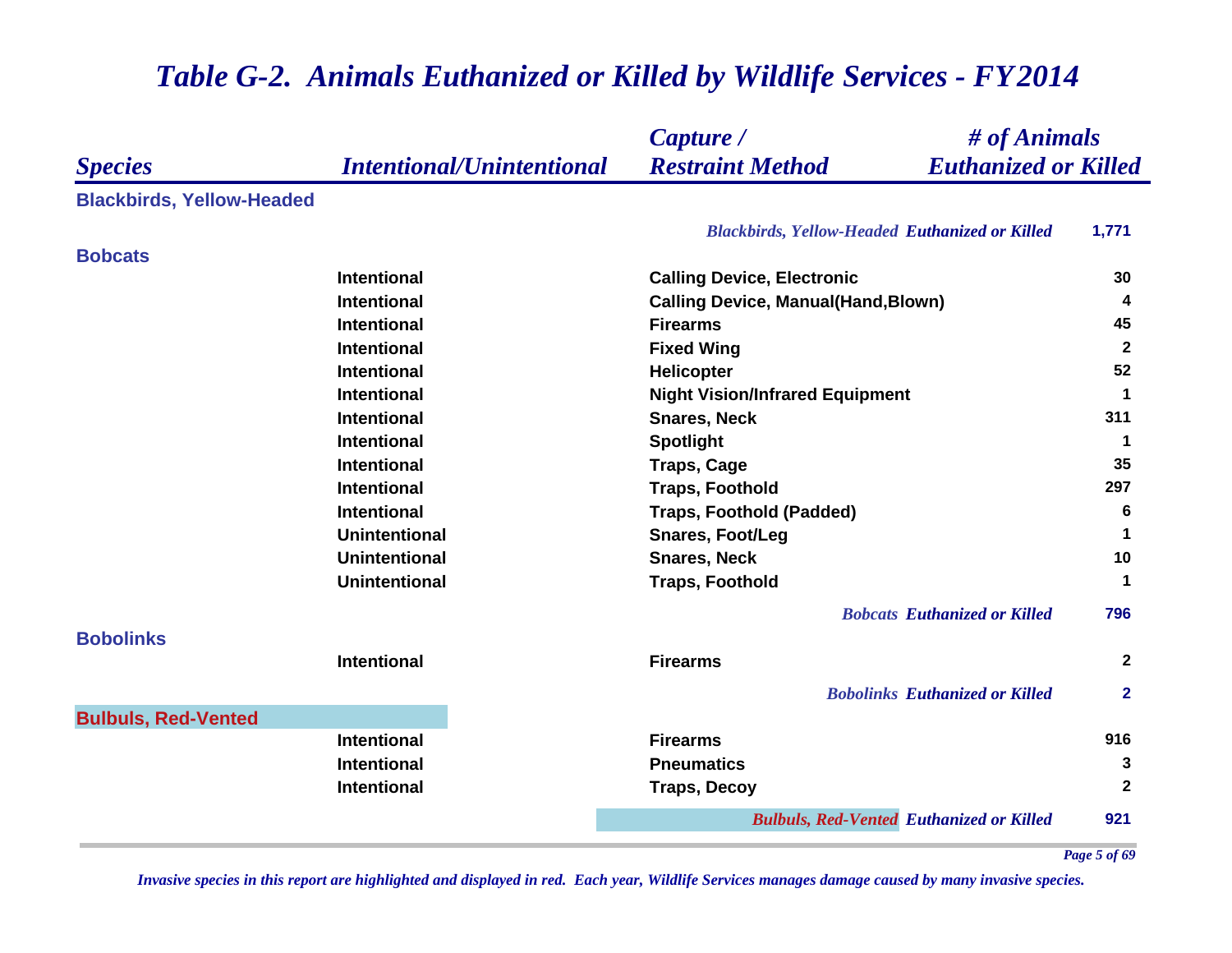|                               |                                          | Capture /                                          | # of Animals                |  |
|-------------------------------|------------------------------------------|----------------------------------------------------|-----------------------------|--|
| <b>Species</b>                | <b>Intentional/Unintentional</b>         | <b>Restraint Method</b>                            | <b>Euthanized or Killed</b> |  |
| <b>Buntings, Lark</b>         |                                          |                                                    |                             |  |
|                               | <b>Intentional</b>                       | <b>Firearms</b>                                    | 180                         |  |
|                               |                                          | <b>Buntings, Lark Euthanized or Killed</b>         | 180                         |  |
| <b>Buntings, Snow</b>         |                                          |                                                    |                             |  |
|                               | <b>Intentional</b>                       | <b>Firearms</b>                                    | 32                          |  |
|                               |                                          | <b>Buntings, Snow Euthanized or Killed</b>         | 32                          |  |
| <b>Caracaras</b>              |                                          |                                                    |                             |  |
|                               | <b>Intentional</b>                       | <b>Firearms</b>                                    | $\overline{\mathbf{7}}$     |  |
|                               | <b>Intentional</b>                       | <b>Traps, Cage</b>                                 | $\overline{7}$              |  |
|                               |                                          | <b>Caracaras Euthanized or Killed</b>              | 14                          |  |
| <b>Cardinals, Northern</b>    |                                          |                                                    |                             |  |
|                               | <b>Intentional</b>                       | <b>Firearms</b>                                    | 111                         |  |
|                               | <b>Intentional</b><br><b>Intentional</b> | <b>Pneumatics</b>                                  | 18<br>13                    |  |
|                               | <b>Intentional</b>                       | <b>Traps, Cage</b><br><b>Traps, Decoy</b>          | 23                          |  |
|                               |                                          |                                                    |                             |  |
| <b>Cardinals, Red Crested</b> |                                          | <b>Cardinals, Northern Euthanized or Killed</b>    | 165                         |  |
|                               | <b>Intentional</b>                       | <b>Firearms</b>                                    | 1,636                       |  |
|                               | Intentional                              | <b>Pneumatics</b>                                  | 1,487                       |  |
|                               | <b>Intentional</b>                       | <b>Traps, Cage</b>                                 | 530                         |  |
|                               | <b>Intentional</b>                       | <b>Traps, Decoy</b>                                | 161                         |  |
|                               |                                          | <b>Cardinals, Red Crested Euthanized or Killed</b> | 3,814                       |  |
| <b>Catbirds, Gray</b>         |                                          |                                                    |                             |  |
|                               | <b>Unintentional</b>                     | Traps, Snap (Rat, Mouse, Etc.)                     | 1                           |  |
|                               |                                          | <b>Catbirds, Gray Euthanized or Killed</b>         | 1                           |  |
|                               |                                          |                                                    |                             |  |

*Invasive species in this report are highlighted and displayed in red. Each year, Wildlife Services manages damage caused by many invasive species.* 

*Page 6 of 69*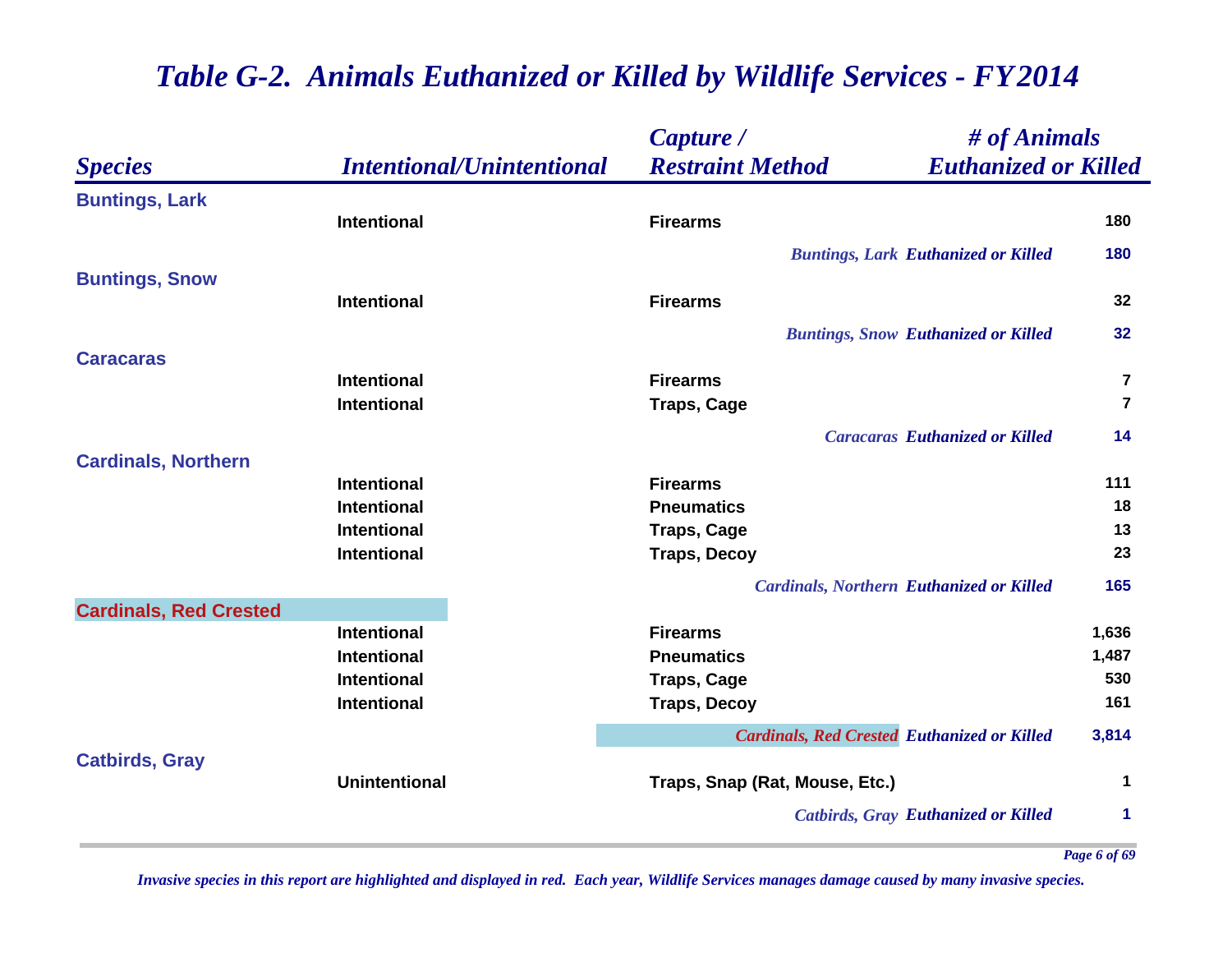|                                     |                                  | # of Animals<br>Capture /                                |              |
|-------------------------------------|----------------------------------|----------------------------------------------------------|--------------|
| <b>Species</b>                      | <b>Intentional/Unintentional</b> | <b>Euthanized or Killed</b><br><b>Restraint Method</b>   |              |
| <b>Cats, Feral/Free Ranging</b>     |                                  |                                                          |              |
|                                     | <b>Intentional</b>               | <b>Firearms</b>                                          | 160          |
|                                     | <b>Intentional</b>               | Handcaught/Gathered                                      | $\mathbf{2}$ |
|                                     | <b>Intentional</b>               | <b>Ketamine/Xylazine 5:1</b>                             | 1            |
|                                     | <b>Intentional</b>               | <b>Pneumatics</b>                                        | 1            |
|                                     | Intentional                      | <b>Snares, Neck</b>                                      | $\mathbf{2}$ |
|                                     | <b>Intentional</b>               | <b>Spotlight</b>                                         | 67           |
|                                     | <b>Intentional</b>               | <b>Traps, Body Grip</b>                                  | $\mathbf{2}$ |
|                                     | Intentional                      | <b>Traps, Cage</b>                                       | 478          |
|                                     | Intentional                      | <b>Traps, Decoy</b>                                      | 1            |
|                                     | Intentional                      | <b>Traps, Foothold</b>                                   | 5            |
|                                     | <b>Intentional</b>               | <b>Traps, Foothold (Padded)</b>                          | 1            |
|                                     | Intentional                      | <b>Traps, Other</b>                                      | $\mathbf{2}$ |
|                                     | <b>Unintentional</b>             | <b>Firearms</b>                                          | 1            |
|                                     | <b>Unintentional</b>             | <b>M-44 Cyanide Capsule</b>                              | 1            |
|                                     | <b>Unintentional</b>             | <b>Traps, Body Grip</b>                                  | $\mathbf{2}$ |
|                                     | <b>Unintentional</b>             | <b>Traps, Cage</b>                                       | 1            |
|                                     | <b>Unintentional</b>             | <b>Traps, Foothold</b>                                   | 3            |
|                                     |                                  | <b>Cats, Feral/Free Ranging Euthanized or Killed</b>     | 730          |
| <b>Chickens, Feral/Free Ranging</b> |                                  |                                                          |              |
|                                     | <b>Intentional</b>               | <b>Firearms</b>                                          | 1,770        |
|                                     | Intentional                      | <b>Traps, Cage</b>                                       | 868          |
|                                     | <b>Intentional</b>               | <b>Traps, Decoy</b>                                      | $\mathbf{2}$ |
|                                     |                                  | <b>Chickens, Feral/Free Ranging Euthanized or Killed</b> | 2,640        |
| <b>Chipmunks (Other)</b>            |                                  |                                                          |              |
|                                     | <b>Intentional</b>               | Handcaught/Gathered                                      | 1            |

*Invasive species in this report are highlighted and displayed in red. Each year, Wildlife Services manages damage caused by many invasive species.* 

*Page 7 of 69*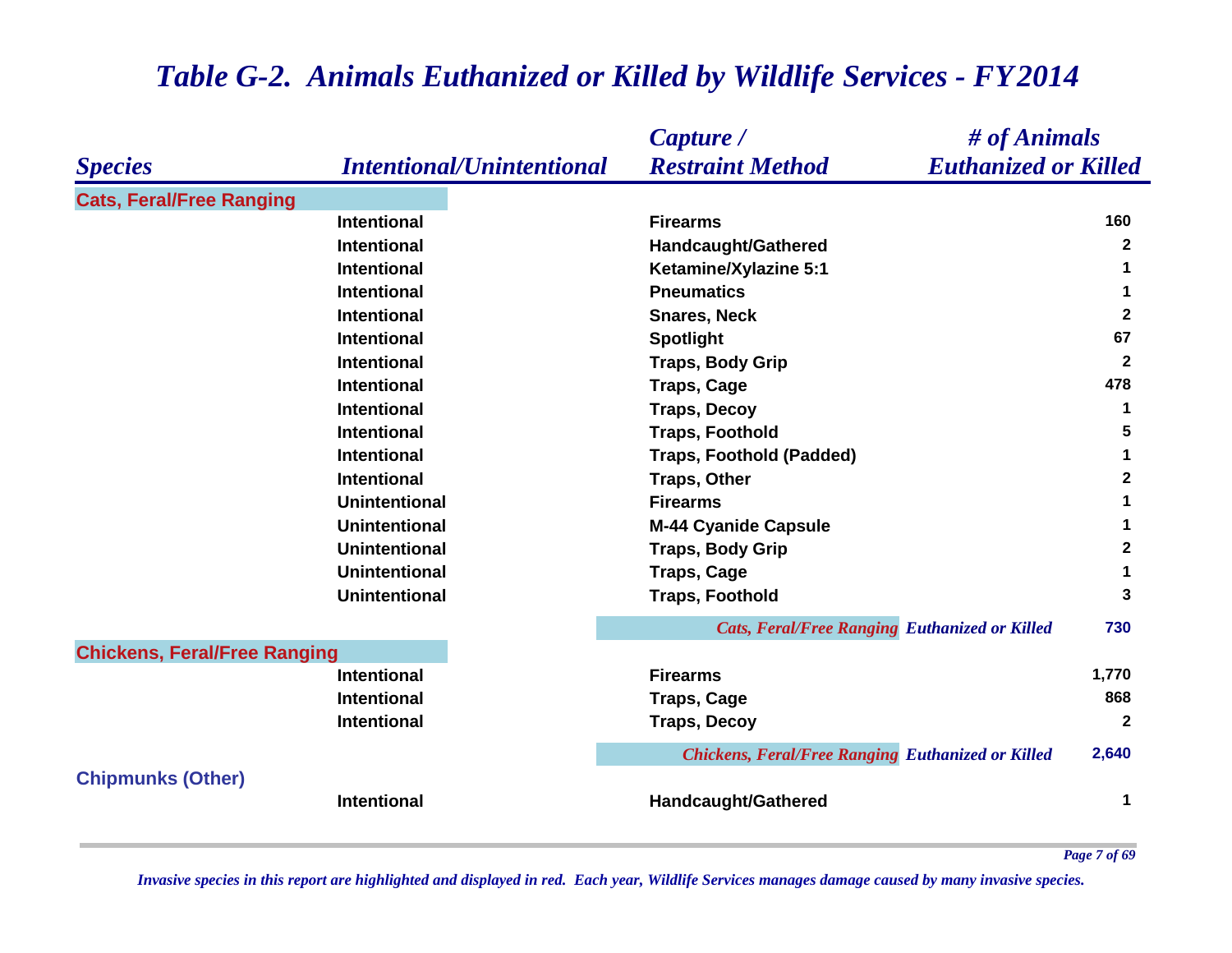|                                   |                                  | Capture /                                              | # of Animals         |  |
|-----------------------------------|----------------------------------|--------------------------------------------------------|----------------------|--|
| <b>Species</b>                    | <b>Intentional/Unintentional</b> | <b>Restraint Method</b><br><b>Euthanized or Killed</b> |                      |  |
| <b>Chipmunks (Other)</b>          |                                  |                                                        |                      |  |
|                                   |                                  | <b>Chipmunks (Other) Euthanized or Killed</b>          | $\blacktriangleleft$ |  |
| <b>Chipmunks, Eastern</b>         |                                  |                                                        |                      |  |
|                                   | <b>Intentional</b>               | Traps, Snap (Rat, Mouse, Etc.)                         | 13                   |  |
|                                   |                                  | <b>Chipmunks, Eastern Euthanized or Killed</b>         | 13                   |  |
| <b>Coots, American</b>            |                                  |                                                        |                      |  |
|                                   | <b>Intentional</b>               | <b>A/C Powder</b>                                      | 1,596                |  |
|                                   | <b>Intentional</b>               | <b>Firearms</b>                                        | 493                  |  |
|                                   | <b>Unintentional</b>             | <b>Traps, Body Grip</b>                                | $\mathbf 1$          |  |
|                                   |                                  | <b>Coots, American Euthanized or Killed</b>            | 2,090                |  |
| <b>Cormorants, Double-Crested</b> |                                  |                                                        |                      |  |
|                                   | <b>Intentional</b>               | <b>Firearms</b>                                        | 16,319               |  |
|                                   | <b>Intentional</b>               | <b>Night Vision/Infrared Equipment</b>                 | 241                  |  |
|                                   | <b>Unintentional</b>             | <b>Traps, Body Grip</b>                                | 3                    |  |
|                                   |                                  | <b>Cormorants, Double-Crested Euthanized or Killed</b> | 16,563               |  |
| <b>Cowbirds, Brown-Headed</b>     |                                  |                                                        |                      |  |
|                                   | <b>Intentional</b>               | Drc-1339-Feedlots                                      | 2,331                |  |
|                                   | <b>Intentional</b>               | Drc-1339-Staging Areas                                 | 509,428              |  |
|                                   | <b>Intentional</b>               | <b>Firearms</b>                                        | 26,228               |  |
|                                   | <b>Intentional</b>               | Handcaught/Gathered                                    | $\mathbf 1$          |  |
|                                   | <b>Intentional</b>               | <b>Pneumatics</b>                                      | 25                   |  |
|                                   | <b>Intentional</b>               | <b>Traps, Cage</b>                                     | 6                    |  |
|                                   | <b>Intentional</b>               | <b>Traps, Decoy</b>                                    | 4,212                |  |
|                                   |                                  | <b>Cowbirds, Brown-Headed Euthanized or Killed</b>     | 542,231              |  |
| <b>Coyotes</b>                    |                                  |                                                        |                      |  |
|                                   | <b>Intentional</b>               | <b>Calling Device, Electronic</b>                      | 1,343                |  |
|                                   |                                  |                                                        | Page 8 of 69         |  |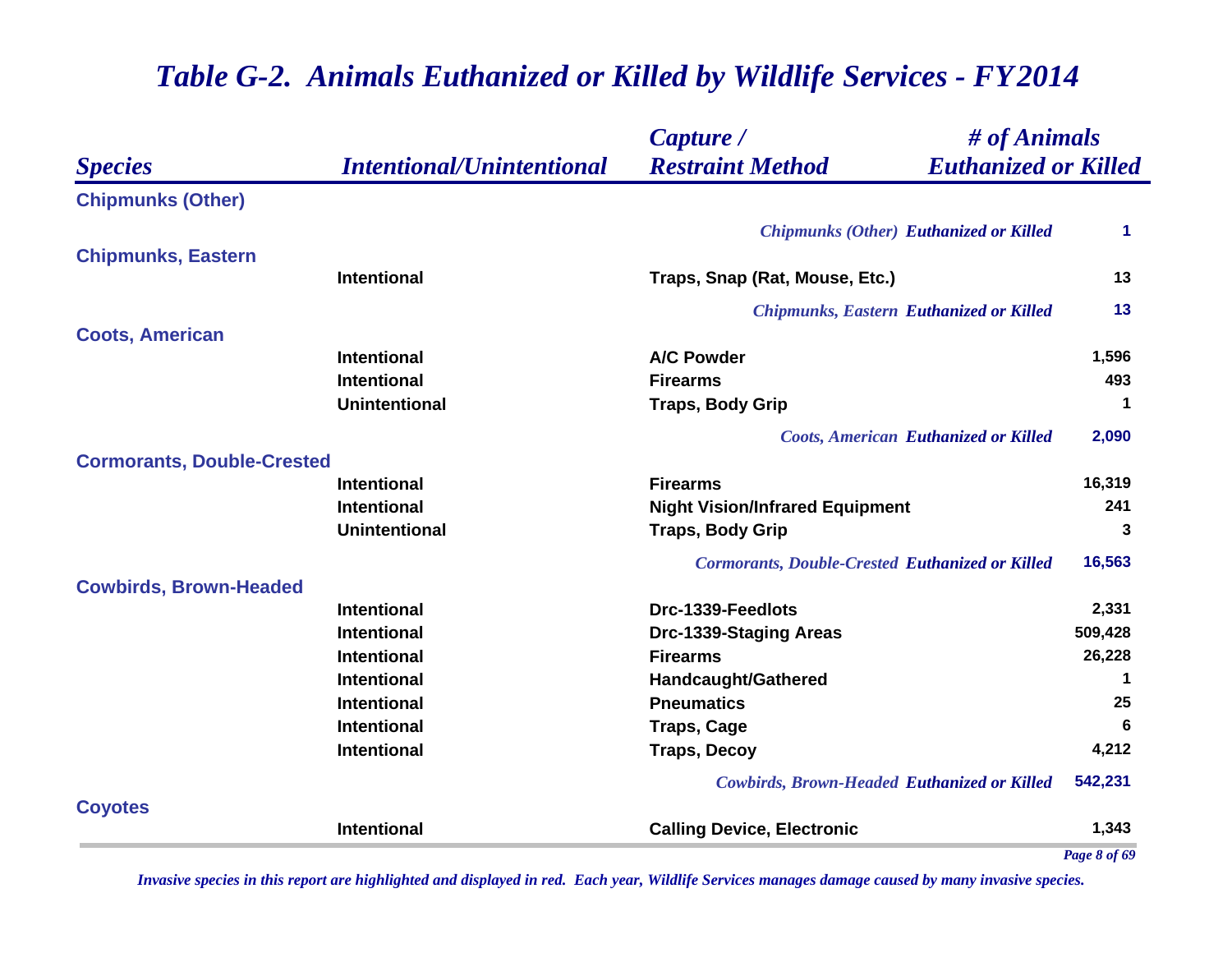|                         |                                  | # of Animals<br>Capture /                              |              |
|-------------------------|----------------------------------|--------------------------------------------------------|--------------|
| <b>Species</b>          | <b>Intentional/Unintentional</b> | <b>Euthanized or Killed</b><br><b>Restraint Method</b> |              |
| <b>Coyotes</b>          |                                  |                                                        |              |
|                         | <b>Intentional</b>               | <b>Calling Device, Manual(Hand, Blown)</b>             | 1,544        |
|                         | <b>Intentional</b>               | <b>Catch Pole</b>                                      | 1            |
|                         | Intentional                      | Compound 1080 Lp Collar (TX)                           | 3            |
|                         | <b>Intentional</b>               | Compound 1080 Lp Collar (WS)                           | 3            |
|                         | <b>Intentional</b>               | <b>Firearms</b>                                        | 7,725        |
|                         | <b>Intentional</b>               | <b>Fixed Wing</b>                                      | 16,074       |
|                         | <b>Intentional</b>               | <b>Gas Cartridge, Large</b>                            | 1            |
|                         | <b>Intentional</b>               | Handcaught/Gathered                                    | 5            |
|                         | <b>Intentional</b>               | Helicopter                                             | 4,991        |
|                         | <b>Intentional</b>               | <b>M-44 Cyanide Capsule</b>                            | 11,580       |
|                         | <b>Intentional</b>               | <b>Night Vision/Infrared Equipment</b>                 | 35           |
|                         | Intentional                      | <b>Snares, Foot/Leg</b>                                | 221          |
|                         | <b>Intentional</b>               | <b>Snares, Neck</b>                                    | 13,197       |
|                         | <b>Intentional</b>               | <b>Snares, Neck Mechanical (Collarum)</b>              | 197          |
|                         | <b>Intentional</b>               | <b>Spotlight</b>                                       | 203          |
|                         | <b>Intentional</b>               | <b>Traps, Body Grip</b>                                | 6            |
|                         | <b>Intentional</b>               | <b>Traps, Cage</b>                                     | 19           |
|                         | <b>Intentional</b>               | <b>Traps, Foothold</b>                                 | 3,863        |
|                         | <b>Intentional</b>               | <b>Traps, Foothold (Padded)</b>                        | 626          |
|                         | <b>Intentional</b>               | <b>Traps, Other</b>                                    | 1            |
|                         | <b>Unintentional</b>             | <b>Snares, Neck</b>                                    |              |
|                         | <b>Unintentional</b>             | <b>Traps, Body Grip</b>                                | 1            |
|                         | <b>Unintentional</b>             | <b>Traps, Foothold</b>                                 | 62           |
|                         |                                  | <b>Coyotes Euthanized or Killed</b>                    | 61,702       |
| <b>Cranes, Sandhill</b> | Intentional                      | <b>Firearms</b>                                        | 16           |
|                         |                                  |                                                        | Page 9 of 69 |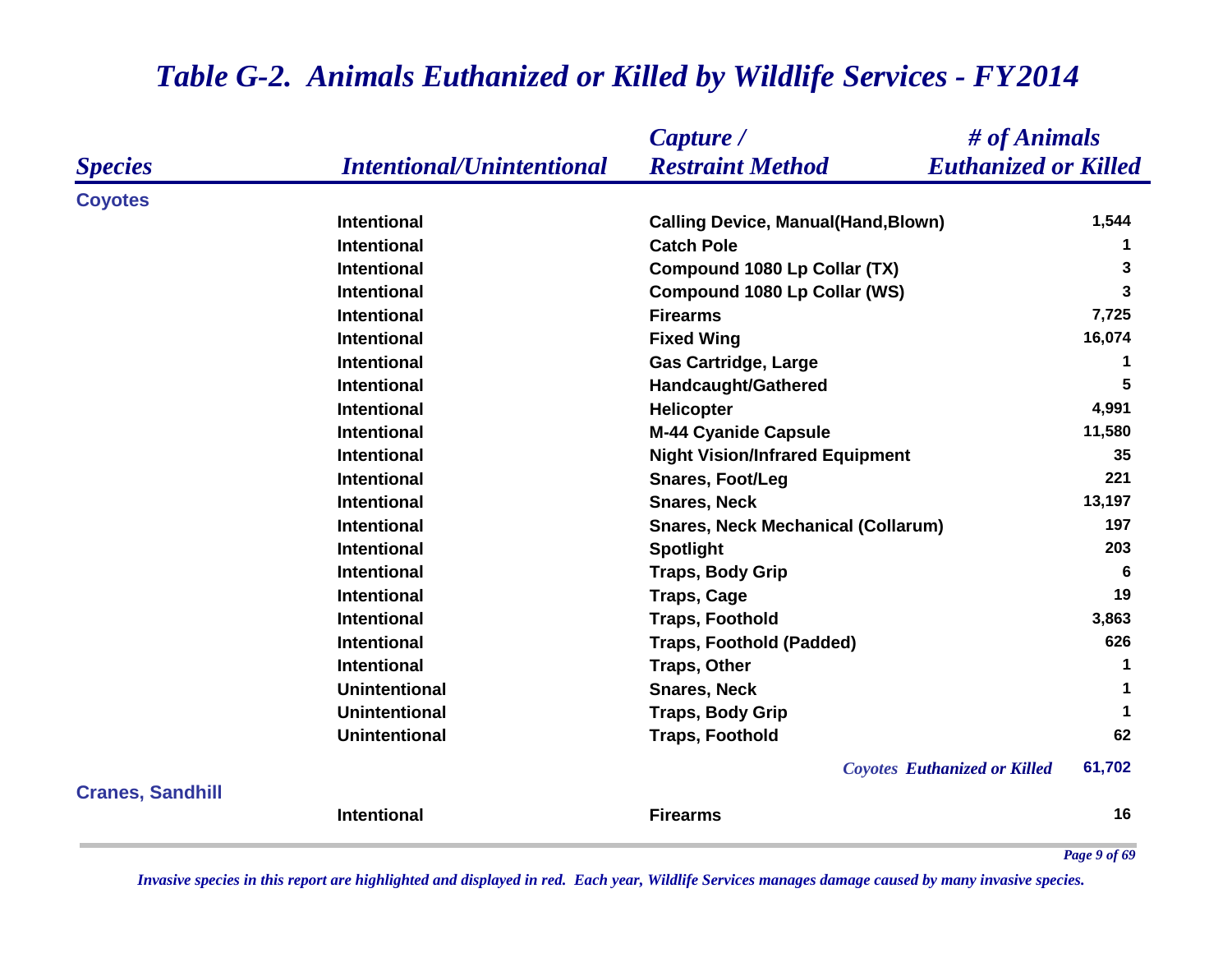#### *Species Capture / Restraint Method # of Animals Intentional/Unintentional Euthanized or Killed* **Cranes, Sandhill** *Cranes, Sandhill Euthanized or Killed* **16 Crows, American Intentional Calling Device, Electronic <sup>40</sup> Intentional Calling Device, Manual(Hand,Blown) <sup>1</sup> Intentional Drc-1339 Eggs <sup>221</sup> Intentional Drc-1339-Livestock/Nest/Fodder 800 Intentional Drc-1339-OK SLN (Crows) 1,210 Intentional Drc-1339-TX SLN (Crows) 15 Intentional Drc-1339-WY SLN (Livestock Nest/Fodd 589 Intentional Drc-1339-WY SLN (Staging/Feedlots) <sup>580</sup> Intentional Firearms 7,541 Intentional Handcaught/Gathered <sup>11</sup> Intentional Constructional Research** *Intentional* **7 Intentional Pneumatics 342 Intentional Traps, Cage <sup>60</sup> Intentional Traps, E-Z Catch Net 6 Intentional Traps, Foothold (Padded) <sup>2</sup> Intentional Traps, Other <sup>1</sup> Intentional Traps, Raptor (Swedish Goshawk) 38 Unintentional Traps, Foothold <sup>1</sup> Unintentional Traps, Pole <sup>2</sup>** *Crows, American Euthanized or Killed* **11,467 Crows, Fish Intentional Firearms 78** *Crows, Fish Euthanized or Killed* **78**

#### *Table G-2. Animals Euthanized or Killed by Wildlife Services - FY 2014*

*Invasive species in this report are highlighted and displayed in red. Each year, Wildlife Services manages damage caused by many invasive species.* 

*Page 10 of 69*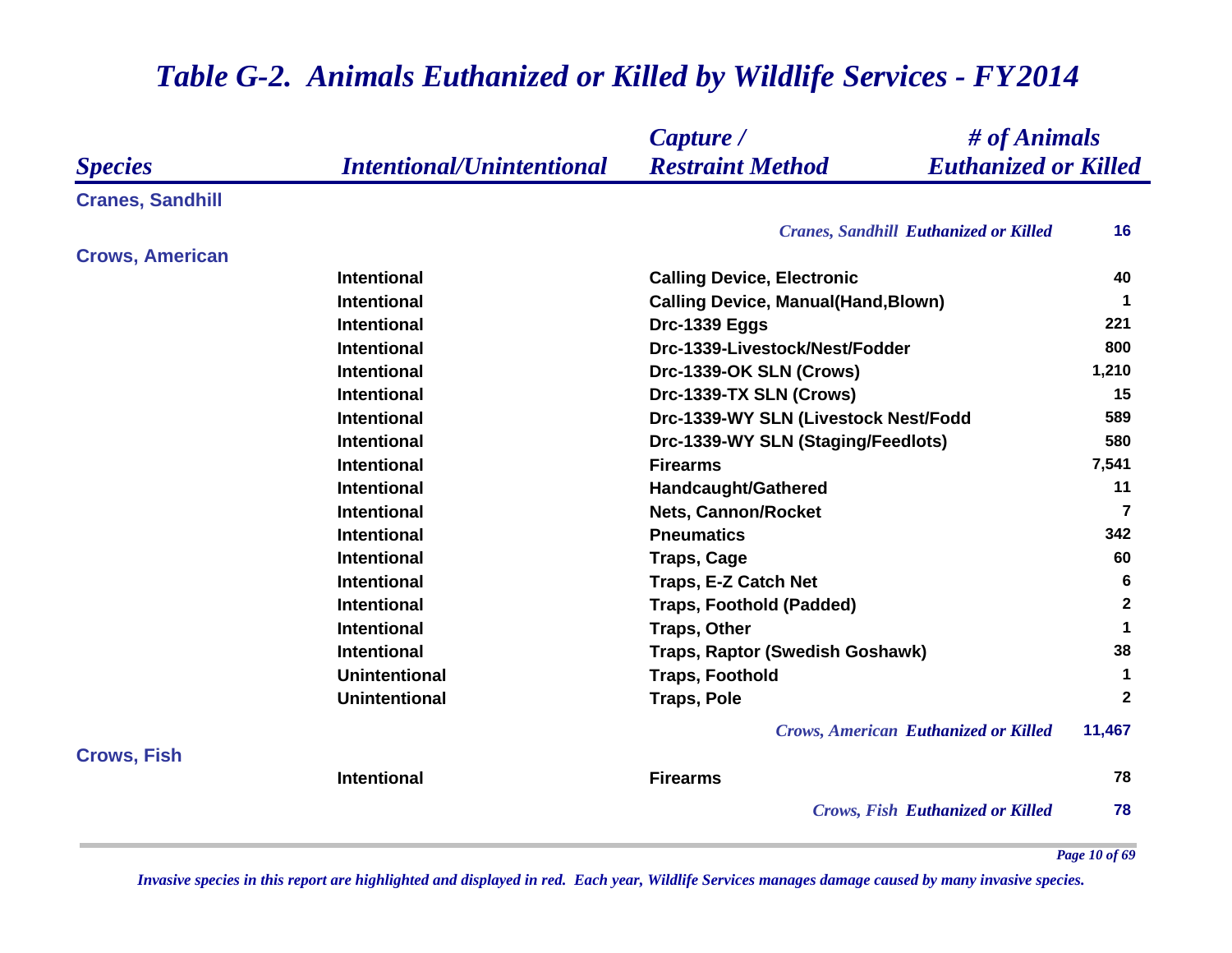|                             |                                  | Capture /                                        | # of Animals                                   |                      |
|-----------------------------|----------------------------------|--------------------------------------------------|------------------------------------------------|----------------------|
| <b>Species</b>              | <b>Intentional/Unintentional</b> | <b>Restraint Method</b>                          | <b>Euthanized or Killed</b>                    |                      |
| <b>Crows, Northwestern</b>  |                                  |                                                  |                                                |                      |
|                             | <b>Intentional</b>               | <b>Firearms</b>                                  |                                                | 55                   |
|                             | <b>Unintentional</b>             | <b>Traps, Body Grip</b>                          |                                                | $\blacktriangleleft$ |
|                             |                                  | <b>Crows, Northwestern Euthanized or Killed</b>  |                                                | 56                   |
| <b>Curlews, Long-Billed</b> |                                  |                                                  |                                                |                      |
|                             | <b>Intentional</b>               | <b>Firearms</b>                                  |                                                | 24                   |
|                             |                                  | <b>Curlews, Long-Billed Euthanized or Killed</b> |                                                | 24                   |
| Deer, Axis                  |                                  |                                                  |                                                |                      |
|                             | <b>Intentional</b>               | <b>Firearms</b>                                  |                                                | 168                  |
|                             |                                  |                                                  | Deer, Axis Euthanized or Killed                | 168                  |
| <b>Deer, Black-Tailed</b>   |                                  |                                                  |                                                |                      |
|                             | <b>Intentional</b>               | <b>Firearms</b>                                  |                                                | 5                    |
|                             | <b>Intentional</b>               | <b>Spotlight</b>                                 |                                                | $\mathbf{2}$         |
|                             | <b>Unintentional</b>             | <b>Snares, Neck</b>                              |                                                | 3                    |
|                             |                                  |                                                  | <b>Deer, Black-Tailed Euthanized or Killed</b> | 10                   |
| Deer, Mule                  |                                  |                                                  |                                                |                      |
|                             | <b>Intentional</b>               | <b>Firearms</b>                                  |                                                | 10                   |
|                             | <b>Unintentional</b>             | <b>Snares, Neck</b>                              |                                                | 21                   |
|                             | <b>Unintentional</b>             | <b>Traps, Foothold</b>                           |                                                | $\mathbf{2}$         |
|                             |                                  |                                                  | <b>Deer, Mule Euthanized or Killed</b>         | 33                   |
| Deer, Sambar (Philippine)   |                                  |                                                  |                                                |                      |
|                             | <b>Intentional</b>               | <b>Snares, Foot/Leg</b>                          |                                                | 41                   |
|                             | <b>Intentional</b>               | <b>Snares, Neck</b>                              |                                                | 38                   |
|                             |                                  | Deer, Sambar (Philippine) Euthanized or Killed   |                                                | 79                   |
| Deer, Sika                  |                                  |                                                  |                                                |                      |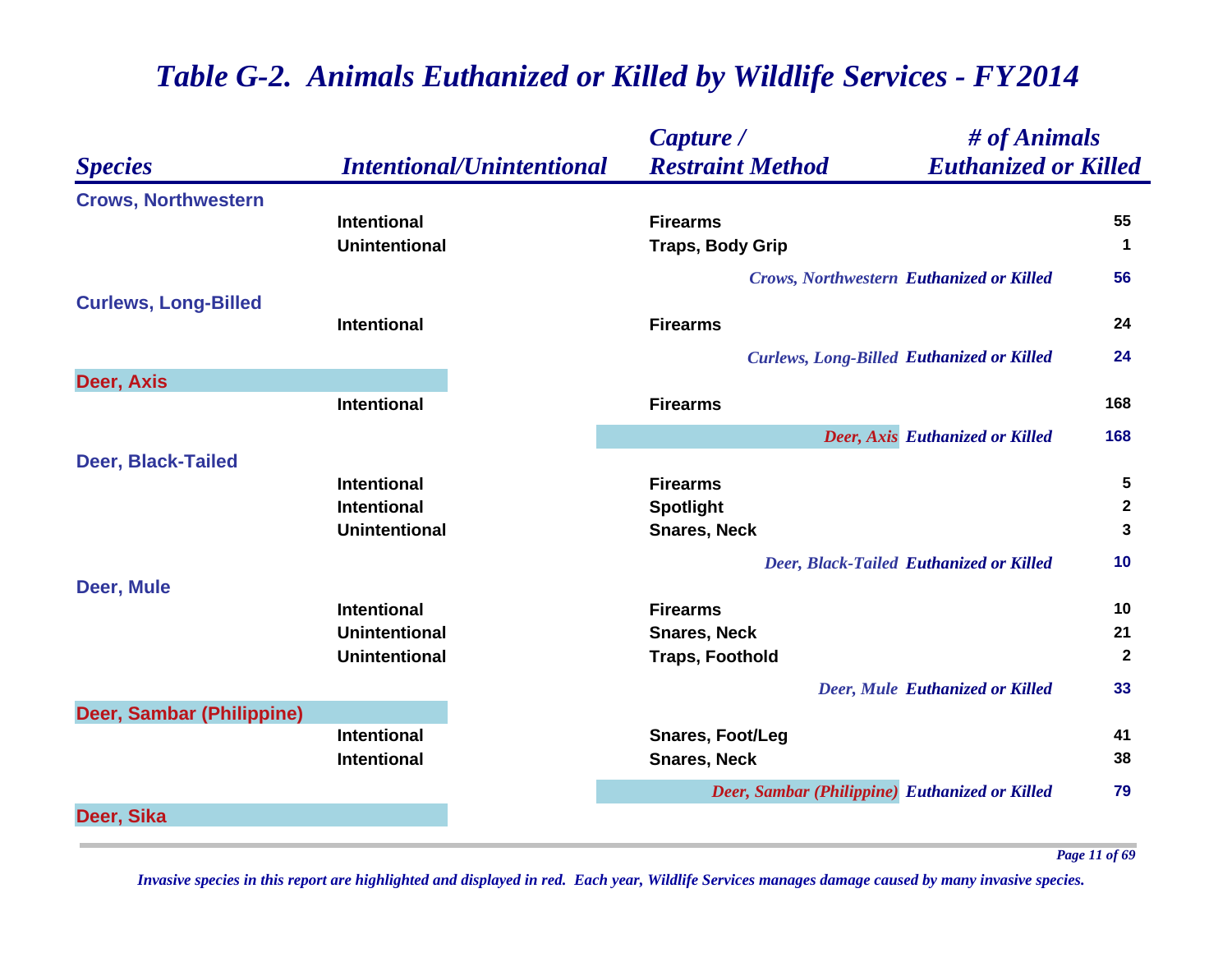|                                       |                                  | Capture /                                         | # of Animals                                  |                             |
|---------------------------------------|----------------------------------|---------------------------------------------------|-----------------------------------------------|-----------------------------|
| <b>Species</b>                        | <b>Intentional/Unintentional</b> | <b>Restraint Method</b>                           | <b>Euthanized or Killed</b>                   |                             |
| Deer, Sika                            |                                  |                                                   |                                               |                             |
|                                       | <b>Unintentional</b>             | <b>Snares, Neck</b>                               |                                               | 3                           |
|                                       |                                  |                                                   | Deer, Sika Euthanized or Killed               | 3                           |
| Deer, White-Tailed (Captive)          |                                  |                                                   |                                               |                             |
|                                       | <b>Intentional</b>               | <b>Firearms</b>                                   |                                               | 145                         |
|                                       |                                  | Deer, White-Tailed (Captive) Euthanized or Killed |                                               | 145                         |
| Deer, White-Tailed (Wild)             |                                  |                                                   |                                               |                             |
|                                       | <b>Intentional</b>               | <b>Firearms</b>                                   |                                               | 4,066                       |
|                                       | <b>Intentional</b>               | <b>Night Vision/Infrared Equipment</b>            |                                               | 3                           |
|                                       | Intentional                      | <b>Spotlight</b>                                  |                                               | 1,027                       |
|                                       | Intentional                      | <b>Traps, Cage</b>                                |                                               | 1                           |
|                                       | <b>Unintentional</b>             | <b>Snares, Neck</b>                               |                                               | 76                          |
|                                       | <b>Unintentional</b>             | <b>Traps, Body Grip</b>                           |                                               | 1                           |
|                                       | <b>Unintentional</b>             | <b>Traps, Cage</b>                                |                                               |                             |
|                                       | <b>Unintentional</b>             | <b>Traps, Foothold</b>                            |                                               |                             |
|                                       |                                  | Deer, White-Tailed (Wild) Euthanized or Killed    |                                               | 5,176                       |
| <b>Dickcissels</b>                    |                                  |                                                   |                                               |                             |
|                                       | Intentional                      | <b>Pneumatics</b>                                 |                                               | 1                           |
|                                       |                                  |                                                   | <b>Dickcissels Euthanized or Killed</b>       | 1                           |
| <b>Dippers, American</b>              |                                  |                                                   |                                               |                             |
|                                       | <b>Unintentional</b>             | <b>Paint Balls</b>                                |                                               | 1                           |
|                                       |                                  |                                                   |                                               | 1                           |
|                                       |                                  |                                                   |                                               |                             |
|                                       | Intentional                      | <b>Firearms</b>                                   |                                               | 74                          |
|                                       | Intentional                      | <b>Handcaught/Gathered</b>                        |                                               | 5                           |
|                                       | <b>Intentional</b>               | <b>M-44 Cyanide Capsule</b>                       |                                               | 17                          |
| Dogs, Feral, Free-Ranging And Hybrids |                                  |                                                   | <b>Dippers, American Euthanized or Killed</b> | $\mathbf{12}$ $\mathbf{12}$ |

*Page 12 of 69*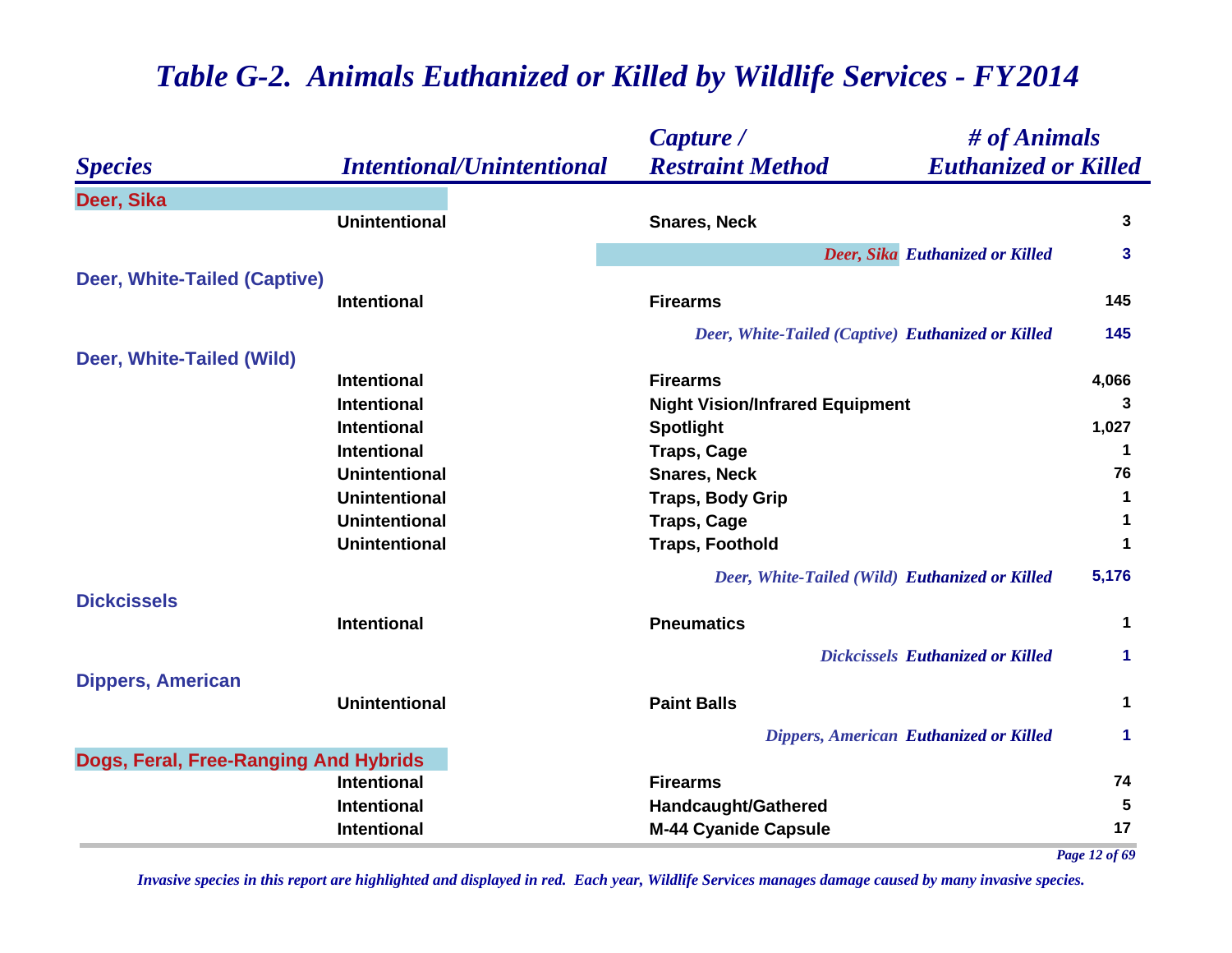|                                           |                                  | # of Animals<br>Capture /                                      |                      |
|-------------------------------------------|----------------------------------|----------------------------------------------------------------|----------------------|
| <b>Species</b>                            | <b>Intentional/Unintentional</b> | <b>Euthanized or Killed</b><br><b>Restraint Method</b>         |                      |
| Dogs, Feral, Free-Ranging And Hybrids     |                                  |                                                                |                      |
|                                           | <b>Intentional</b>               | <b>Snares, Neck</b>                                            | 108                  |
|                                           | <b>Intentional</b>               | <b>Traps, Cage</b>                                             | 6                    |
|                                           | <b>Intentional</b>               | <b>Traps, Foothold</b>                                         | 21                   |
|                                           | <b>Intentional</b>               | <b>Traps, Foothold (Padded)</b>                                | 12                   |
|                                           | <b>Unintentional</b>             | <b>M-44 Cyanide Capsule</b>                                    | 16                   |
|                                           | <b>Unintentional</b>             | <b>Snares, Neck</b>                                            | 10                   |
|                                           | <b>Unintentional</b>             | <b>Traps, Foothold</b>                                         | $\mathbf{2}$         |
|                                           |                                  | Dogs, Feral, Free-Ranging And Hybrids Euthanized or Killed     | 271                  |
| <b>Domestic Animal (Pet Or Livestock)</b> |                                  |                                                                |                      |
|                                           | <b>Unintentional</b>             | <b>M-44 Cyanide Capsule</b>                                    | $\overline{7}$       |
|                                           | <b>Unintentional</b>             | <b>Snares, Foot/Leg</b>                                        | 1                    |
|                                           | <b>Unintentional</b>             | <b>Snares, Neck</b>                                            | $\overline{7}$       |
|                                           | <b>Unintentional</b>             | <b>Traps, Foothold</b>                                         | $\blacktriangleleft$ |
|                                           |                                  | <b>Domestic Animal (Pet Or Livestock) Euthanized or Killed</b> | 16                   |
| <b>Doves, Collared, Eurasian</b>          |                                  |                                                                |                      |
|                                           | <b>Intentional</b>               | <b>Firearms</b>                                                | 5,084                |
|                                           | <b>Intentional</b>               | Nets, Other                                                    | 135                  |
|                                           | <b>Intentional</b>               | <b>Pneumatics</b>                                              | 503                  |
|                                           | <b>Intentional</b>               | <b>Traps, Cage</b>                                             | 453                  |
|                                           | <b>Intentional</b>               | <b>Traps, Decoy</b>                                            | 406                  |
|                                           | <b>Intentional</b>               | Traps, E-Z Catch Net                                           | 4                    |
|                                           | <b>Intentional</b>               | <b>Traps, Other</b>                                            | $\overline{7}$       |
|                                           |                                  | Doves, Collared, Eurasian Euthanized or Killed                 | 6,592                |
| Doves, Collared, Island (Philippine)      |                                  |                                                                |                      |
|                                           | <b>Intentional</b>               | <b>Firearms</b>                                                | 3                    |

*Invasive species in this report are highlighted and displayed in red. Each year, Wildlife Services manages damage caused by many invasive species.* 

*Page 13 of 69*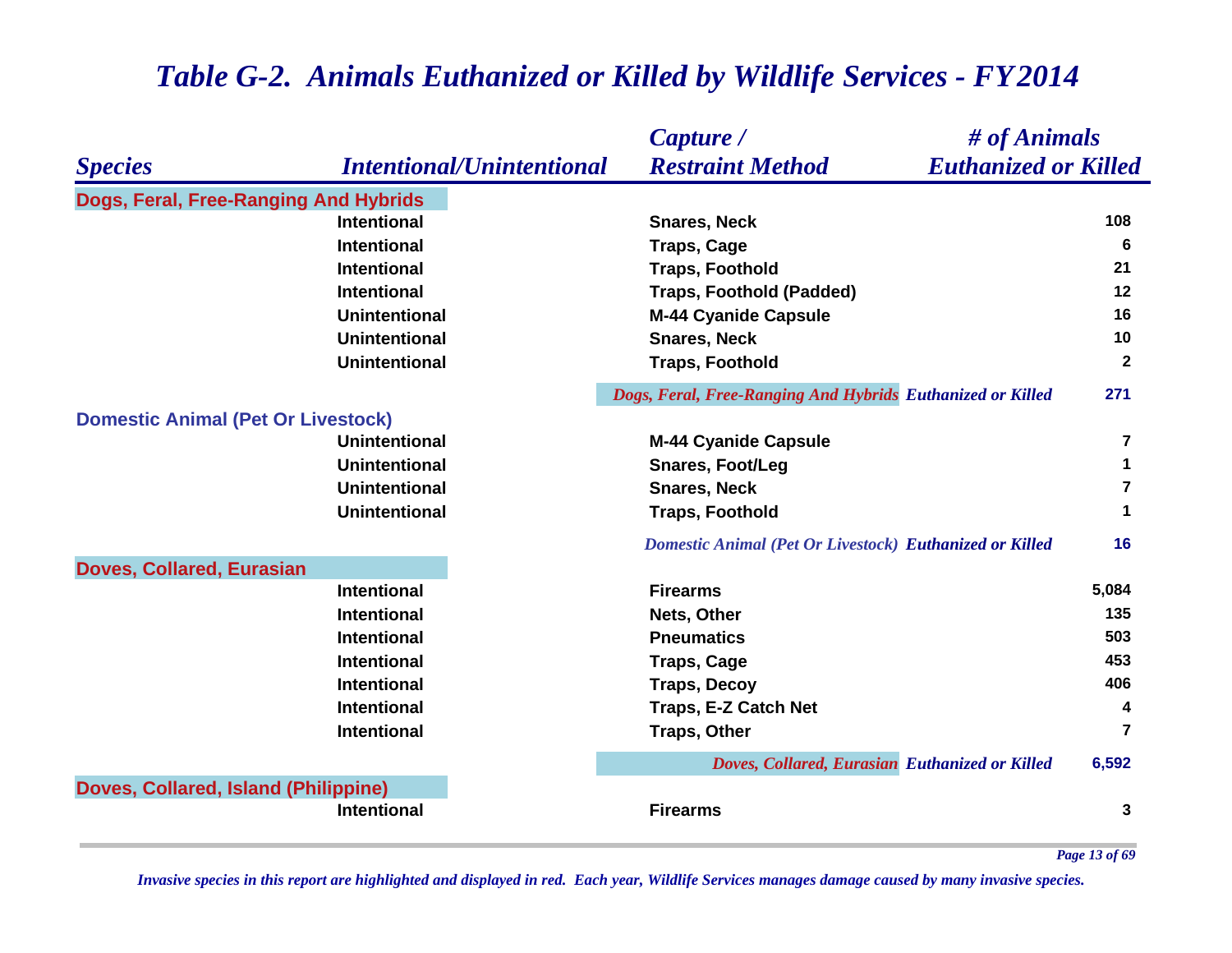|                                      |                                          | # of Animals<br>Capture /                                 |              |
|--------------------------------------|------------------------------------------|-----------------------------------------------------------|--------------|
| <b>Species</b>                       | <b>Intentional/Unintentional</b>         | <b>Restraint Method</b><br><b>Euthanized or Killed</b>    |              |
| Doves, Collared, Island (Philippine) |                                          |                                                           |              |
|                                      | <b>Intentional</b>                       | <b>Handcaught/Gathered</b>                                | 8            |
|                                      | <b>Intentional</b>                       | <b>Traps, Cage</b>                                        | 493          |
|                                      |                                          | Doves, Collared, Island (Philippine) Euthanized or Killed | 504          |
| <b>Doves, Mourning</b>               |                                          |                                                           |              |
|                                      | <b>Intentional</b>                       | <b>Firearms</b>                                           | 14,348       |
|                                      | <b>Intentional</b>                       | <b>Handcaught/Gathered</b>                                | 15           |
|                                      | <b>Intentional</b>                       | Nets, Other                                               | 421          |
|                                      | <b>Intentional</b>                       | <b>Pneumatics</b>                                         | 1,042        |
|                                      | <b>Intentional</b>                       | <b>Spotlight</b>                                          | 1            |
|                                      | <b>Intentional</b>                       | <b>Traps, Body Grip</b>                                   | $\mathbf 1$  |
|                                      | <b>Intentional</b>                       | <b>Traps, Cage</b>                                        | 121          |
|                                      | <b>Intentional</b>                       | <b>Traps, Decoy</b>                                       | 851          |
|                                      | <b>Intentional</b>                       | Traps, E-Z Catch Net                                      | 19           |
|                                      | <b>Intentional</b>                       | <b>Traps, Other</b>                                       | 29           |
|                                      | <b>Intentional</b>                       | Traps, Raptor (Swedish Goshawk)                           | $\mathbf{2}$ |
|                                      | <b>Unintentional</b>                     | <b>Traps, Cage</b>                                        | $\mathbf{2}$ |
|                                      | <b>Unintentional</b>                     | <b>Traps, Decoy</b>                                       | 1            |
|                                      |                                          | Doves, Mourning Euthanized or Killed                      | 16,853       |
| <b>Doves, Spotted</b>                | <b>Intentional</b>                       | <b>Firearms</b>                                           | 2,812        |
|                                      |                                          |                                                           | 95           |
|                                      | <b>Intentional</b><br><b>Intentional</b> | <b>Pneumatics</b>                                         | 440          |
|                                      |                                          | <b>Traps, Cage</b>                                        | 299          |
|                                      | Intentional                              | <b>Traps, Decoy</b>                                       |              |
|                                      |                                          | Doves, Spotted Euthanized or Killed                       | 3,646        |
| <b>Doves, White-Winged</b>           |                                          |                                                           |              |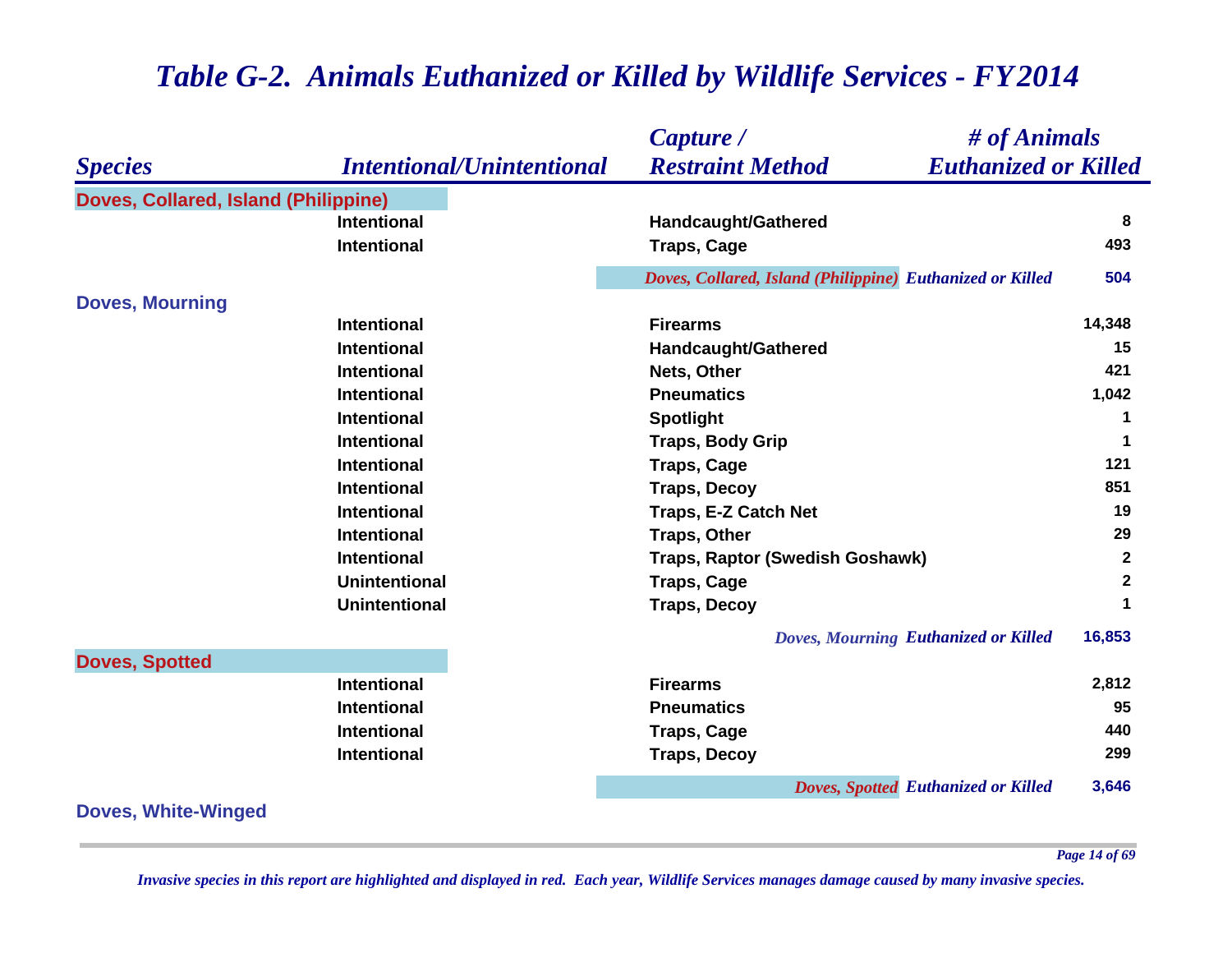|                                 |                                  | # of Animals<br>Capture /                              |                      |
|---------------------------------|----------------------------------|--------------------------------------------------------|----------------------|
| <b>Species</b>                  | <b>Intentional/Unintentional</b> | <b>Restraint Method</b><br><b>Euthanized or Killed</b> |                      |
| <b>Doves, White-Winged</b>      |                                  |                                                        |                      |
|                                 | <b>Intentional</b>               | <b>Firearms</b>                                        | 23                   |
|                                 |                                  | Doves, White-Winged Euthanized or Killed               | 23                   |
| Doves, Zebra                    |                                  |                                                        |                      |
|                                 | <b>Intentional</b>               | <b>Firearms</b>                                        | 15,484               |
|                                 | <b>Intentional</b>               | <b>Pneumatics</b>                                      | 377                  |
|                                 | <b>Intentional</b>               | <b>Traps, Cage</b>                                     | 903                  |
|                                 | <b>Intentional</b>               | <b>Traps, Decoy</b>                                    | 300                  |
|                                 |                                  | Doves, Zebra Euthanized or Killed                      | 17,064               |
| <b>Dowitchers, Short-Billed</b> |                                  |                                                        |                      |
|                                 | <b>Intentional</b>               | <b>Firearms</b>                                        | 3                    |
|                                 |                                  | Dowitchers, Short-Billed Euthanized or Killed          | 3                    |
| <b>Ducks, American Black</b>    |                                  |                                                        |                      |
|                                 | <b>Intentional</b>               | <b>Firearms</b>                                        | 25                   |
|                                 | <b>Unintentional</b>             | <b>Traps, Body Grip</b>                                | $\mathbf 1$          |
|                                 |                                  | <b>Ducks, American Black Euthanized or Killed</b>      | 26                   |
| <b>Ducks, Bufflehead</b>        |                                  |                                                        |                      |
|                                 | <b>Intentional</b>               | <b>Firearms</b>                                        | 28                   |
|                                 |                                  | <b>Ducks, Bufflehead Euthanized or Killed</b>          | 28                   |
| <b>Ducks, Canvasback</b>        |                                  |                                                        |                      |
|                                 | <b>Intentional</b>               | <b>Firearms</b>                                        | $\mathbf 1$          |
|                                 |                                  | <b>Ducks, Canvasback Euthanized or Killed</b>          | $\blacktriangleleft$ |
| <b>Ducks, Feral</b>             |                                  |                                                        |                      |
|                                 | <b>Intentional</b>               | <b>A/C Powder</b>                                      | 115                  |
|                                 | <b>Intentional</b>               | A/C Tablets: 20 Mg                                     | $\overline{7}$       |
|                                 |                                  |                                                        |                      |

*Page 15 of 69*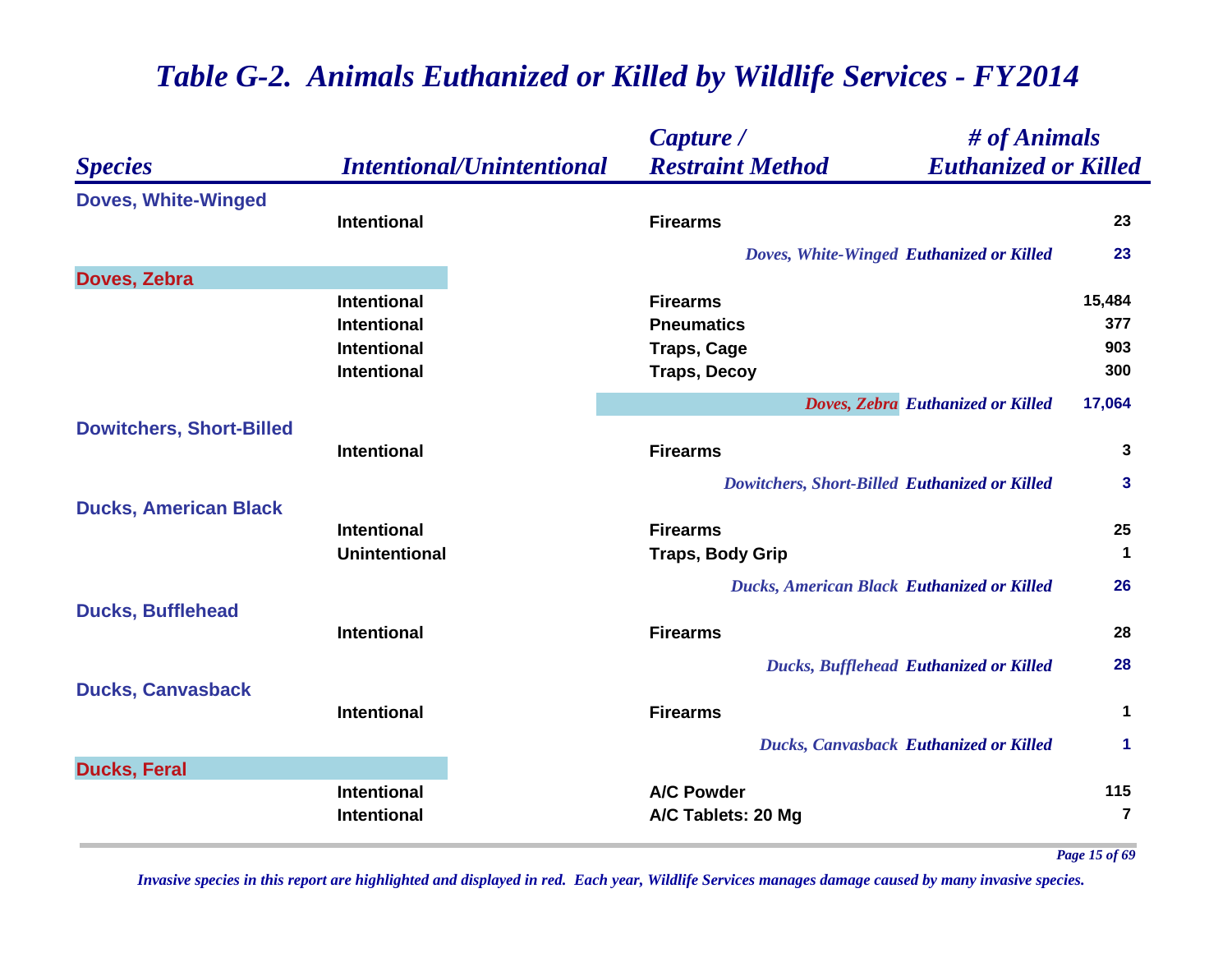|                                 |                                  | Capture /                                       | # of Animals                               |                |
|---------------------------------|----------------------------------|-------------------------------------------------|--------------------------------------------|----------------|
| <b>Species</b>                  | <b>Intentional/Unintentional</b> | <b>Restraint Method</b>                         | <b>Euthanized or Killed</b>                |                |
| <b>Ducks, Feral</b>             |                                  |                                                 |                                            |                |
|                                 | <b>Intentional</b>               | A/C Tablets: 60 Mg                              |                                            | $\overline{7}$ |
|                                 | <b>Intentional</b>               | <b>Firearms</b>                                 |                                            | 48             |
|                                 | <b>Intentional</b>               | <b>Handcaught/Gathered</b>                      |                                            | 12             |
|                                 | <b>Intentional</b>               | <b>Traps, Drive/Corral</b>                      |                                            | 48             |
|                                 | <b>Unintentional</b>             | <b>Traps, Body Grip</b>                         |                                            | $\mathbf 1$    |
|                                 |                                  |                                                 | <b>Ducks, Feral Euthanized or Killed</b>   | 238            |
| <b>Ducks, Gadwall</b>           | <b>Intentional</b>               | <b>Firearms</b>                                 |                                            | 66             |
|                                 |                                  |                                                 |                                            |                |
|                                 |                                  |                                                 | <b>Ducks, Gadwall Euthanized or Killed</b> | 66             |
| Ducks, Goldeneye, Barrow's      | <b>Intentional</b>               | <b>Firearms</b>                                 |                                            | 8              |
|                                 |                                  | Ducks, Goldeneye, Barrow's Euthanized or Killed |                                            | 8              |
| <b>Ducks, Goldeneye, Common</b> |                                  |                                                 |                                            |                |
|                                 | <b>Intentional</b>               | <b>Firearms</b>                                 |                                            | $\mathbf{2}$   |
|                                 |                                  | Ducks, Goldeneye, Common Euthanized or Killed   |                                            | $\mathbf{2}$   |
| <b>Ducks, Long-Tailed</b>       |                                  |                                                 |                                            |                |
|                                 | <b>Intentional</b>               | <b>Firearms</b>                                 |                                            | 5              |
|                                 |                                  | <b>Ducks, Long-Tailed Euthanized or Killed</b>  |                                            | 5              |
| <b>Ducks, Mallards</b>          |                                  |                                                 |                                            |                |
|                                 | <b>Intentional</b>               | <b>A/C Powder</b>                               |                                            | 153            |
|                                 | <b>Intentional</b>               | A/C Tablets: 40 Mg                              |                                            | 6              |
|                                 | <b>Intentional</b>               | <b>Firearms</b>                                 |                                            | 2,270          |
|                                 | <b>Intentional</b>               | Handcaught/Gathered                             |                                            | 29             |
|                                 | <b>Intentional</b>               | Nets, Other                                     |                                            | 6              |
|                                 | <b>Intentional</b>               | <b>Pneumatics</b>                               |                                            | 6              |

*Page 16 of 69*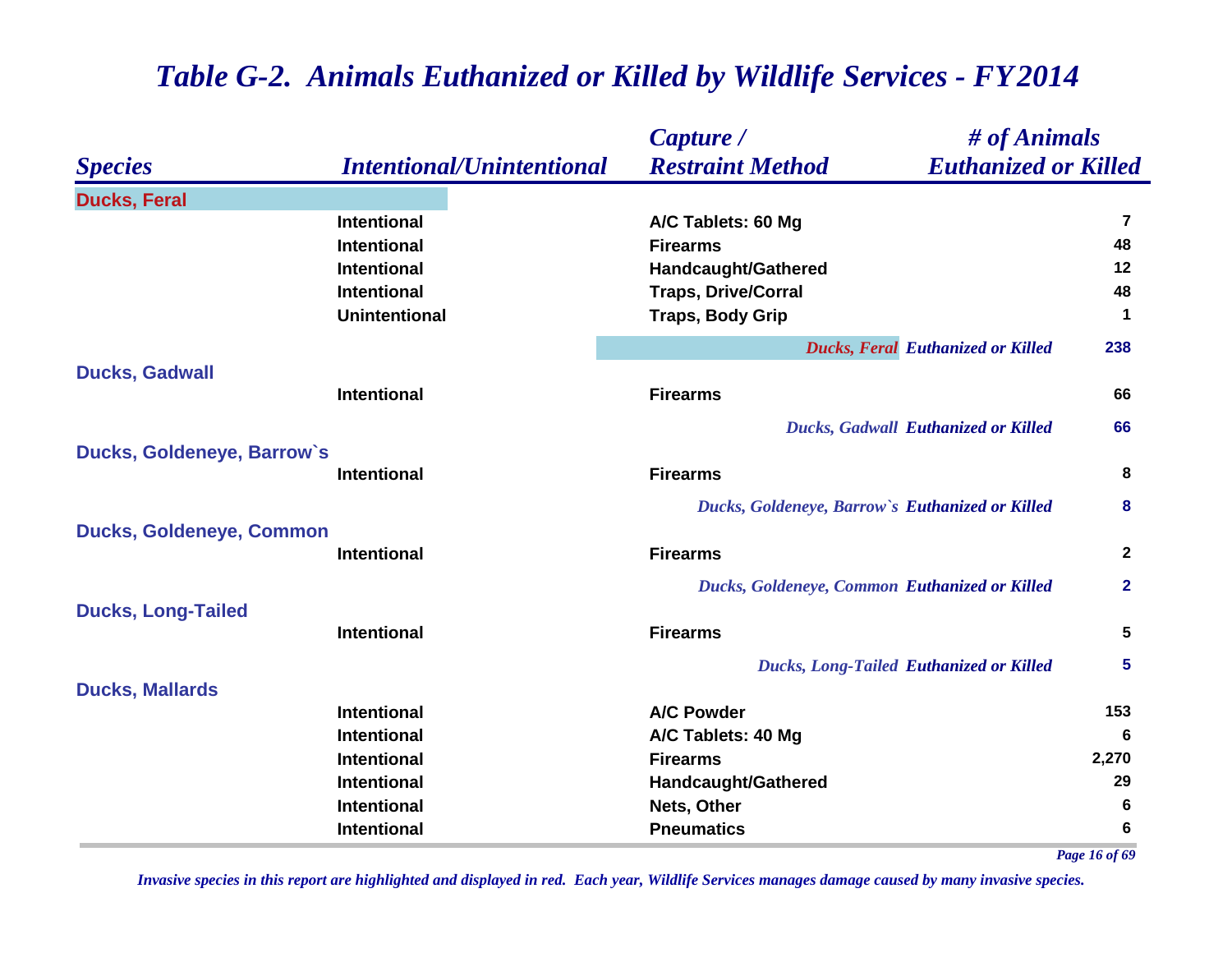|                                       |                                  | Capture /                                           | # of Animals                |
|---------------------------------------|----------------------------------|-----------------------------------------------------|-----------------------------|
| <b>Species</b>                        | <b>Intentional/Unintentional</b> | <b>Restraint Method</b>                             | <b>Euthanized or Killed</b> |
| <b>Ducks, Mallards</b>                |                                  |                                                     |                             |
|                                       | <b>Intentional</b>               | <b>Traps, Cage</b>                                  | 22                          |
|                                       | <b>Intentional</b>               | <b>Traps, Drive/Corral</b>                          | 27                          |
|                                       | <b>Unintentional</b>             | <b>A/C Powder</b>                                   | 11                          |
|                                       | <b>Unintentional</b>             | <b>Traps, Body Grip</b>                             | 11                          |
|                                       | <b>Unintentional</b>             | Traps, Snap (Rat, Mouse, Etc.)                      | 1                           |
|                                       |                                  | <b>Ducks, Mallards Euthanized or Killed</b>         | 2,542                       |
| <b>Ducks, Merganser Common</b>        |                                  |                                                     |                             |
|                                       | <b>Intentional</b>               | <b>Firearms</b>                                     | 56                          |
|                                       | <b>Unintentional</b>             | <b>Traps, Body Grip</b>                             | $\mathbf{2}$                |
|                                       |                                  | <b>Ducks, Merganser Common Euthanized or Killed</b> | 58                          |
| <b>Ducks, Merganser, Hooded</b>       |                                  |                                                     |                             |
|                                       | <b>Intentional</b>               | <b>Firearms</b>                                     | 46                          |
|                                       | <b>Unintentional</b>             | <b>Traps, Body Grip</b>                             | 3                           |
|                                       |                                  | Ducks, Merganser, Hooded Euthanized or Killed       | 49                          |
| <b>Ducks, Merganser, Red-Breasted</b> |                                  |                                                     |                             |
|                                       | <b>Intentional</b>               | <b>Firearms</b>                                     | $\mathbf{2}$                |
|                                       | <b>Unintentional</b>             | <b>Traps, Body Grip</b>                             | 1                           |
|                                       |                                  | Ducks, Merganser, Red-Breasted Euthanized or Killed | 3                           |
| <b>Ducks, Mottled</b>                 |                                  |                                                     |                             |
|                                       | <b>Intentional</b>               | <b>Firearms</b>                                     | 11                          |
|                                       |                                  | <b>Ducks, Mottled Euthanized or Killed</b>          | 11                          |
| <b>Ducks, Muscovy</b>                 |                                  |                                                     |                             |
|                                       | <b>Intentional</b>               | <b>A/C Powder</b>                                   | 30                          |
|                                       | Intentional                      | A/C Tablets: 40 Mg                                  | 1                           |
|                                       | Intentional                      | A/C Tablets: 60 Mg                                  | 6                           |

*Page 17 of 69*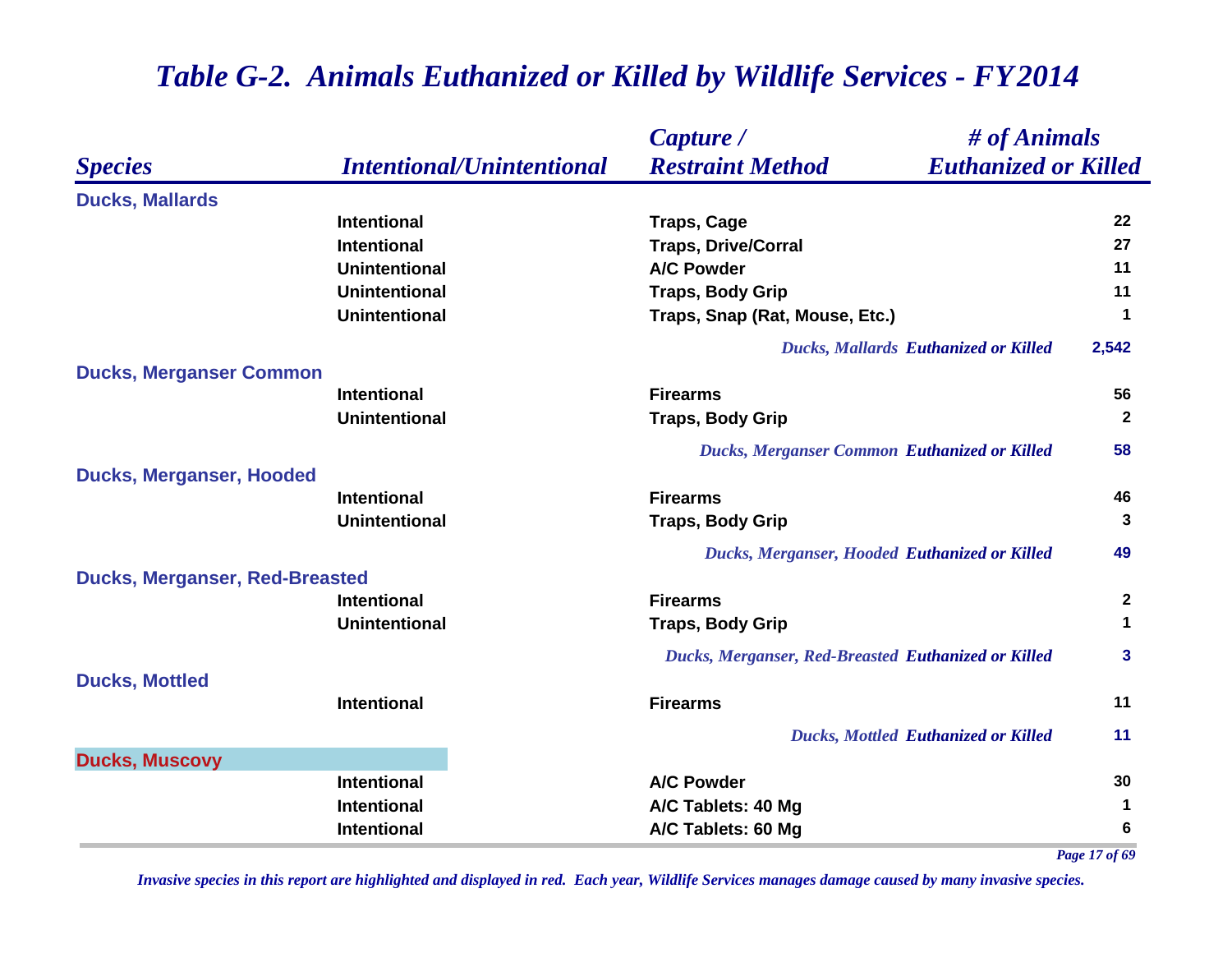|                                 |                                  | Capture /                                        | # of Animals                               |    |
|---------------------------------|----------------------------------|--------------------------------------------------|--------------------------------------------|----|
| <b>Species</b>                  | <b>Intentional/Unintentional</b> | <b>Restraint Method</b>                          | <b>Euthanized or Killed</b>                |    |
| <b>Ducks, Muscovy</b>           | <b>Intentional</b>               |                                                  |                                            | 4  |
|                                 |                                  | <b>Handcaught/Gathered</b>                       |                                            |    |
|                                 |                                  |                                                  | <b>Ducks, Muscovy Euthanized or Killed</b> | 41 |
| <b>Ducks, Northern Pintail</b>  | <b>Intentional</b>               | <b>Firearms</b>                                  |                                            | 70 |
|                                 |                                  | Ducks, Northern Pintail Euthanized or Killed     |                                            | 70 |
| <b>Ducks, Northern Shoveler</b> | <b>Intentional</b>               | <b>Firearms</b>                                  |                                            | 79 |
|                                 |                                  | Ducks, Northern Shoveler Euthanized or Killed    |                                            | 79 |
| <b>Ducks, Redhead</b>           |                                  |                                                  |                                            |    |
|                                 | <b>Intentional</b>               | <b>Firearms</b>                                  |                                            | 15 |
|                                 |                                  |                                                  | <b>Ducks, Redhead Euthanized or Killed</b> | 15 |
| <b>Ducks, Ring-Necked</b>       |                                  |                                                  |                                            |    |
|                                 | <b>Intentional</b>               | <b>Firearms</b>                                  |                                            | 39 |
|                                 |                                  | <b>Ducks, Ring-Necked Euthanized or Killed</b>   |                                            | 39 |
| <b>Ducks, Ruddy</b>             | <b>Intentional</b>               | <b>Firearms</b>                                  |                                            | 36 |
|                                 |                                  |                                                  | <b>Ducks, Ruddy Euthanized or Killed</b>   | 36 |
| <b>Ducks, Scaup, Greater</b>    |                                  |                                                  |                                            |    |
|                                 | <b>Intentional</b>               | <b>Firearms</b>                                  |                                            | 45 |
|                                 |                                  | Ducks, Scaup, Greater Euthanized or Killed       |                                            | 45 |
| <b>Ducks, Scaup, Lesser</b>     |                                  |                                                  |                                            |    |
|                                 | <b>Intentional</b>               | <b>Firearms</b>                                  |                                            | 33 |
|                                 |                                  | <b>Ducks, Scaup, Lesser Euthanized or Killed</b> |                                            | 33 |
|                                 |                                  |                                                  |                                            |    |

*Page 18 of 69*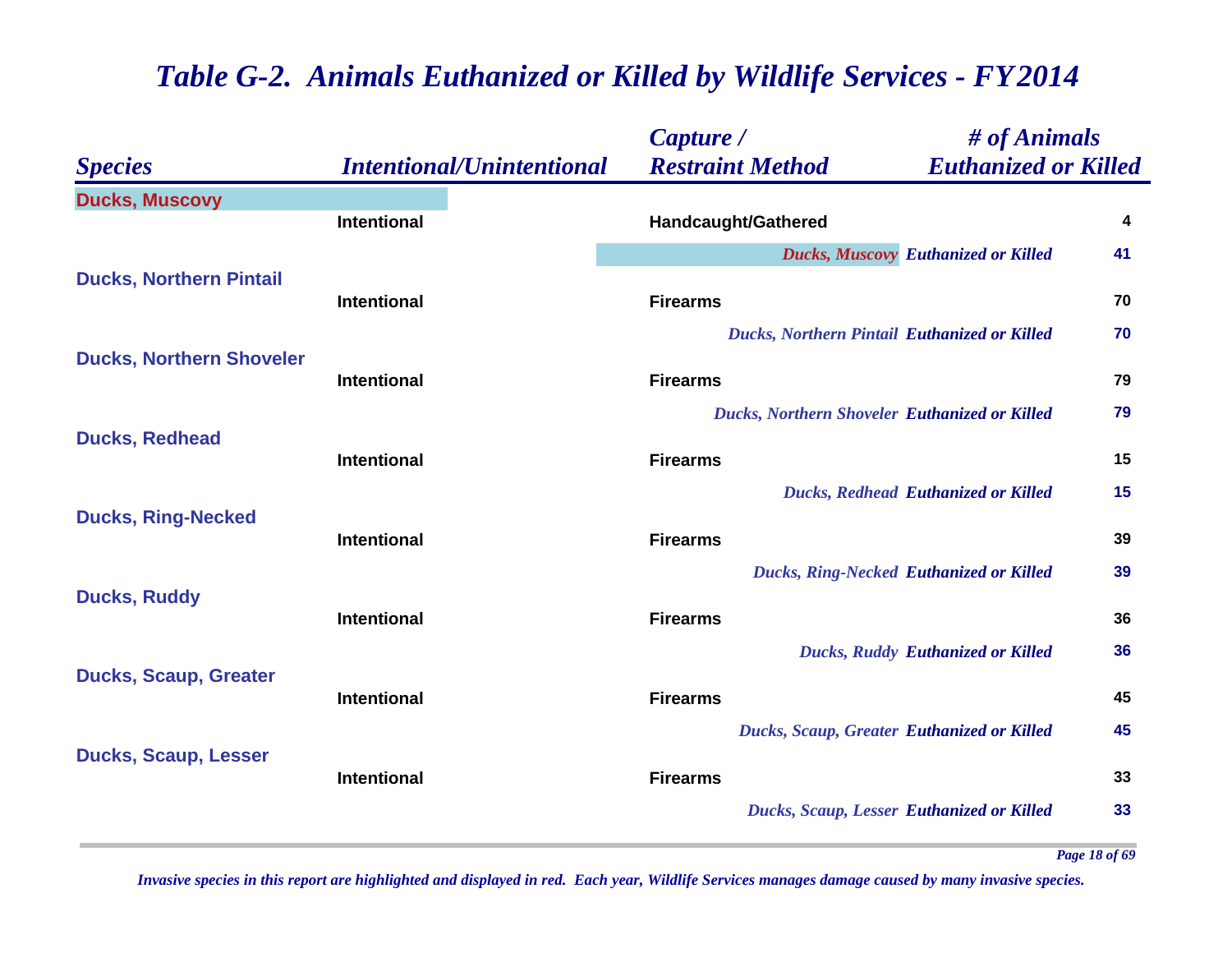|                                        |                                          | Capture /                                             | # of Animals                |
|----------------------------------------|------------------------------------------|-------------------------------------------------------|-----------------------------|
| <b>Species</b>                         | <b>Intentional/Unintentional</b>         | <b>Restraint Method</b>                               | <b>Euthanized or Killed</b> |
| <b>Ducks, Scoter, Black</b>            |                                          |                                                       |                             |
|                                        | <b>Intentional</b>                       | <b>Firearms</b>                                       | 1                           |
|                                        |                                          | <b>Ducks, Scoter, Black Euthanized or Killed</b>      | 1                           |
| <b>Ducks, Scoter, Surf</b>             |                                          |                                                       |                             |
|                                        | <b>Intentional</b>                       | <b>Firearms</b>                                       | $\mathbf{2}$                |
|                                        |                                          | <b>Ducks, Scoter, Surf Euthanized or Killed</b>       | $\mathbf{2}$                |
| <b>Ducks, Teal, Blue-Winged</b>        |                                          |                                                       |                             |
|                                        | <b>Intentional</b>                       | <b>Firearms</b>                                       | 142                         |
|                                        |                                          | Ducks, Teal, Blue-Winged Euthanized or Killed         | 142                         |
| <b>Ducks, Teal, Cinnamon</b>           |                                          |                                                       |                             |
|                                        | <b>Intentional</b><br><b>Intentional</b> | <b>Firearms</b><br><b>Pneumatics</b>                  | 4<br>$\mathbf{2}$           |
|                                        |                                          |                                                       |                             |
|                                        |                                          | <b>Ducks, Teal, Cinnamon Euthanized or Killed</b>     | 6                           |
| <b>Ducks, Teal, Green-Winged</b>       | <b>Intentional</b>                       | <b>Firearms</b>                                       | 164                         |
|                                        | <b>Intentional</b>                       | <b>Handcaught/Gathered</b>                            | $\mathbf{2}$                |
|                                        | <b>Intentional</b>                       | <b>Pneumatics</b>                                     | 8                           |
|                                        | <b>Intentional</b>                       | <b>Traps, Cage</b>                                    | 1                           |
|                                        |                                          | <b>Ducks, Teal, Green-Winged Euthanized or Killed</b> | 175                         |
| <b>Ducks, Whistling, Black-Bellied</b> |                                          |                                                       |                             |
|                                        | <b>Intentional</b>                       | <b>Firearms</b>                                       | 10                          |
|                                        |                                          | Ducks, Whistling, Black-Bellied Euthanized or Killed  | 10                          |
| Ducks, Wigeon, American                |                                          |                                                       |                             |
|                                        | <b>Intentional</b>                       | <b>A/C Powder</b>                                     | 2                           |
|                                        | <b>Intentional</b>                       | <b>Firearms</b>                                       | 28                          |

*Page 19 of 69*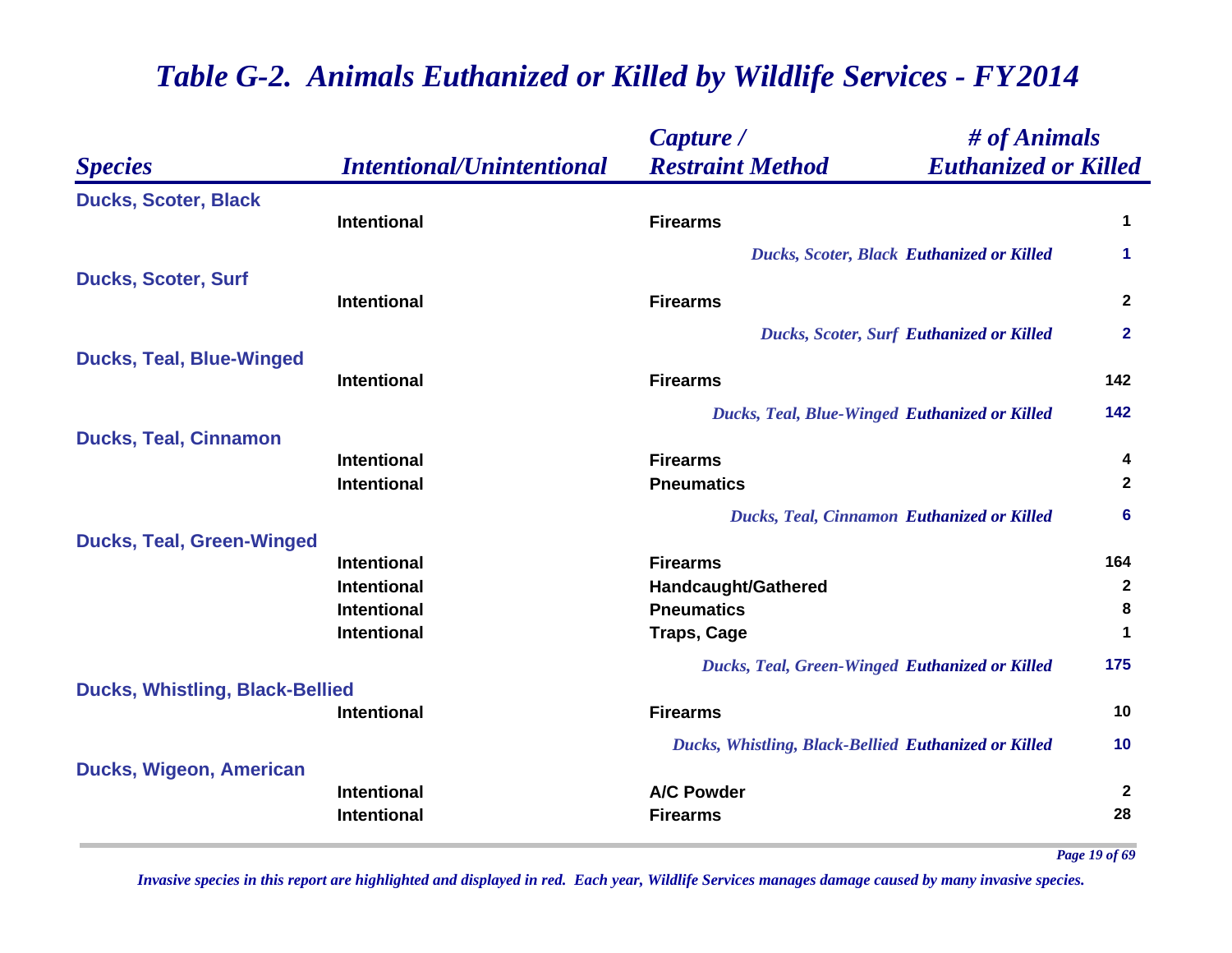|                                |                                  | Capture /                                    | # of Animals                               |              |
|--------------------------------|----------------------------------|----------------------------------------------|--------------------------------------------|--------------|
| <b>Species</b>                 | <b>Intentional/Unintentional</b> | <b>Restraint Method</b>                      | <b>Euthanized or Killed</b>                |              |
| <b>Ducks, Wigeon, American</b> |                                  |                                              |                                            |              |
|                                | <b>Intentional</b>               | <b>Traps, Cage</b>                           |                                            | 7            |
|                                | <b>Unintentional</b>             | <b>Paint Balls</b>                           |                                            | 1            |
|                                |                                  | Ducks, Wigeon, American Euthanized or Killed |                                            | 38           |
| <b>Ducks, Wood</b>             |                                  |                                              |                                            |              |
|                                | <b>Intentional</b>               | <b>Firearms</b>                              |                                            | 36           |
|                                | <b>Unintentional</b>             | <b>Traps, Body Grip</b>                      |                                            | $\mathbf{2}$ |
|                                | <b>Unintentional</b>             | <b>Traps, Foothold</b>                       |                                            | 1            |
|                                |                                  |                                              | <b>Ducks, Wood Euthanized or Killed</b>    | 39           |
| <b>Dunlins</b>                 |                                  |                                              |                                            |              |
|                                | <b>Intentional</b>               | <b>Firearms</b>                              |                                            | 51           |
|                                |                                  |                                              | <b>Dunlins Euthanized or Killed</b>        | 51           |
| <b>Eagles, Bald</b>            |                                  |                                              |                                            |              |
|                                | <b>Unintentional</b>             | <b>Traps, Foothold</b>                       |                                            | 3            |
|                                |                                  |                                              | <b>Eagles, Bald Euthanized or Killed</b>   | 3            |
| <b>Eagles, Golden</b>          |                                  |                                              |                                            |              |
|                                | <b>Unintentional</b>             | <b>M-44 Cyanide Capsule</b>                  |                                            | $\mathbf{2}$ |
|                                | <b>Unintentional</b>             | <b>Snares, Neck</b>                          |                                            | 3            |
|                                |                                  |                                              | <b>Eagles, Golden Euthanized or Killed</b> | 5            |
| <b>Egrets, Cattle</b>          |                                  |                                              |                                            |              |
|                                | <b>Intentional</b>               | <b>Firearms</b>                              |                                            | 6,826        |
|                                | <b>Intentional</b>               | <b>Pneumatics</b>                            |                                            | 64           |
|                                |                                  |                                              | <b>Egrets, Cattle Euthanized or Killed</b> | 6,890        |
| <b>Egrets, Great</b>           | <b>Intentional</b>               | <b>Firearms</b>                              |                                            | 307          |
|                                |                                  |                                              |                                            |              |

*Page 20 of 69*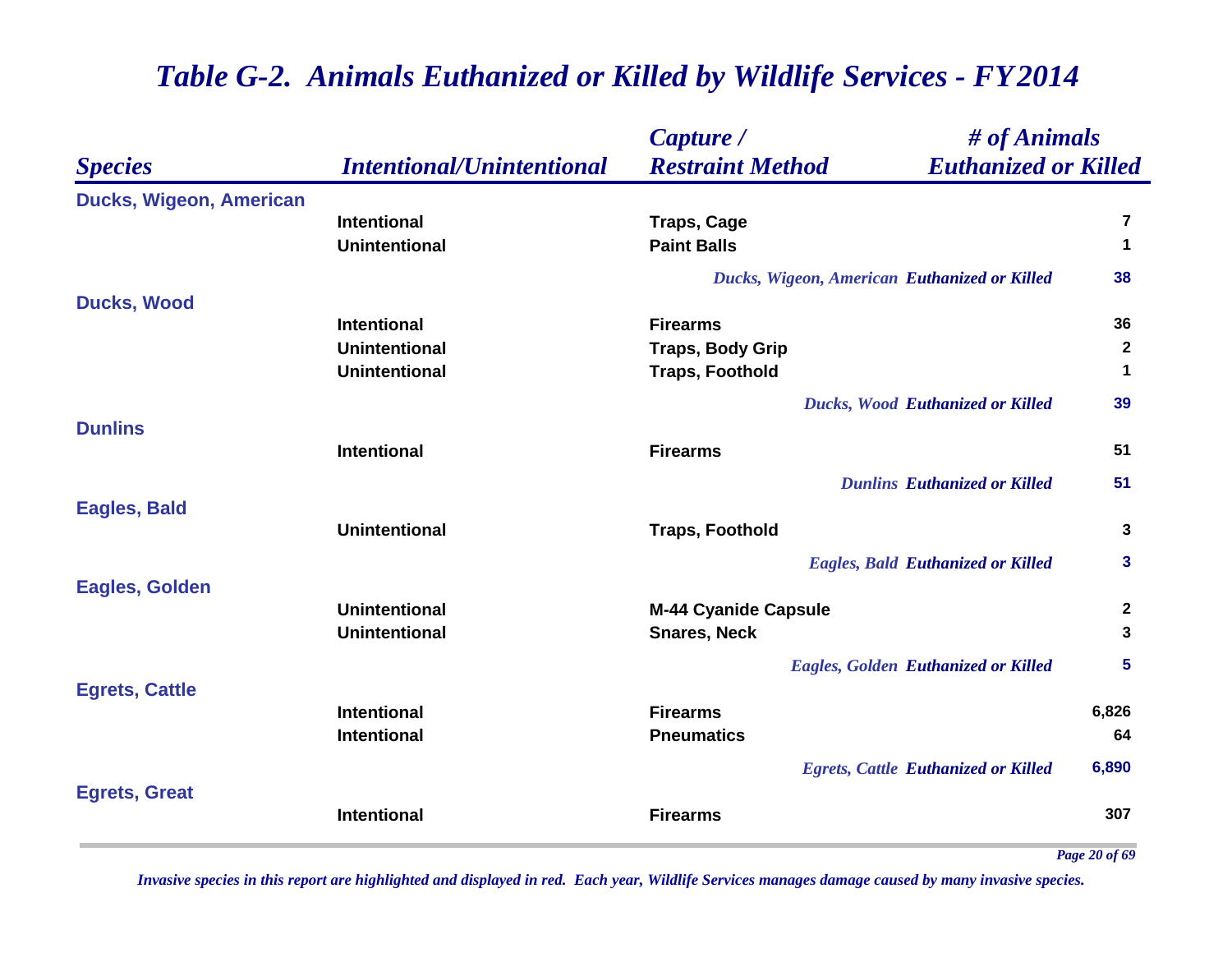|                                   |                                  | # of Animals<br>Capture /                              |               |
|-----------------------------------|----------------------------------|--------------------------------------------------------|---------------|
| <b>Species</b>                    | <b>Intentional/Unintentional</b> | <b>Euthanized or Killed</b><br><b>Restraint Method</b> |               |
| <b>Egrets, Great</b>              |                                  |                                                        |               |
|                                   | <b>Intentional</b>               | <b>Pneumatics</b>                                      | 4             |
|                                   | <b>Unintentional</b>             | <b>Firearms</b>                                        | 1             |
|                                   |                                  | <b>Egrets, Great Euthanized or Killed</b>              | 312           |
| <b>Egrets, Snowy</b>              |                                  |                                                        |               |
|                                   | <b>Intentional</b>               | <b>Firearms</b>                                        | 157           |
|                                   |                                  | <b>Egrets, Snowy Euthanized or Killed</b>              | 157           |
| Elk, Wapiti (Wild)                |                                  |                                                        |               |
|                                   | <b>Intentional</b>               | <b>Firearms</b>                                        | 5             |
|                                   |                                  | Elk, Wapiti (Wild) Euthanized or Killed                | 5             |
| <b>Falcons, American Kestrels</b> |                                  |                                                        |               |
|                                   | <b>Intentional</b>               | <b>Firearms</b>                                        | 392           |
|                                   | <b>Intentional</b>               | <b>Pneumatics</b>                                      | 13            |
|                                   | <b>Intentional</b>               | <b>Traps, Cage</b>                                     | 2             |
|                                   | <b>Intentional</b>               | <b>Traps, Decoy</b>                                    | 6             |
|                                   | <b>Intentional</b>               | Traps, E-Z Catch Net                                   | 10            |
|                                   | <b>Intentional</b>               | <b>Traps, Pole</b>                                     | 50            |
|                                   | <b>Intentional</b>               | Traps, Raptor (Swedish Goshawk)                        | 8             |
|                                   | <b>Unintentional</b>             | <b>Traps, Decoy</b>                                    | 1             |
|                                   |                                  | <b>Falcons, American Kestrels Euthanized or Killed</b> | 482           |
| <b>Falcons, Merlin</b>            |                                  |                                                        |               |
|                                   | <b>Intentional</b>               | <b>Firearms</b>                                        | 5             |
|                                   | <b>Intentional</b>               | <b>Traps, Pole</b>                                     | $\mathbf{2}$  |
|                                   |                                  | <b>Falcons, Merlin Euthanized or Killed</b>            | 7             |
| <b>Falcons, Prairie</b>           |                                  |                                                        |               |
|                                   | <b>Intentional</b>               | <b>Firearms</b>                                        | 1             |
|                                   |                                  |                                                        | Page 21 of 69 |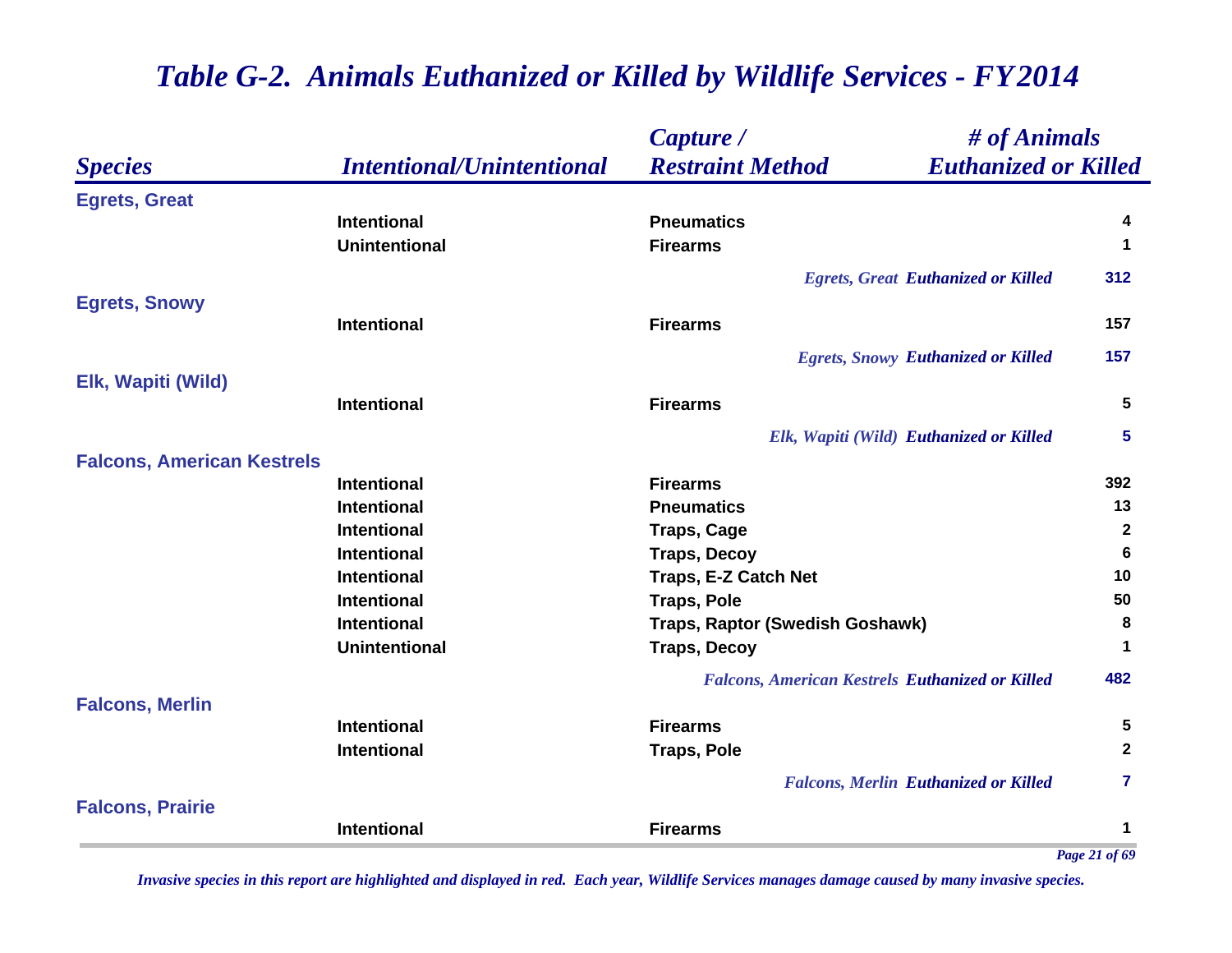|                         |                                  | Capture /<br># of Animals                              |                         |
|-------------------------|----------------------------------|--------------------------------------------------------|-------------------------|
| <b>Species</b>          | <b>Intentional/Unintentional</b> | <b>Restraint Method</b><br><b>Euthanized or Killed</b> |                         |
| <b>Falcons, Prairie</b> |                                  |                                                        |                         |
|                         |                                  | <b>Falcons, Prairie Euthanized or Killed</b>           | 1                       |
| <b>Finches, House</b>   |                                  |                                                        |                         |
|                         | <b>Intentional</b>               | <b>Firearms</b>                                        | 2,175                   |
|                         | <b>Intentional</b>               | Handcaught/Gathered                                    | 3                       |
|                         | <b>Intentional</b>               | <b>Pneumatics</b>                                      | 21                      |
|                         | <b>Intentional</b>               | <b>Traps, Body Grip</b>                                | $\mathbf{2}$            |
|                         | <b>Intentional</b>               | <b>Traps, Cage</b>                                     | 64                      |
|                         | <b>Intentional</b>               | <b>Traps, Decoy</b>                                    | 156                     |
|                         | <b>Intentional</b>               | Traps, E-Z Catch Net                                   | 33                      |
|                         |                                  | <b>Finches, House Euthanized or Killed</b>             | 2,454                   |
| <b>Finches, Purple</b>  |                                  |                                                        |                         |
|                         | <b>Intentional</b>               | <b>Pneumatics</b>                                      | 3                       |
|                         |                                  | <b>Finches, Purple Euthanized or Killed</b>            | 3                       |
| <b>Finches, Saffron</b> |                                  |                                                        |                         |
|                         | <b>Intentional</b>               | <b>Firearms</b>                                        | $\overline{\mathbf{7}}$ |
|                         | <b>Intentional</b>               | <b>Traps, Decoy</b>                                    | 3                       |
|                         |                                  | <b>Finches, Saffron Euthanized or Killed</b>           | 10                      |
| <b>Fish (Other)</b>     |                                  |                                                        |                         |
|                         | <b>Intentional</b>               | <b>Firearms</b>                                        | $\mathbf{2}$            |
|                         | <b>Intentional</b>               | <b>Fishing Poles</b>                                   | 4                       |
|                         | <b>Unintentional</b>             | <b>Traps, Body Grip</b>                                | $\mathbf{2}$            |
|                         |                                  | <b>Fish (Other) Euthanized or Killed</b>               | 8                       |
| <b>Fishers</b>          |                                  |                                                        |                         |
|                         | <b>Unintentional</b>             | <b>Traps, Foothold</b>                                 | 1                       |
|                         |                                  |                                                        |                         |

*Page 22 of 69*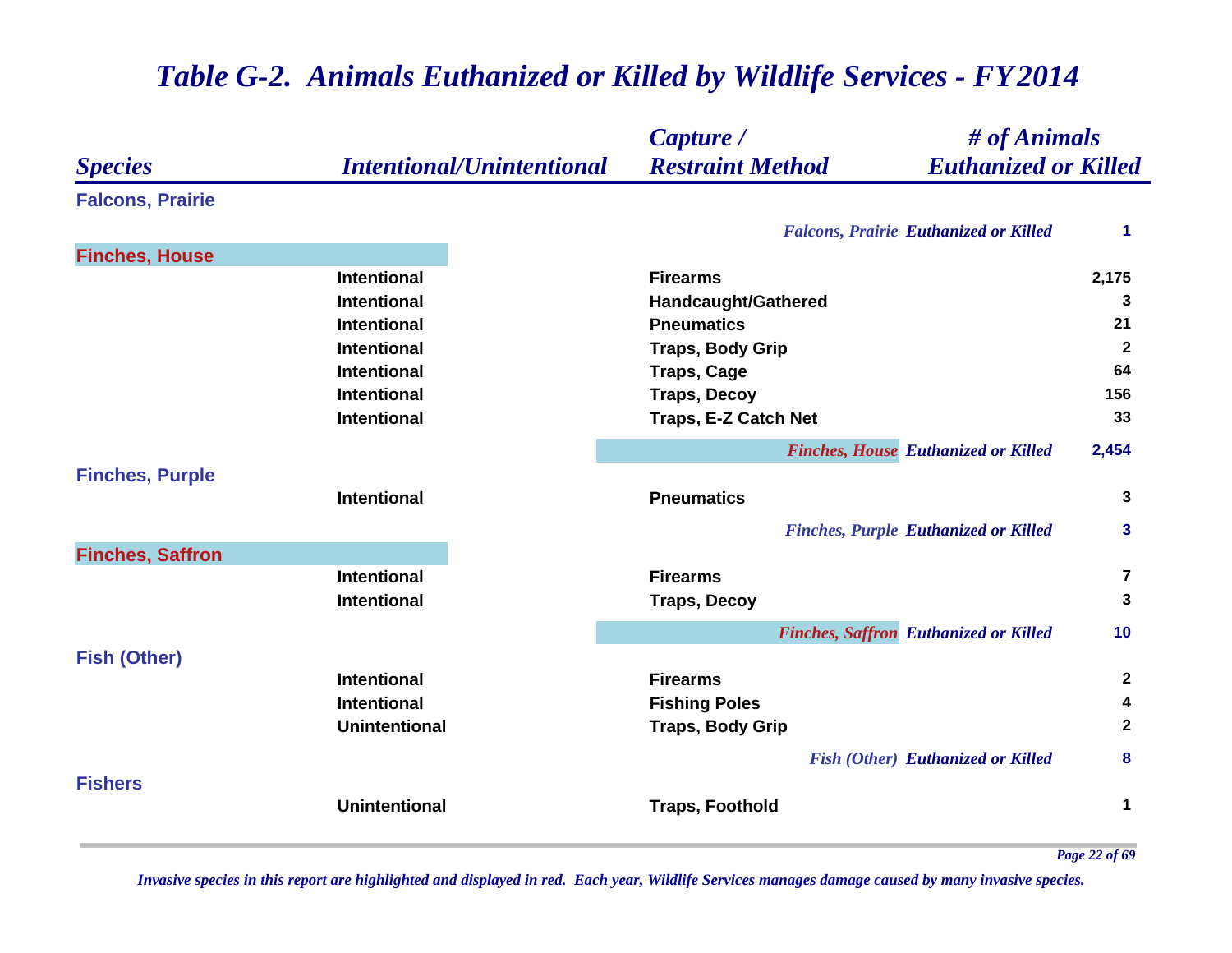#### *Species Capture / Restraint Method # of Animals Intentional/Unintentional Euthanized or Killed* **Fishers***Fishers Euthanized or Killed* **1 Flickers, Northern Intentional Firearms 101 Intentional Handcaught/Gathered <sup>2</sup> Intentional Traps, Body Grip <sup>2</sup> Intentional Traps, Snap (Rat, Mouse, Etc.) <sup>1</sup>** *Flickers, Northern Euthanized or Killed* **106 Flycatchers, Scissor-Tailed Intentional Firearms 158** *Flycatchers, Scissor-Tailed Euthanized or Killed* **158 Fowl, Pea Intentional Firearms 1 Intentional Traps, Cage <sup>1</sup>** *Fowl, Pea Euthanized or Killed* **2 Foxes, Arctic Intentional Firearms 114 Intentional Handcaught/Gathered <sup>12</sup> Intentional Traps, Foothold <sup>1</sup>** *Foxes, Arctic Euthanized or Killed* **127 Foxes, Gray Intentional Calling Device, Electronic <sup>159</sup> Intentional Calling Device, Manual(Hand,Blown) <sup>14</sup> Intentional Catch Pole 2 Intentional Firearms 91 Intentional Handcaught/Gathered <sup>2</sup>** *Page 23 of 69*

## *Table G-2. Animals Euthanized or Killed by Wildlife Services - FY 2014*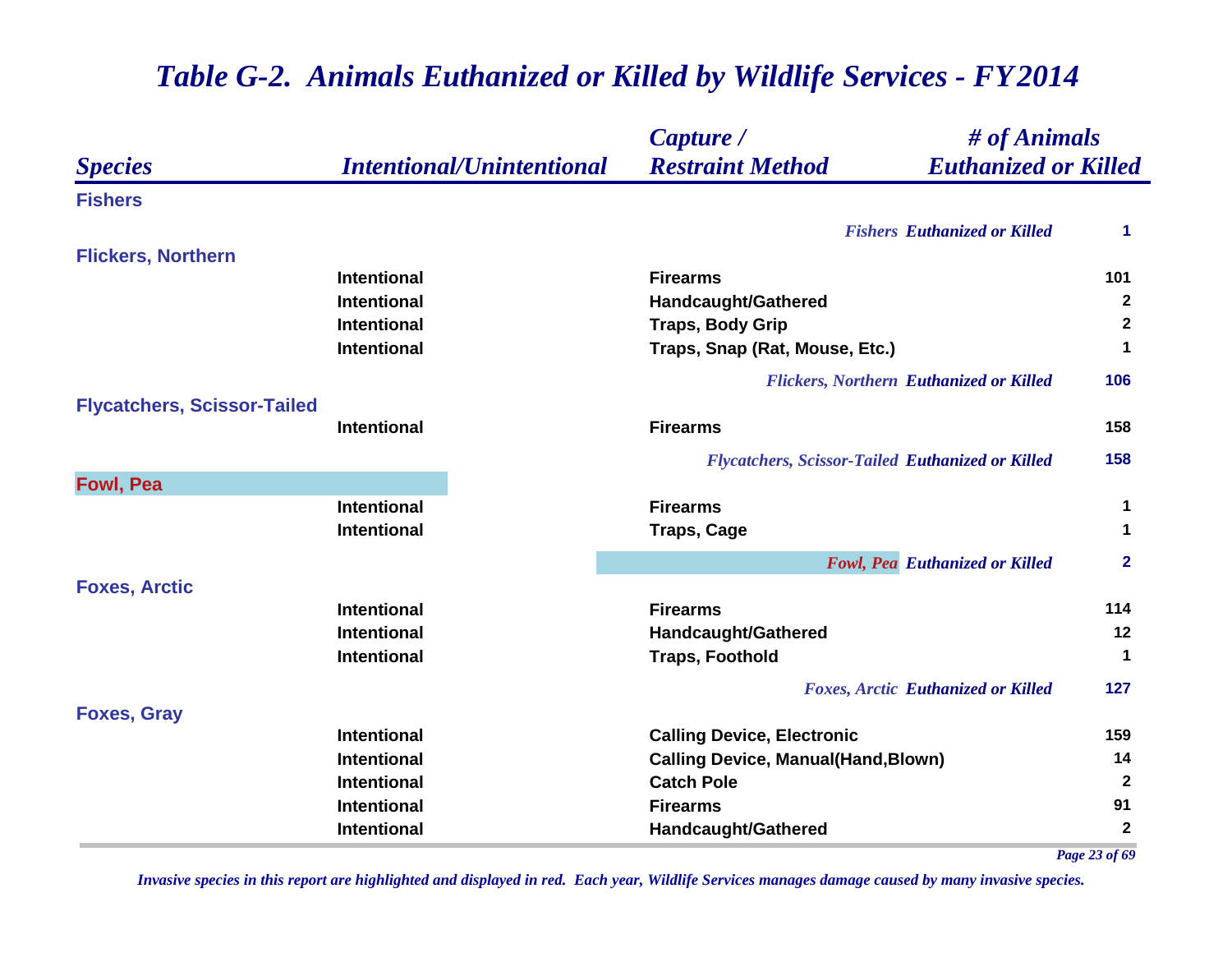|                    |                                  | # of Animals<br>Capture /                              |               |
|--------------------|----------------------------------|--------------------------------------------------------|---------------|
| <b>Species</b>     | <b>Intentional/Unintentional</b> | <b>Euthanized or Killed</b><br><b>Restraint Method</b> |               |
| <b>Foxes, Gray</b> |                                  |                                                        |               |
|                    | <b>Intentional</b>               | <b>Helicopter</b>                                      | 6             |
|                    | <b>Intentional</b>               | <b>M-44 Cyanide Capsule</b>                            | 377           |
|                    | Intentional                      | <b>Snares, Foot/Leg</b>                                | 8             |
|                    | <b>Intentional</b>               | <b>Snares, Neck</b>                                    | 361           |
|                    | <b>Intentional</b>               | <b>Snares, Neck Mechanical (Collarum)</b>              | 1             |
|                    | <b>Intentional</b>               | <b>Spotlight</b>                                       | 1             |
|                    | <b>Intentional</b>               | <b>Traps, Body Grip</b>                                | 1             |
|                    | <b>Intentional</b>               | <b>Traps, Cage</b>                                     | 117           |
|                    | <b>Intentional</b>               | <b>Traps, Foothold</b>                                 | 374           |
|                    | <b>Intentional</b>               | <b>Traps, Foothold (Padded)</b>                        | 12            |
|                    | <b>Unintentional</b>             | <b>M-44 Cyanide Capsule</b>                            | 40            |
|                    | <b>Unintentional</b>             | <b>Snares, Neck</b>                                    | 13            |
|                    | <b>Unintentional</b>             | <b>Traps, Cage</b>                                     | 1             |
|                    | <b>Unintentional</b>             | <b>Traps, Foothold</b>                                 | 11            |
|                    | <b>Unintentional</b>             | <b>Traps, Foothold (Padded)</b>                        | 3             |
|                    |                                  | <b>Foxes, Gray Euthanized or Killed</b>                | 1,594         |
| <b>Foxes, Kit</b>  |                                  |                                                        |               |
|                    | <b>Intentional</b>               | <b>Firearms</b>                                        | 1             |
|                    | Intentional                      | <b>Snares, Neck</b>                                    | 1             |
|                    | <b>Unintentional</b>             | <b>M-44 Cyanide Capsule</b>                            | 9             |
|                    | <b>Unintentional</b>             | <b>Traps, Foothold</b>                                 | 1             |
|                    |                                  | <b>Foxes, Kit Euthanized or Killed</b>                 | 12            |
| <b>Foxes, Red</b>  |                                  |                                                        |               |
|                    | <b>Intentional</b>               | <b>Calling Device, Electronic</b>                      | 11            |
|                    | <b>Intentional</b>               | <b>Calling Device, Manual(Hand, Blown)</b>             | 3             |
|                    | Intentional                      | <b>Firearms</b>                                        | 285           |
|                    |                                  |                                                        | Page 24 of 69 |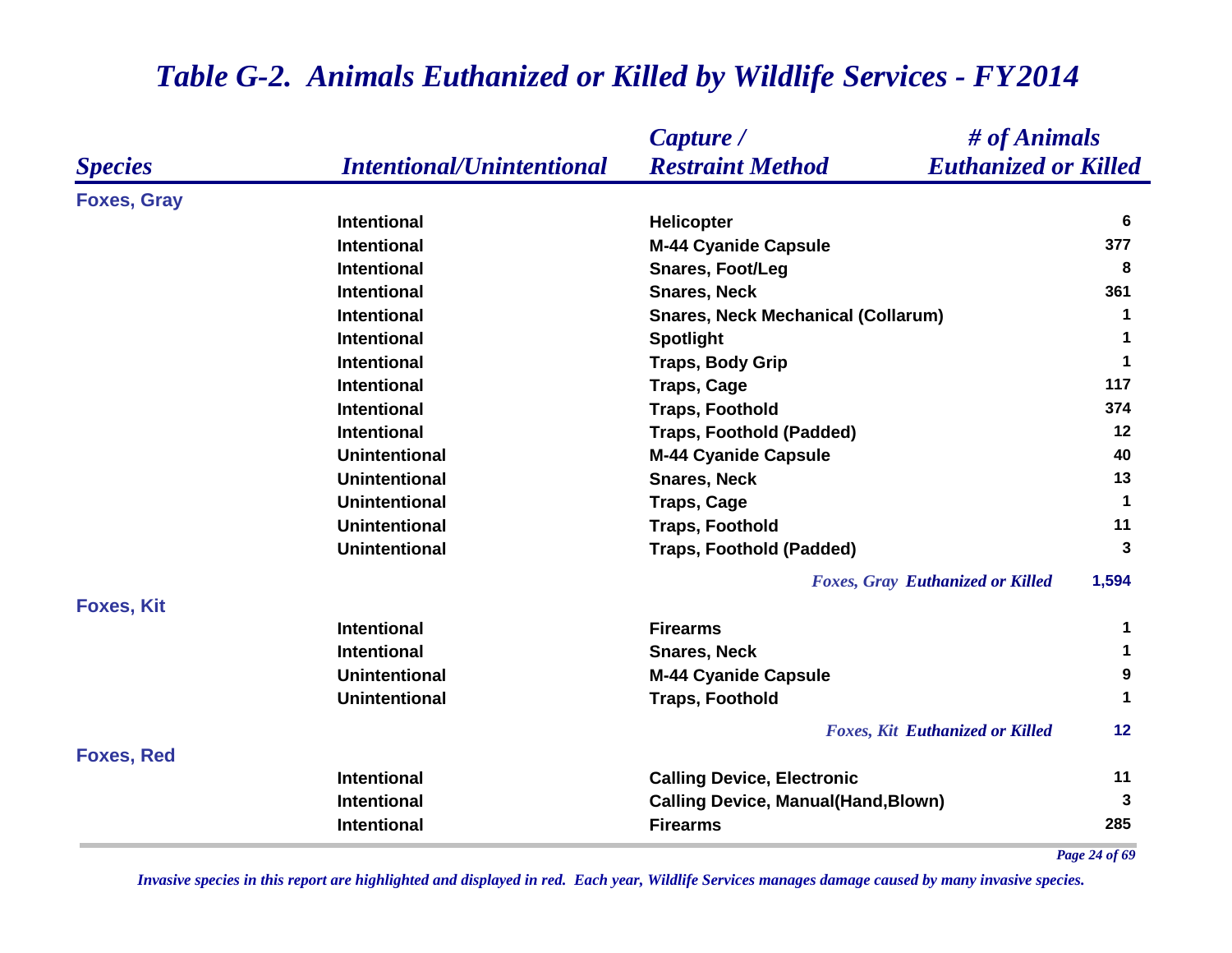|                          |                                  | Capture /<br># of Animals                              |                         |
|--------------------------|----------------------------------|--------------------------------------------------------|-------------------------|
| <b>Species</b>           | <b>Intentional/Unintentional</b> | <b>Restraint Method</b><br><b>Euthanized or Killed</b> |                         |
| <b>Foxes, Red</b>        |                                  |                                                        |                         |
|                          | <b>Intentional</b>               | <b>Fixed Wing</b>                                      | 35                      |
|                          | <b>Intentional</b>               | <b>Handcaught/Gathered</b>                             | $\blacktriangleleft$    |
|                          | <b>Intentional</b>               | Helicopter                                             | 31                      |
|                          | <b>Intentional</b>               | <b>M-44 Cyanide Capsule</b>                            | 175                     |
|                          | <b>Intentional</b>               | <b>Pneumatics</b>                                      | 3                       |
|                          | <b>Intentional</b>               | <b>Snares, Neck</b>                                    | 275                     |
|                          | <b>Intentional</b>               | <b>Spotlight</b>                                       | 11                      |
|                          | Intentional                      | <b>Traps, Body Grip</b>                                | 14                      |
|                          | <b>Intentional</b>               | <b>Traps, Cage</b>                                     | 51                      |
|                          | <b>Intentional</b>               | <b>Traps, Foothold</b>                                 | 198                     |
|                          | <b>Intentional</b>               | <b>Traps, Foothold (Padded)</b>                        | 32                      |
|                          | <b>Unintentional</b>             | <b>M-44 Cyanide Capsule</b>                            | 44                      |
|                          | <b>Unintentional</b>             | <b>Snares, Neck</b>                                    | $\overline{\mathbf{r}}$ |
|                          | <b>Unintentional</b>             | <b>Traps, Foothold</b>                                 | $\overline{7}$          |
|                          | <b>Unintentional</b>             | <b>Traps, Foothold (Padded)</b>                        | 3                       |
|                          |                                  | <b>Foxes, Red Euthanized or Killed</b>                 | 1,186                   |
| <b>Foxes, Swift</b>      |                                  |                                                        |                         |
|                          | <b>Intentional</b>               | <b>Traps, Cage</b>                                     | 4                       |
|                          | <b>Unintentional</b>             | <b>M-44 Cyanide Capsule</b>                            | $\overline{7}$          |
|                          |                                  | <b>Foxes, Swift Euthanized or Killed</b>               | 11                      |
| <b>Francolins, Black</b> |                                  |                                                        |                         |
|                          | <b>Intentional</b>               | <b>Firearms</b>                                        | 2,858                   |
|                          | <b>Intentional</b>               | <b>Pneumatics</b>                                      | 62                      |
|                          | <b>Intentional</b>               | <b>Traps, Cage</b>                                     | 187                     |
|                          |                                  | <b>Francolins, Black Euthanized or Killed</b>          | 3,107                   |

*Page 25 of 69*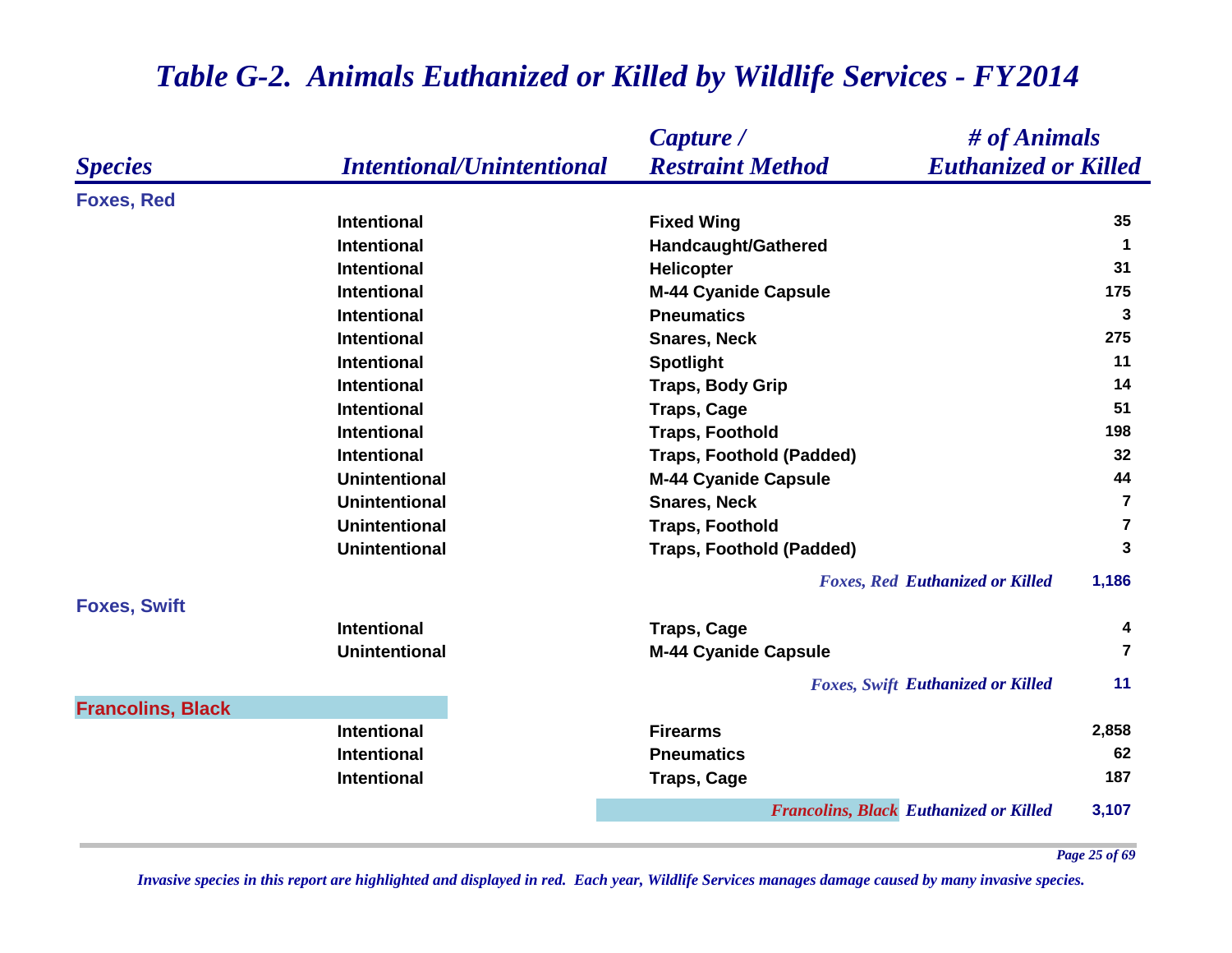|                                 |                                                                | Capture /                                                     | # of Animals                                 |                     |
|---------------------------------|----------------------------------------------------------------|---------------------------------------------------------------|----------------------------------------------|---------------------|
| <b>Species</b>                  | <b>Intentional/Unintentional</b>                               | <b>Restraint Method</b>                                       | <b>Euthanized or Killed</b>                  |                     |
| <b>Francolins, Erckel's</b>     | <b>Intentional</b><br><b>Intentional</b>                       | <b>Firearms</b><br><b>Traps, Cage</b>                         |                                              | 205<br>86           |
|                                 |                                                                | <b>Francolins, Erckel's Euthanized or Killed</b>              |                                              | 291                 |
| <b>Francolins, Gray</b>         |                                                                |                                                               |                                              |                     |
|                                 | <b>Intentional</b><br><b>Intentional</b><br><b>Intentional</b> | <b>Firearms</b><br><b>Pneumatics</b><br><b>Traps, Cage</b>    |                                              | 2,267<br>636<br>108 |
|                                 |                                                                |                                                               | <b>Francolins, Gray Euthanized or Killed</b> | 3,011               |
| <b>Frogs, American Bullfrog</b> | <b>Unintentional</b>                                           | <b>Traps, Cage</b>                                            |                                              | 1                   |
| <b>Gallinules, Common</b>       |                                                                | <b>Frogs, American Bullfrog Euthanized or Killed</b>          |                                              | 1                   |
|                                 | <b>Unintentional</b>                                           | <b>A/C Powder</b>                                             |                                              | $\mathbf{2}$        |
|                                 |                                                                | <b>Gallinules, Common Euthanized or Killed</b>                |                                              | $\overline{2}$      |
| <b>Geese, Brant, Atlantic</b>   | <b>Intentional</b>                                             | <b>Firearms</b>                                               |                                              | 120                 |
|                                 |                                                                | Geese, Brant, Atlantic Euthanized or Killed                   |                                              | 120                 |
| <b>Geese, Cackling</b>          | <b>Intentional</b>                                             | <b>Firearms</b>                                               |                                              | 21                  |
|                                 |                                                                |                                                               | <b>Geese, Cackling Euthanized or Killed</b>  | 21                  |
| Geese, Canada                   | <b>Intentional</b><br><b>Intentional</b><br>Intentional        | <b>A/C Powder</b><br>A/C Tablets: 20 Mg<br>A/C Tablets: 40 Mg |                                              | 256<br>1<br>8       |

*Page 26 of 69*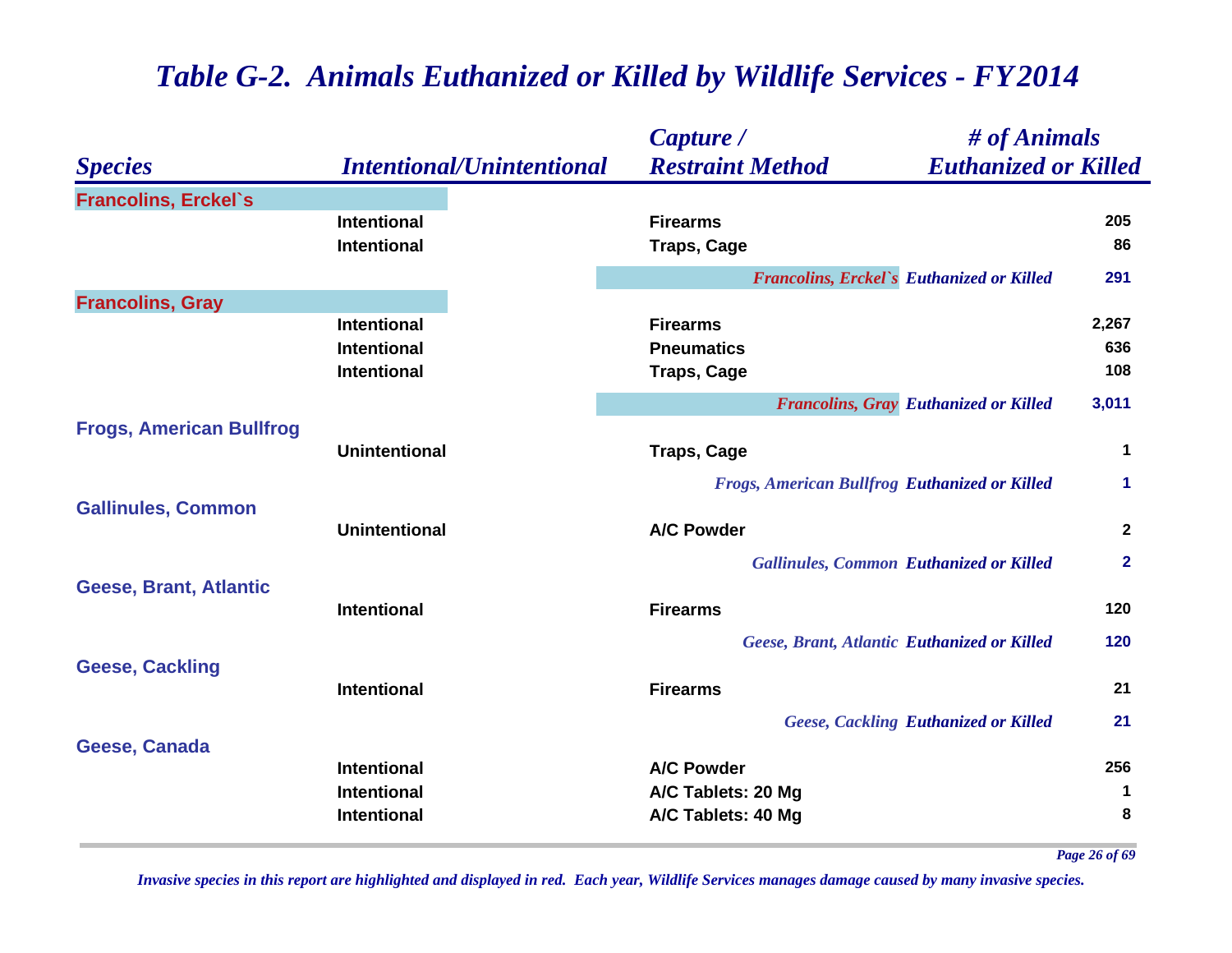|                             |                                  | Capture /<br># of Animals                              |                      |
|-----------------------------|----------------------------------|--------------------------------------------------------|----------------------|
| <b>Species</b>              | <b>Intentional/Unintentional</b> | <b>Restraint Method</b><br><b>Euthanized or Killed</b> |                      |
| Geese, Canada               |                                  |                                                        |                      |
|                             | <b>Intentional</b>               | A/C Tablets: 60 Mg                                     | 32                   |
|                             | <b>Intentional</b>               | <b>Firearms</b>                                        | 5,723                |
|                             | <b>Intentional</b>               | <b>Handcaught/Gathered</b>                             | 515                  |
|                             | <b>Intentional</b>               | Nets, Cannon/Rocket                                    | 86                   |
|                             | <b>Intentional</b>               | Nets, Gun                                              | 149                  |
|                             | <b>Intentional</b>               | Nets, Other                                            | 66                   |
|                             | <b>Intentional</b>               | <b>Pneumatics</b>                                      | 33                   |
|                             | <b>Intentional</b>               | <b>Spotlight</b>                                       | $\overline{2}$       |
|                             | <b>Intentional</b>               | <b>Traps, Cage</b>                                     | 13                   |
|                             | Intentional                      | <b>Traps, Drive/Corral</b>                             | 14,310               |
|                             | <b>Unintentional</b>             | <b>Traps, Body Grip</b>                                | 9                    |
|                             | <b>Unintentional</b>             | <b>Traps, Foothold</b>                                 | $\overline{7}$       |
|                             |                                  | Geese, Canada Euthanized or Killed                     | 21,210               |
| <b>Geese, Feral</b>         |                                  |                                                        |                      |
|                             | <b>Intentional</b>               | <b>A/C Powder</b>                                      | $\mathbf{2}$         |
|                             | <b>Intentional</b>               | <b>Firearms</b>                                        | $\mathbf{2}$         |
|                             | <b>Intentional</b>               | <b>Handcaught/Gathered</b>                             | $\mathbf 1$          |
|                             | <b>Intentional</b>               | <b>Traps, Drive/Corral</b>                             | 18                   |
|                             |                                  | <b>Geese, Feral Euthanized or Killed</b>               | 23                   |
| <b>Geese, Snow, Greater</b> |                                  |                                                        |                      |
|                             | <b>Intentional</b>               | <b>Spotlight</b>                                       | $\blacktriangleleft$ |
|                             |                                  | <b>Geese, Snow, Greater Euthanized or Killed</b>       | $\blacktriangleleft$ |
| <b>Geese, Snow, Lesser</b>  |                                  |                                                        |                      |
|                             | <b>Intentional</b>               | <b>Firearms</b>                                        | $12 \overline{ }$    |
|                             |                                  | <b>Geese, Snow, Lesser Euthanized or Killed</b>        | 12                   |

*Page 27 of 69*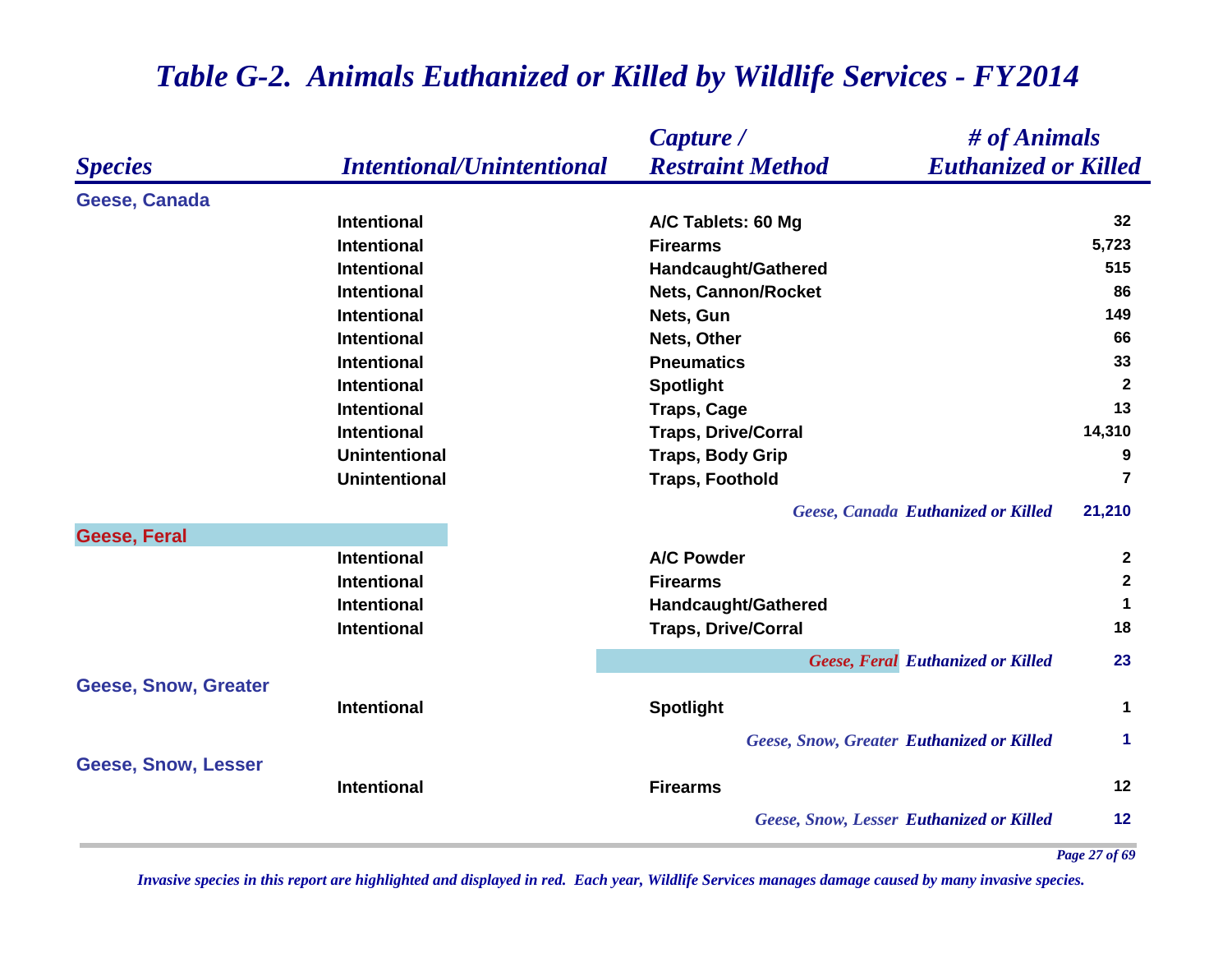|                                      |                                  | Capture /                                          | # of Animals                |
|--------------------------------------|----------------------------------|----------------------------------------------------|-----------------------------|
| <b>Species</b>                       | <b>Intentional/Unintentional</b> | <b>Restraint Method</b>                            | <b>Euthanized or Killed</b> |
| <b>Geese, White-Fronted, Greater</b> |                                  |                                                    |                             |
|                                      | <b>Intentional</b>               | <b>Firearms</b>                                    | 19                          |
|                                      |                                  | Geese, White-Fronted, Greater Euthanized or Killed | 19                          |
| <b>Godwits, Hudsonian</b>            |                                  |                                                    |                             |
|                                      | <b>Intentional</b>               | <b>Firearms</b>                                    | 21                          |
|                                      |                                  | <b>Godwits, Hudsonian Euthanized or Killed</b>     | 21                          |
| <b>Goldfinches, American</b>         |                                  |                                                    |                             |
|                                      | <b>Intentional</b>               | <b>Firearms</b>                                    | 7                           |
|                                      |                                  | <b>Goldfinches, American Euthanized or Killed</b>  | 7                           |
| <b>Grackles, Boat-Tailed</b>         |                                  |                                                    |                             |
|                                      | <b>Intentional</b>               | <b>Firearms</b>                                    | 500                         |
|                                      |                                  | <b>Grackles, Boat-Tailed Euthanized or Killed</b>  | 500                         |
| <b>Grackles, Common</b>              |                                  |                                                    |                             |
|                                      | <b>Intentional</b>               | <b>Drc-1339-Staging Areas</b>                      | 97,090                      |
|                                      | <b>Intentional</b>               | <b>Firearms</b>                                    | 1,898                       |
|                                      | <b>Intentional</b>               | Handcaught/Gathered                                | 19                          |
|                                      | <b>Intentional</b>               | Nets, Other                                        | 132                         |
|                                      | <b>Intentional</b>               | <b>Pneumatics</b>                                  | 163                         |
|                                      | <b>Intentional</b>               | <b>Traps, Cage</b>                                 | 45                          |
|                                      | <b>Intentional</b>               | <b>Traps, Decoy</b>                                | 35                          |
|                                      | <b>Unintentional</b>             | <b>Traps, Cage</b>                                 | $\mathbf 1$                 |
|                                      | <b>Unintentional</b>             | <b>Traps, Decoy</b>                                | $\mathbf{2}$                |
|                                      |                                  | <b>Grackles, Common Euthanized or Killed</b>       | 99,385                      |
| <b>Grackles, Greater-Antillean</b>   | <b>Intentional</b>               | <b>Firearms</b>                                    | 32                          |
|                                      |                                  |                                                    |                             |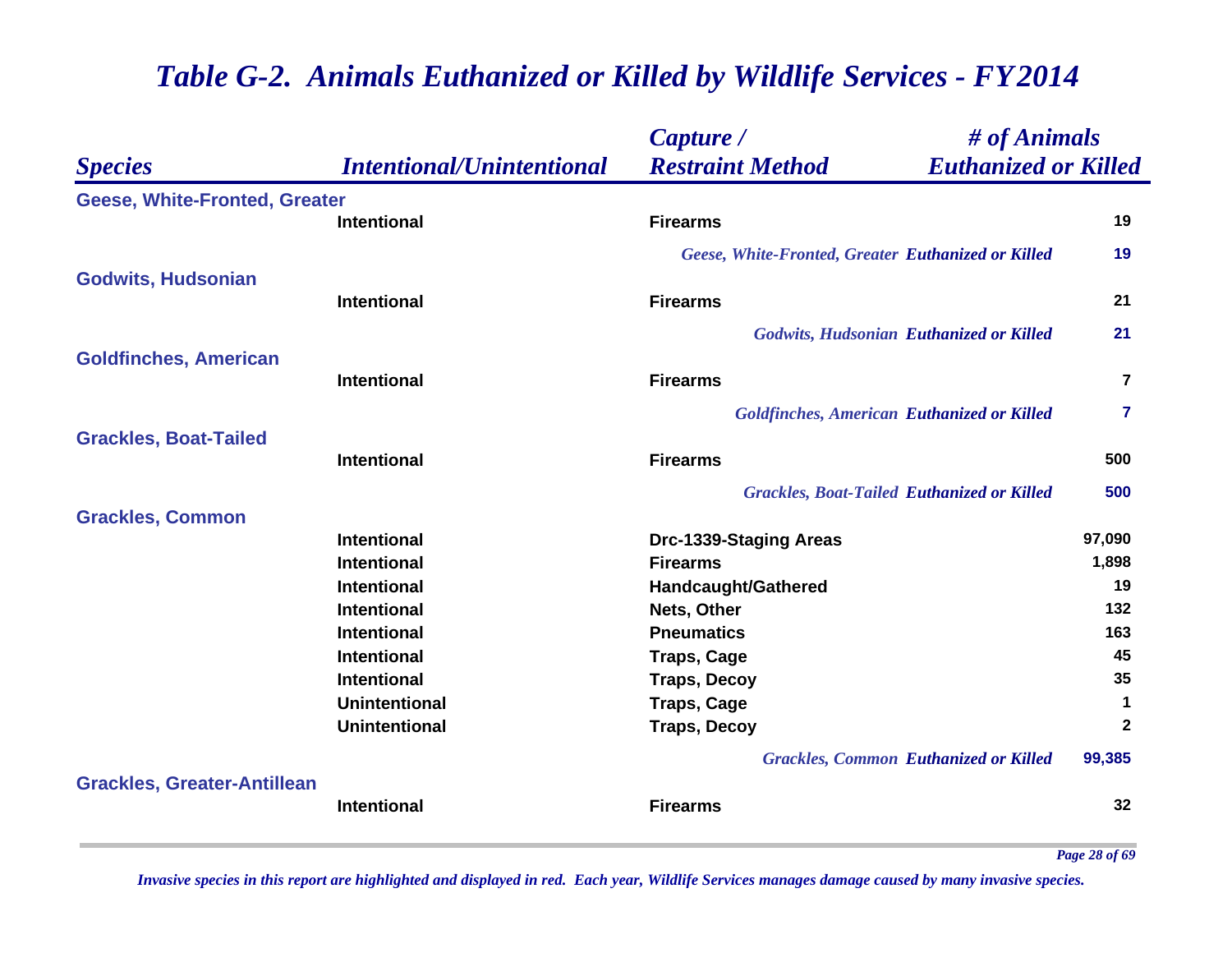#### *Species Capture / Restraint Method # of Animals Intentional/Unintentional Euthanized or Killed* **Grackles, Greater-Antillean** *Grackles, Greater-Antillean Euthanized or Killed* **32 Grackles, Great-Tailed Intentional Firearms 1,101 Intentional Nets, Other 174 Intentional Traps, Cage <sup>1</sup> Unintentional A/C Powder 19** *Grackles, Great-Tailed Euthanized or Killed* **1,295 Grebes, Pied-Billed Intentional Firearms 20 Unintentional Traps, Body Grip <sup>3</sup>** *Grebes, Pied-Billed Euthanized or Killed* **23 Grosbeaks, Blue Intentional Firearms 1** *Grosbeaks, Blue Euthanized or Killed* **1 Gulls, Black-Backed, Great Intentional Drc-1339-Gulls 30 Intentional Firearms 336 Intentional Handcaught/Gathered <sup>12</sup> Intentional CONSCRIPTION TRAPS, Cage <b>7 7** *Gulls, Black-Backed, Great Euthanized or Killed* **385 Gulls, Bonaparte`s Intentional Firearms 20** *Gulls, Bonaparte`s Euthanized or Killed* **20 Gulls, California**

# *Table G-2. Animals Euthanized or Killed by Wildlife Services - FY 2014*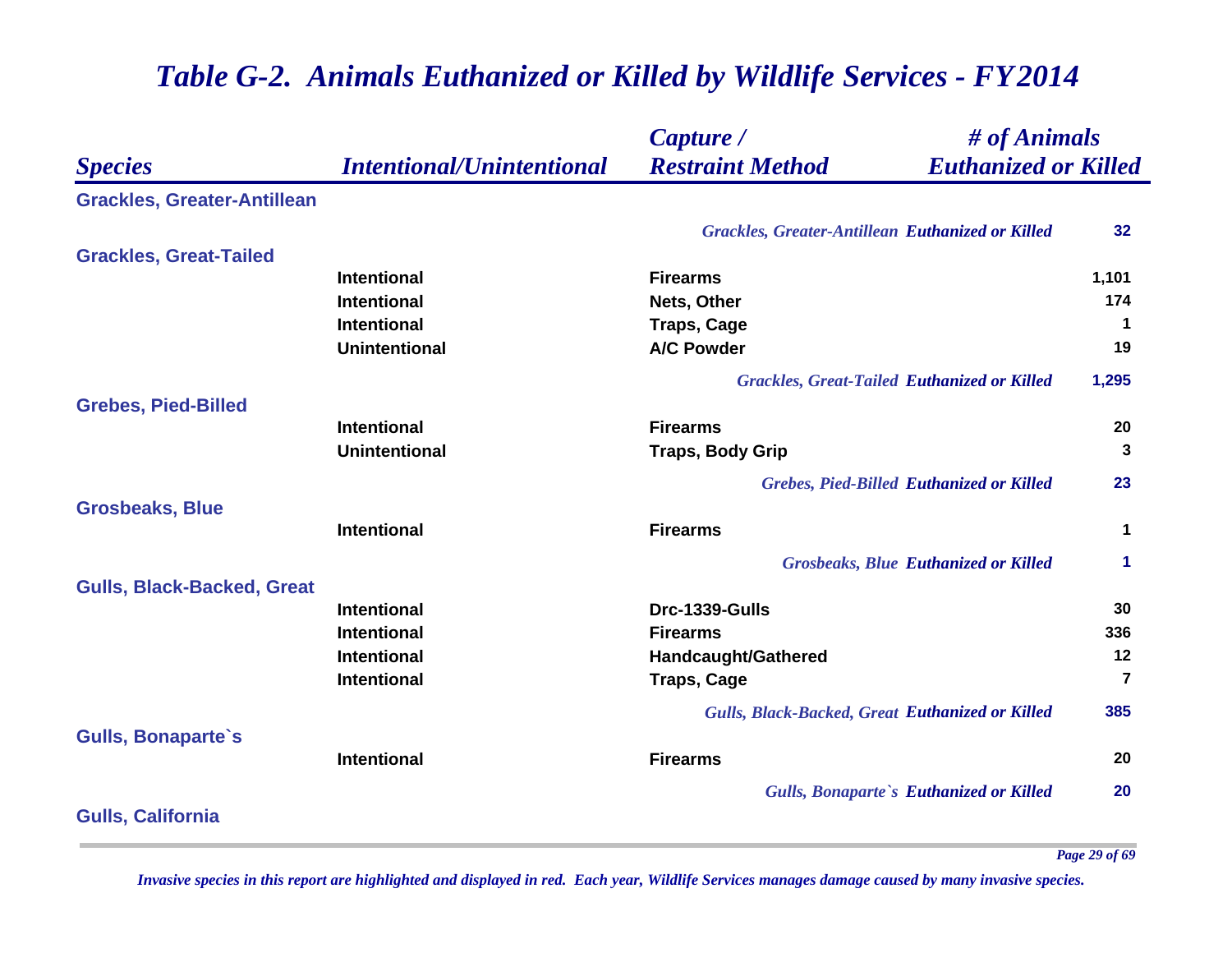|                               |                                  | # of Animals<br>Capture /                              |                         |
|-------------------------------|----------------------------------|--------------------------------------------------------|-------------------------|
| <b>Species</b>                | <b>Intentional/Unintentional</b> | <b>Restraint Method</b><br><b>Euthanized or Killed</b> |                         |
| <b>Gulls, California</b>      |                                  |                                                        |                         |
|                               | <b>Intentional</b>               | <b>Firearms</b>                                        | 1,840                   |
|                               | <b>Intentional</b>               | <b>Nets, Cannon/Rocket</b>                             | 23                      |
|                               | <b>Intentional</b>               | <b>Pneumatics</b>                                      | $\mathbf{2}$            |
|                               |                                  | Gulls, California Euthanized or Killed                 | 1,865                   |
| <b>Gulls, Franklin's</b>      |                                  |                                                        |                         |
|                               | <b>Intentional</b>               | <b>Firearms</b>                                        | 322                     |
|                               |                                  | Gulls, Franklin's Euthanized or Killed                 | 322                     |
| <b>Gulls, Glaucous</b>        |                                  |                                                        |                         |
|                               | <b>Intentional</b>               | <b>Firearms</b>                                        | $\mathbf{2}$            |
|                               |                                  | <b>Gulls, Glaucous Euthanized or Killed</b>            | $\mathbf{2}$            |
| <b>Gulls, Glaucous-Winged</b> |                                  |                                                        |                         |
|                               | <b>Intentional</b>               | <b>Firearms</b>                                        | 3,341                   |
|                               | <b>Intentional</b>               | <b>Handcaught/Gathered</b>                             | 251                     |
|                               |                                  | <b>Gulls, Glaucous-Winged Euthanized or Killed</b>     | 3,592                   |
| <b>Gulls, Herring</b>         |                                  |                                                        |                         |
|                               | <b>Intentional</b>               | Drc-1339-Gulls                                         | 450                     |
|                               | <b>Intentional</b>               | <b>Firearms</b>                                        | 3,696                   |
|                               | <b>Intentional</b>               | Handcaught/Gathered                                    | 692                     |
|                               | <b>Intentional</b>               | <b>Nets, Cannon/Rocket</b>                             | 44                      |
|                               | <b>Intentional</b>               | Nets, Gun                                              | $\overline{\mathbf{5}}$ |
|                               | <b>Intentional</b>               | Nets, Other                                            | 3                       |
|                               | <b>Intentional</b>               | <b>Traps, Cage</b>                                     | 12                      |
|                               | <b>Intentional</b>               | <b>Traps, Decoy</b>                                    | 5                       |
|                               |                                  | <b>Gulls, Herring Euthanized or Killed</b>             | 4,907                   |

**Gulls, Laughing**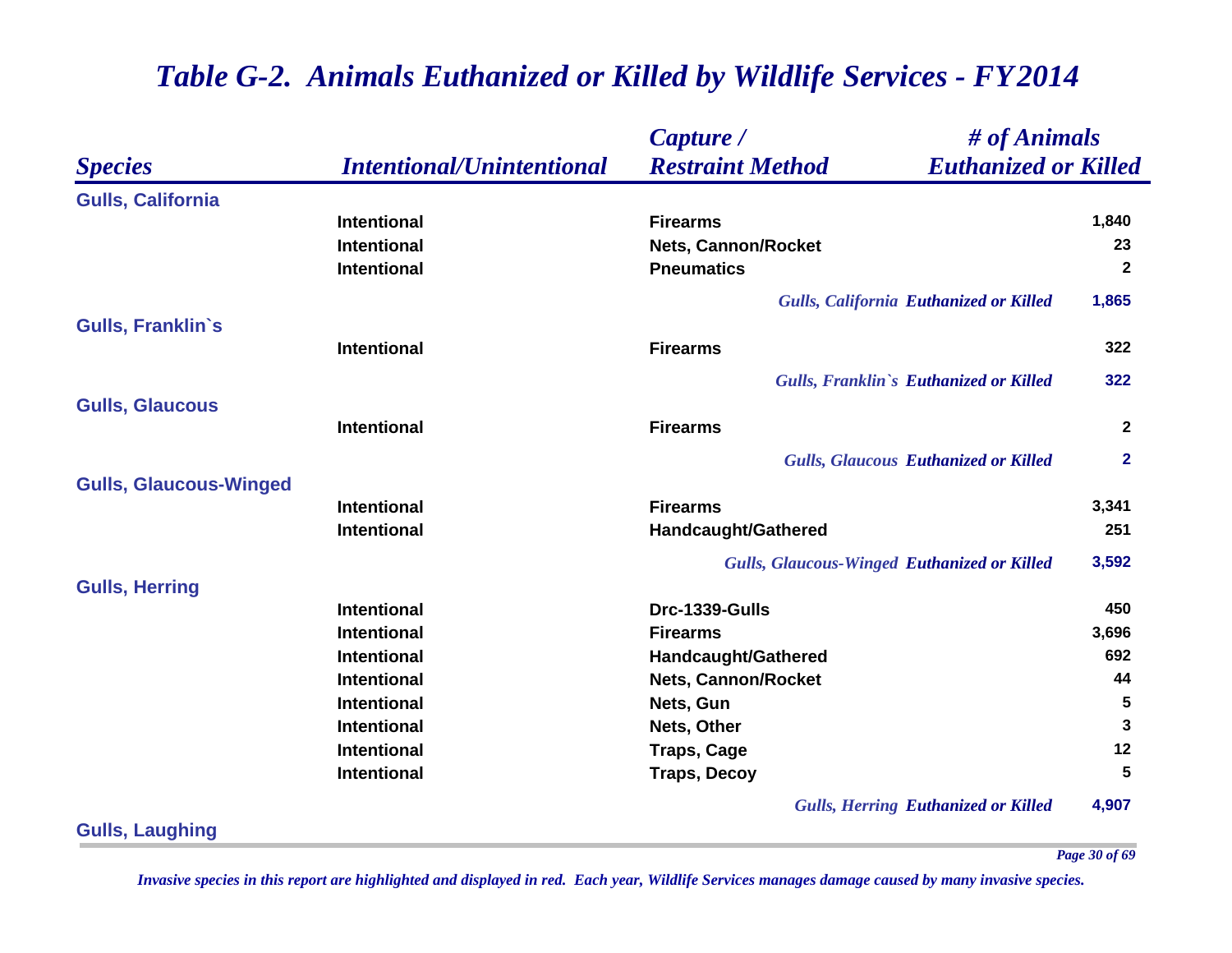|                                  |                                  | # of Animals<br>Capture /                              |                |
|----------------------------------|----------------------------------|--------------------------------------------------------|----------------|
| <b>Species</b>                   | <b>Intentional/Unintentional</b> | <b>Restraint Method</b><br><b>Euthanized or Killed</b> |                |
| <b>Gulls, Laughing</b>           |                                  |                                                        |                |
|                                  | <b>Intentional</b>               | <b>Firearms</b>                                        | 4,699          |
|                                  | <b>Intentional</b>               | <b>Nets, Cannon/Rocket</b>                             | 65             |
|                                  | Intentional                      | <b>Traps, Cage</b>                                     | 1              |
|                                  |                                  | <b>Gulls, Laughing Euthanized or Killed</b>            | 4,765          |
| <b>Gulls, Mew</b>                |                                  |                                                        |                |
|                                  | <b>Intentional</b>               | <b>Firearms</b>                                        | 106            |
|                                  | Intentional                      | Handcaught/Gathered                                    | 34             |
|                                  | <b>Unintentional</b>             | Traps, Bal-Chatri                                      | $\mathbf 1$    |
|                                  |                                  | <b>Gulls, Mew Euthanized or Killed</b>                 | 141            |
| <b>Gulls, Ring-Billed</b>        |                                  |                                                        |                |
|                                  | <b>Intentional</b>               | <b>Firearms</b>                                        | 5,900          |
|                                  | <b>Intentional</b>               | Handcaught/Gathered                                    | 2              |
|                                  | <b>Intentional</b>               | <b>Pneumatics</b>                                      | 5              |
|                                  |                                  | <b>Gulls, Ring-Billed Euthanized or Killed</b>         | 5,907          |
| <b>Gulls, Western</b>            |                                  |                                                        |                |
|                                  | <b>Intentional</b>               | <b>Firearms</b>                                        | 133            |
|                                  | Intentional                      | Handcaught/Gathered                                    | $\mathbf{3}$   |
|                                  | <b>Intentional</b>               | <b>Pneumatics</b>                                      | $\overline{7}$ |
|                                  |                                  | <b>Gulls, Western Euthanized or Killed</b>             | 143            |
| Hares, Jackrabbits, Black-Tailed |                                  |                                                        |                |
|                                  | <b>Intentional</b>               | <b>Firearms</b>                                        | 520            |
|                                  | Intentional                      | <b>Pneumatics</b>                                      | $\mathbf{2}$   |
|                                  | Intentional                      | <b>Snares, Neck</b>                                    | 111            |
|                                  | Intentional                      | <b>Spotlight</b>                                       | 124            |
|                                  | <b>Unintentional</b>             | <b>Snares, Neck</b>                                    | 41             |

*Page 31 of 69*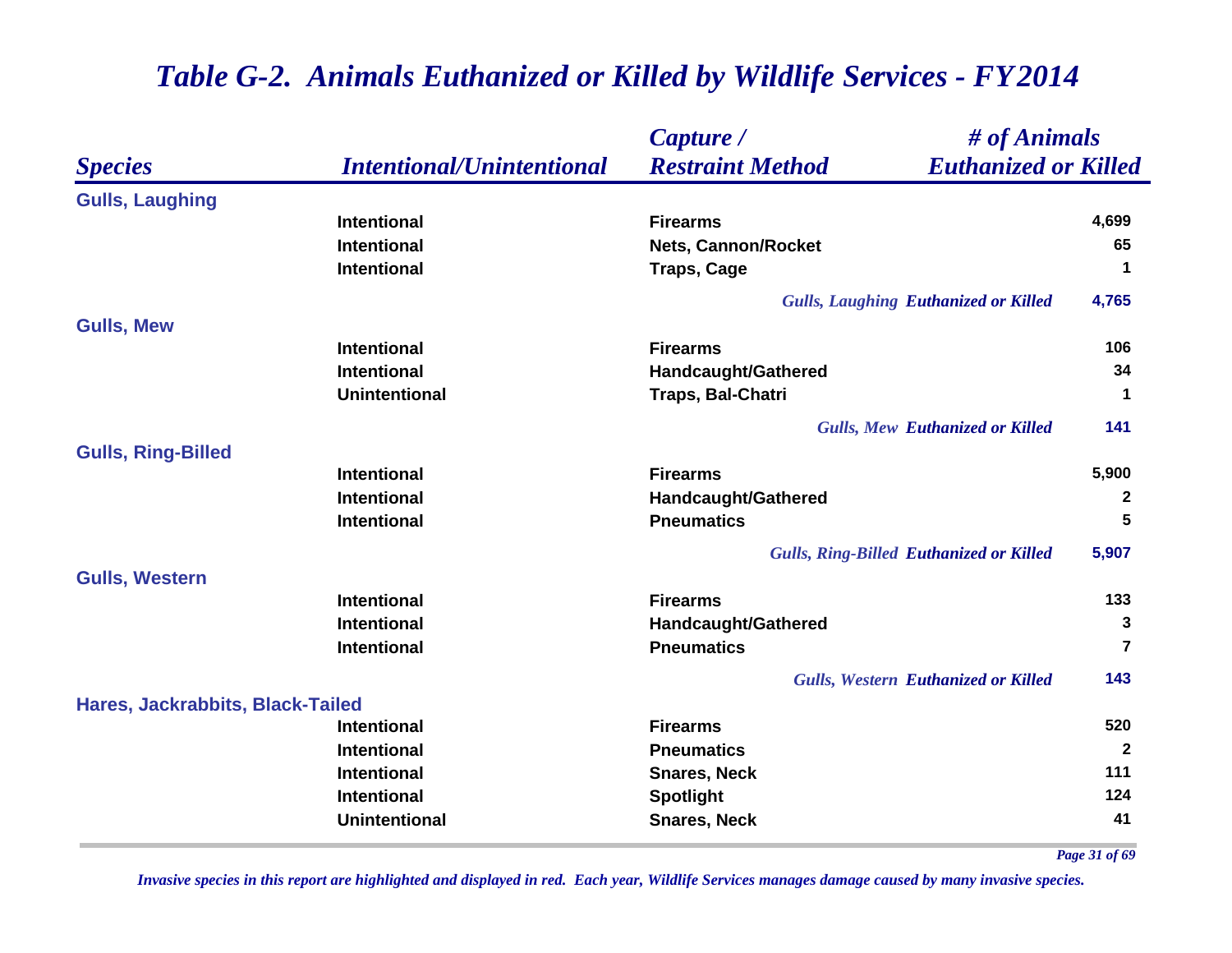|                                        |                                  | # of Animals<br>Capture /                                   |     |
|----------------------------------------|----------------------------------|-------------------------------------------------------------|-----|
| <b>Species</b>                         | <b>Intentional/Unintentional</b> | <b>Restraint Method</b><br><b>Euthanized or Killed</b>      |     |
| Hares, Jackrabbits, Black-Tailed       |                                  |                                                             |     |
|                                        | <b>Unintentional</b>             | <b>Traps, Foothold</b>                                      | 3   |
|                                        |                                  | Hares, Jackrabbits, Black-Tailed Euthanized or Killed       | 801 |
| Hares, Jackrabbits, White-Tailed       |                                  |                                                             |     |
|                                        | <b>Intentional</b>               | <b>Firearms</b>                                             | 4   |
|                                        | <b>Unintentional</b>             | <b>Snares, Neck</b>                                         | 8   |
|                                        |                                  | Hares, Jackrabbits, White-Tailed Euthanized or Killed       | 12  |
| <b>Hawks, Cooper's</b>                 |                                  |                                                             |     |
|                                        | <b>Intentional</b>               | <b>Firearms</b>                                             | 16  |
|                                        | <b>Intentional</b>               | <b>Pneumatics</b>                                           | 13  |
|                                        | <b>Intentional</b>               | <b>Traps, Decoy</b>                                         | 3   |
|                                        | <b>Intentional</b>               | Traps, Raptor (Swedish Goshawk)                             | 6   |
|                                        | <b>Unintentional</b>             | <b>Traps, Body Grip</b>                                     | 1   |
|                                        | <b>Unintentional</b>             | <b>Traps, Decoy</b>                                         | 1   |
|                                        |                                  | Hawks, Cooper's Euthanized or Killed                        | 40  |
| <b>Hawks, Ferruginous</b>              |                                  |                                                             |     |
|                                        | <b>Intentional</b>               | <b>Firearms</b>                                             | 11  |
|                                        |                                  | Hawks, Ferruginous Euthanized or Killed                     | 11  |
| Hawks, Harrier, Northern (Marsh Hawks) |                                  |                                                             |     |
|                                        | <b>Intentional</b>               | <b>Firearms</b>                                             | 101 |
|                                        | <b>Intentional</b>               | <b>Traps, Pole</b>                                          | 1   |
|                                        |                                  | Hawks, Harrier, Northern (Marsh Hawks) Euthanized or Killed | 102 |
| <b>Hawks, Red-Shouldered</b>           |                                  |                                                             |     |
|                                        | <b>Intentional</b>               | <b>Firearms</b>                                             | 21  |
|                                        | <b>Intentional</b>               | <b>Pneumatics</b>                                           | 1   |
|                                        | <b>Intentional</b>               | <b>Traps, Pole</b>                                          | 1   |

*Page 32 of 69*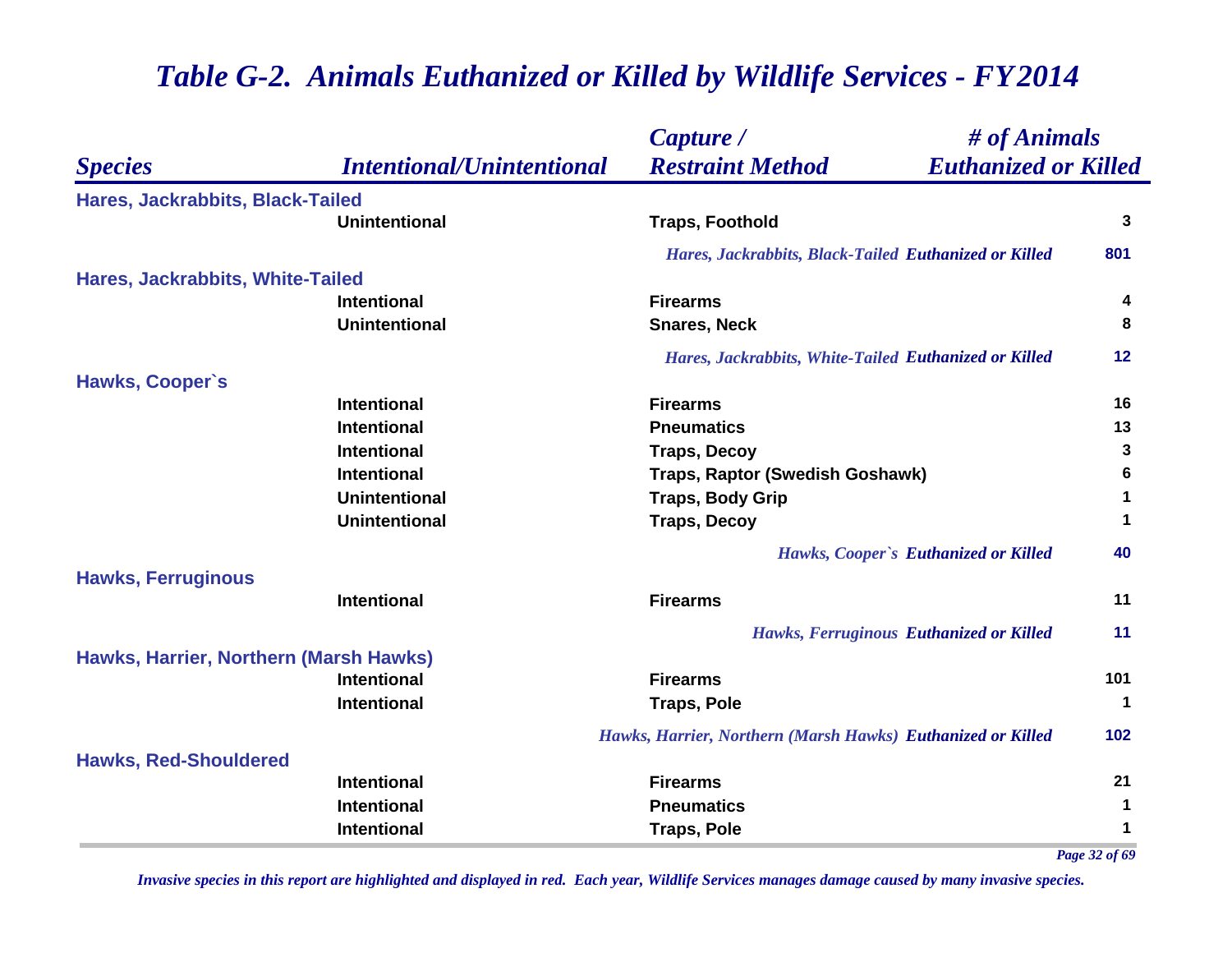|                              |                                  | # of Animals<br>Capture /                              |       |
|------------------------------|----------------------------------|--------------------------------------------------------|-------|
| <b>Species</b>               | <b>Intentional/Unintentional</b> | <b>Restraint Method</b><br><b>Euthanized or Killed</b> |       |
| <b>Hawks, Red-Shouldered</b> |                                  |                                                        |       |
|                              |                                  | Hawks, Red-Shouldered Euthanized or Killed             | 23    |
| <b>Hawks, Red-Tailed</b>     |                                  |                                                        |       |
|                              | <b>Intentional</b>               | <b>Firearms</b>                                        | 910   |
|                              | <b>Intentional</b>               | <b>Pneumatics</b>                                      | 18    |
|                              | <b>Intentional</b>               | Traps, Bal-Chatri                                      | 14    |
|                              | <b>Intentional</b>               | <b>Traps, Cage</b>                                     | 2     |
|                              | Intentional                      | <b>Traps, E-Z Catch Net</b>                            | 1     |
|                              | <b>Intentional</b>               | <b>Traps, Other</b>                                    | 1     |
|                              | <b>Intentional</b>               | <b>Traps, Pole</b>                                     | 8     |
|                              | <b>Intentional</b>               | <b>Traps, Raptor (Other)</b>                           | 4     |
|                              | <b>Intentional</b>               | Traps, Raptor (Swedish Goshawk)                        | 91    |
|                              |                                  | <b>Hawks, Red-Tailed Euthanized or Killed</b>          | 1,049 |
| <b>Hawks, Rough-Legged</b>   |                                  |                                                        |       |
|                              | <b>Intentional</b>               | <b>Firearms</b>                                        | 61    |
|                              |                                  | Hawks, Rough-Legged Euthanized or Killed               | 61    |
| <b>Hawks, Sharp-Shinned</b>  |                                  |                                                        |       |
|                              | <b>Intentional</b>               | <b>Firearms</b>                                        | 4     |
|                              | <b>Intentional</b>               | Traps, Raptor (Swedish Goshawk)                        | 1     |
|                              |                                  | Hawks, Sharp-Shinned Euthanized or Killed              | 5     |
| <b>Hawks, Swainson's</b>     |                                  |                                                        |       |
|                              | <b>Intentional</b>               | <b>Firearms</b>                                        | 39    |
|                              |                                  | Hawks, Swainson's Euthanized or Killed                 | 39    |
| <b>Herons, Great Blue</b>    |                                  |                                                        |       |
|                              | <b>Intentional</b>               | <b>Firearms</b>                                        | 630   |
|                              | Intentional                      | <b>Pneumatics</b>                                      | 3     |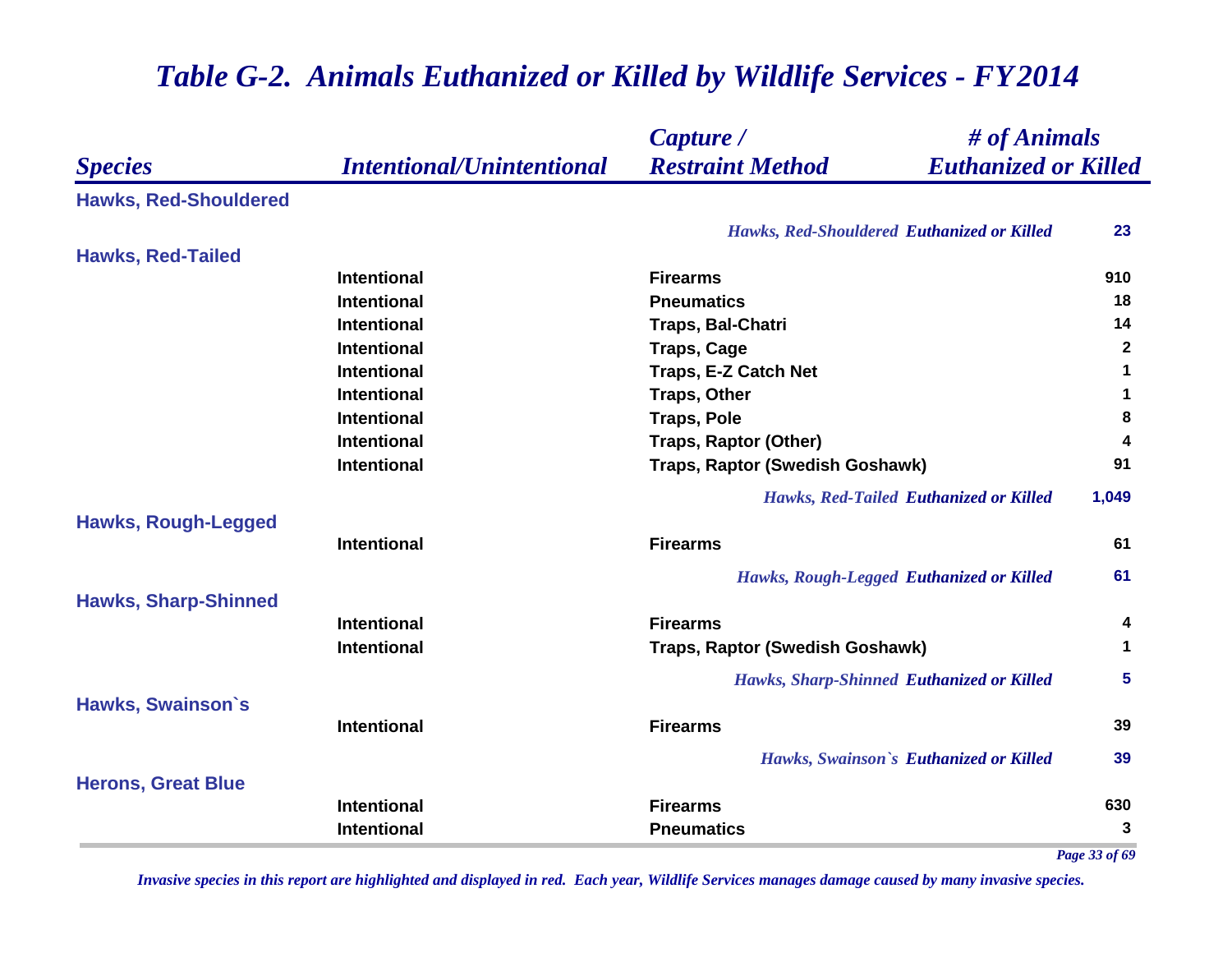|                                      |                                  | # of Animals<br>Capture /                              |              |
|--------------------------------------|----------------------------------|--------------------------------------------------------|--------------|
| <b>Species</b>                       | <b>Intentional/Unintentional</b> | <b>Restraint Method</b><br><b>Euthanized or Killed</b> |              |
| <b>Herons, Great Blue</b>            |                                  |                                                        |              |
|                                      | <b>Intentional</b>               | <b>Spotlight</b>                                       | 1            |
|                                      | <b>Unintentional</b>             | <b>Traps, Foothold</b>                                 | 1            |
|                                      | <b>Unintentional</b>             | <b>Traps, Foothold (Padded)</b>                        | 1            |
|                                      |                                  | <b>Herons, Great Blue Euthanized or Killed</b>         | 636          |
| <b>Herons, Green</b>                 |                                  |                                                        |              |
|                                      | <b>Intentional</b>               | <b>Firearms</b>                                        | 19           |
|                                      | <b>Intentional</b>               | <b>Pneumatics</b>                                      | $\mathbf{1}$ |
|                                      |                                  | <b>Herons, Green Euthanized or Killed</b>              | 20           |
| <b>Herons, Little Blue</b>           |                                  |                                                        |              |
|                                      | <b>Intentional</b>               | <b>Firearms</b>                                        | 17           |
|                                      |                                  | Herons, Little Blue Euthanized or Killed               | 17           |
| <b>Herons, Night, Black-Crowned</b>  |                                  |                                                        |              |
|                                      | <b>Intentional</b>               | <b>Firearms</b>                                        | 3            |
|                                      | <b>Intentional</b>               | <b>Spotlight</b>                                       | $\mathbf{2}$ |
|                                      |                                  | Herons, Night, Black-Crowned Euthanized or Killed      | 5            |
| <b>Herons, Night, Yellow-Crowned</b> |                                  |                                                        |              |
|                                      | <b>Intentional</b>               | <b>Firearms</b>                                        | 12           |
|                                      |                                  | Herons, Night, Yellow-Crowned Euthanized or Killed     | 12           |
| <b>Herons, Tricolored</b>            |                                  |                                                        |              |
|                                      | <b>Intentional</b>               | <b>Firearms</b>                                        | 1            |
|                                      |                                  | <b>Herons, Tricolored Euthanized or Killed</b>         | 1            |
| <b>Ibises, White</b>                 |                                  |                                                        |              |
|                                      | <b>Intentional</b>               | <b>Firearms</b>                                        | 108          |
|                                      |                                  | <b>Ibises, White Euthanized or Killed</b>              | 108          |

*Page 34 of 69*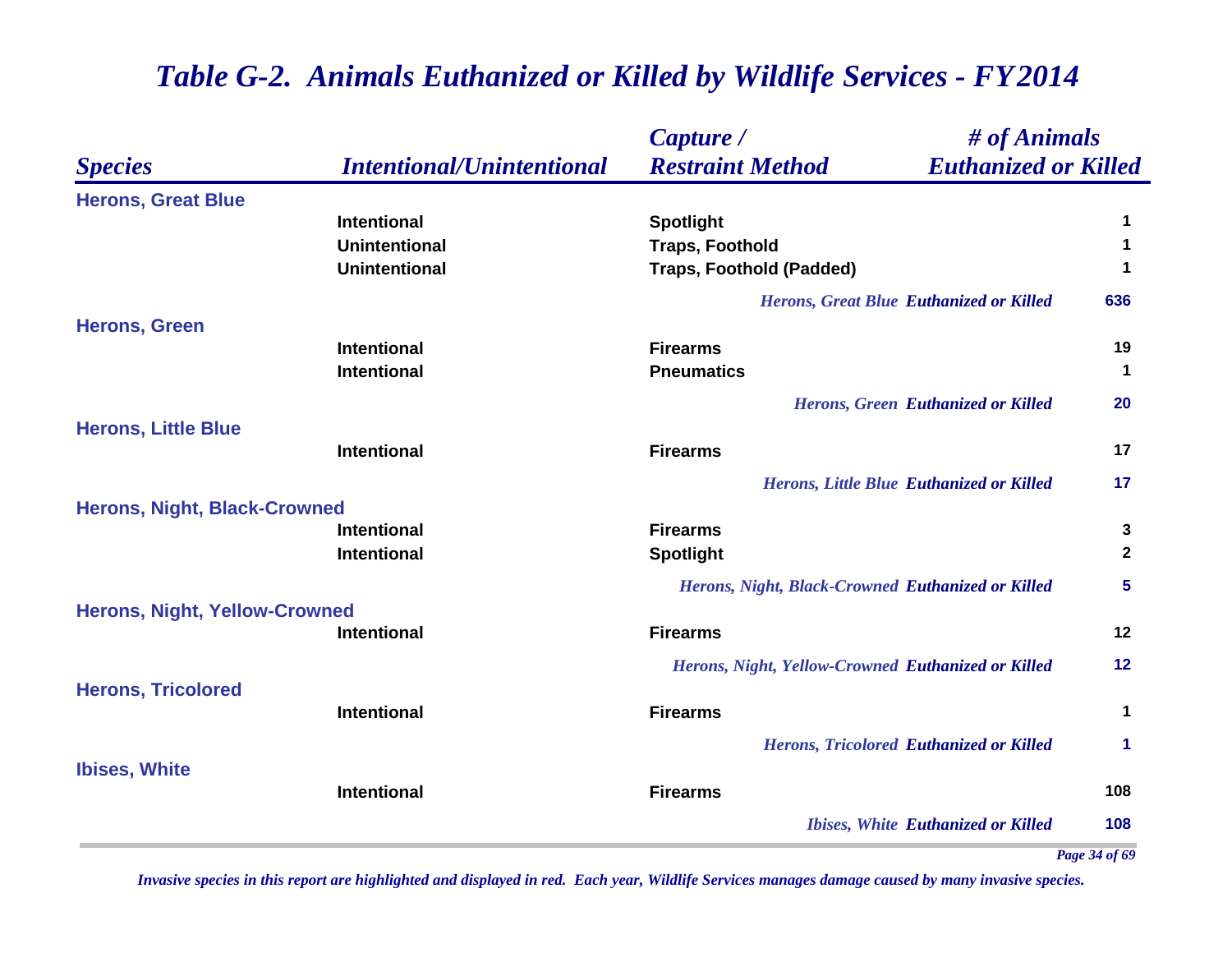|                             |                                  | Capture /                                        | # of Animals                                    |              |
|-----------------------------|----------------------------------|--------------------------------------------------|-------------------------------------------------|--------------|
| <b>Species</b>              | <b>Intentional/Unintentional</b> | <b>Restraint Method</b>                          | <b>Euthanized or Killed</b>                     |              |
| <b>Ibises, White-Faced</b>  | <b>Intentional</b>               | <b>Firearms</b>                                  |                                                 | 6            |
|                             |                                  |                                                  | <b>Ibises, White-Faced Euthanized or Killed</b> | 6            |
| Iguanas, Black Spiny-Tailed |                                  |                                                  |                                                 |              |
|                             | Intentional                      | <b>Firearms</b>                                  |                                                 | 402          |
|                             | <b>Intentional</b>               | <b>Traps, Cage</b>                               |                                                 | 197          |
|                             |                                  | Iguanas, Black Spiny-Tailed Euthanized or Killed |                                                 | 599          |
| Iguanas, Green              |                                  |                                                  |                                                 |              |
|                             | Intentional                      | <b>Firearms</b>                                  |                                                 | 1,878        |
|                             | <b>Intentional</b>               | <b>Traps, Cage</b>                               |                                                 | 24           |
|                             |                                  |                                                  | Iguanas, Green Euthanized or Killed             | 1,902        |
| <b>Jays, Scrub</b>          |                                  |                                                  |                                                 |              |
|                             | Intentional                      | <b>Firearms</b>                                  |                                                 | $\mathbf{2}$ |
|                             |                                  |                                                  | Jays, Scrub Euthanized or Killed                | $\mathbf{2}$ |
| <b>Junglefowl, Red</b>      |                                  |                                                  |                                                 |              |
|                             | <b>Intentional</b>               | <b>Firearms</b>                                  |                                                 | 11           |
|                             | Intentional                      | <b>Pneumatics</b>                                |                                                 | 4            |
|                             |                                  |                                                  | Junglefowl, Red Euthanized or Killed            | 15           |
| <b>Killdeers</b>            |                                  |                                                  |                                                 |              |
|                             | <b>Intentional</b>               | <b>Firearms</b>                                  |                                                 | 1,942        |
|                             | <b>Intentional</b>               | <b>Handcaught/Gathered</b>                       |                                                 |              |
|                             | <b>Intentional</b>               | <b>Pneumatics</b>                                |                                                 | 205          |
|                             |                                  |                                                  | <b>Killdeers Euthanized or Killed</b>           | 2,148        |
| <b>Kingbirds, Eastern</b>   |                                  |                                                  |                                                 |              |
|                             | Intentional                      | <b>Firearms</b>                                  |                                                 | 51           |

*Page 35 of 69*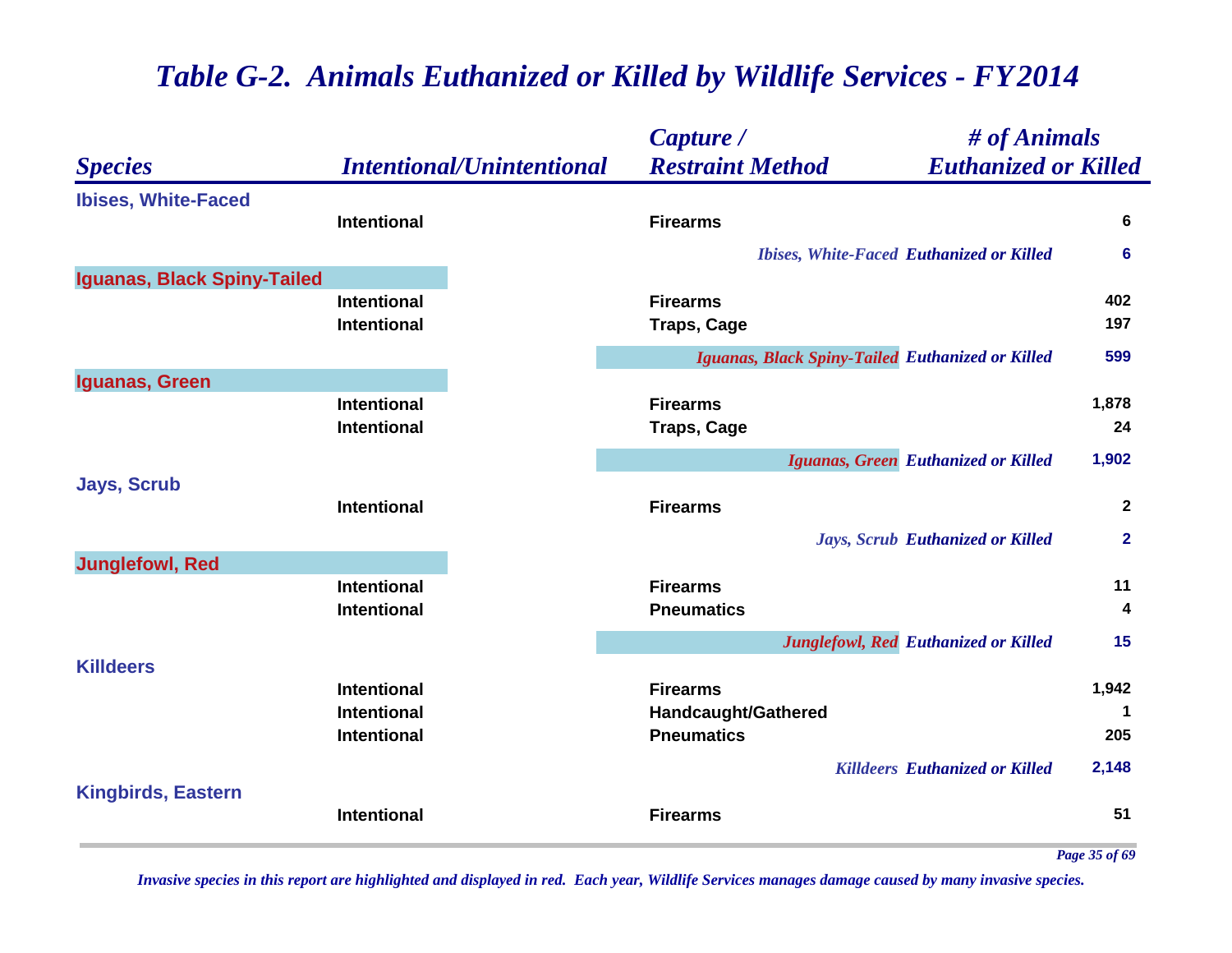|                                 |                                  | # of Animals<br>Capture /                              |              |
|---------------------------------|----------------------------------|--------------------------------------------------------|--------------|
| <b>Species</b>                  | <b>Intentional/Unintentional</b> | <b>Restraint Method</b><br><b>Euthanized or Killed</b> |              |
| <b>Kingbirds, Eastern</b>       |                                  |                                                        |              |
|                                 | <b>Intentional</b>               | <b>Pneumatics</b>                                      | 3            |
|                                 |                                  | <b>Kingbirds, Eastern Euthanized or Killed</b>         | 54           |
| <b>Kingbirds, Western</b>       |                                  |                                                        |              |
|                                 | <b>Intentional</b>               | <b>Firearms</b>                                        | 253          |
|                                 | <b>Intentional</b>               | <b>Pneumatics</b>                                      | 29           |
|                                 | <b>Intentional</b>               | <b>Traps, Decoy</b>                                    | 5            |
|                                 | <b>Intentional</b>               | Traps, E-Z Catch Net                                   | $\mathbf{2}$ |
|                                 |                                  | Kingbirds, Western Euthanized or Killed                | 289          |
| <b>Kites, Mississippi</b>       |                                  |                                                        |              |
|                                 | <b>Intentional</b>               | <b>Firearms</b>                                        | 67           |
|                                 |                                  | Kites, Mississippi Euthanized or Killed                | 67           |
| <b>Kittiwakes, Red-Legged</b>   |                                  |                                                        |              |
|                                 | <b>Intentional</b>               | <b>Firearms</b>                                        | $\mathbf{2}$ |
|                                 |                                  | Kittiwakes, Red-Legged Euthanized or Killed            | $\mathbf{2}$ |
| <b>Larks, Horned</b>            |                                  |                                                        |              |
|                                 | <b>Intentional</b>               | <b>Firearms</b>                                        | 1,451        |
|                                 | Intentional                      | <b>Pneumatics</b>                                      | 142          |
|                                 |                                  | Larks, Horned Euthanized or Killed                     | 1,593        |
| <b>Lions, Mountain (Cougar)</b> |                                  |                                                        |              |
|                                 | <b>Intentional</b>               | <b>Firearms</b>                                        | 166          |
|                                 | <b>Intentional</b>               | Snares, Foot/Leg                                       | 20           |
|                                 | <b>Intentional</b>               | <b>Snares, Neck</b>                                    | 38           |
|                                 | <b>Intentional</b>               | <b>Traps, Cage</b>                                     | 43           |
|                                 | Intentional                      | <b>Traps, Foothold</b>                                 | 34           |
|                                 | <b>Unintentional</b>             | <b>Snares, Neck</b>                                    | 3            |

*Page 36 of 69*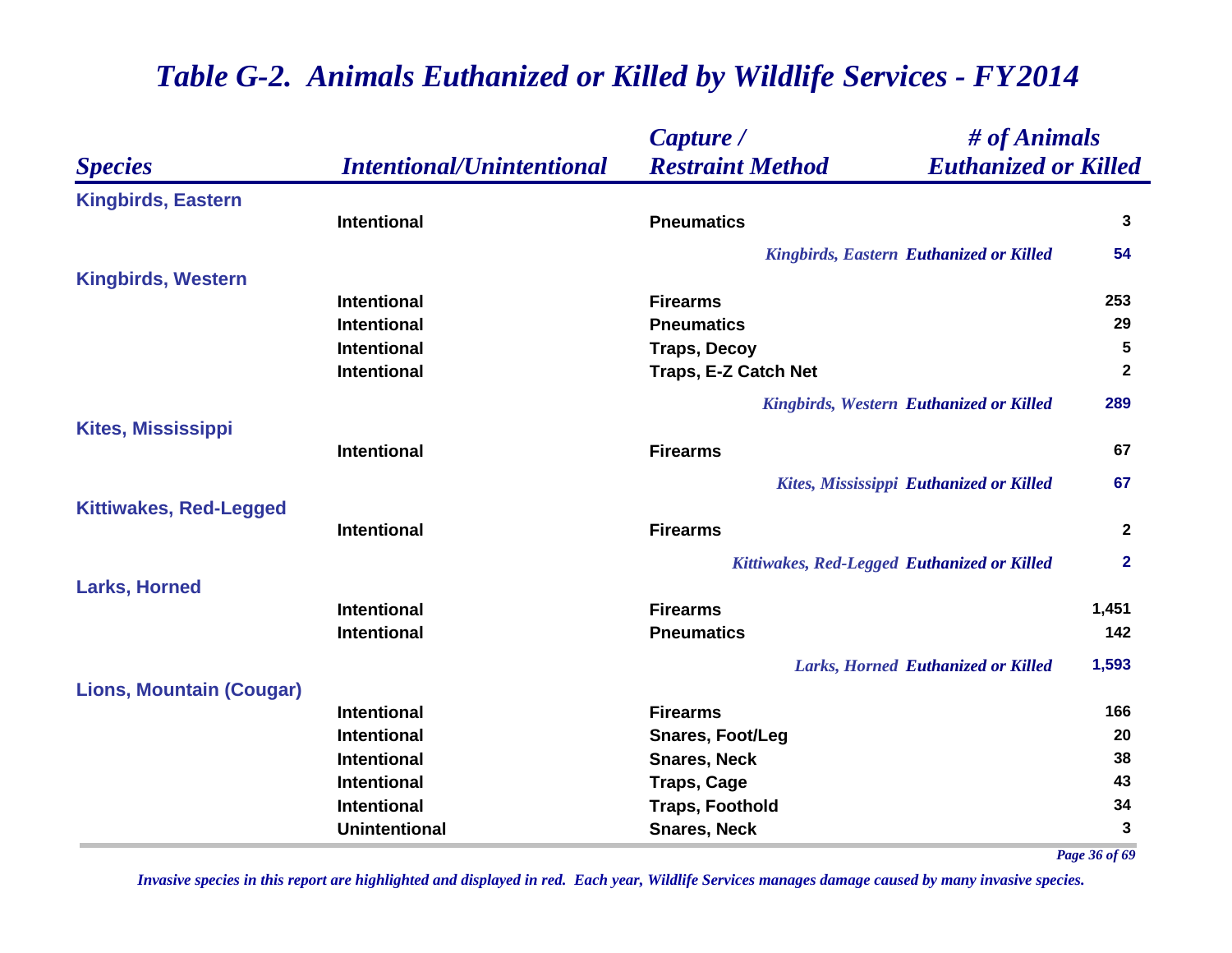|                                 |                                  | Capture /                                     | $\#$ of Animals                                   |                |
|---------------------------------|----------------------------------|-----------------------------------------------|---------------------------------------------------|----------------|
| <b>Species</b>                  | <b>Intentional/Unintentional</b> | <b>Restraint Method</b>                       | <b>Euthanized or Killed</b>                       |                |
| <b>Lions, Mountain (Cougar)</b> | <b>Unintentional</b>             | <b>Traps, Foothold</b>                        |                                                   | $\mathbf 1$    |
|                                 |                                  | Lions, Mountain (Cougar) Euthanized or Killed |                                                   | 305            |
| Lizards, (Other)                | <b>Intentional</b>               | <b>Firearms</b>                               |                                                   | 20             |
|                                 |                                  |                                               | Lizards, (Other) Euthanized or Killed             | 20             |
| <b>Lizards, Monitor</b>         | <b>Intentional</b>               | <b>Firearms</b>                               |                                                   | $\overline{2}$ |
|                                 |                                  |                                               | Lizards, Monitor Euthanized or Killed             | $\mathbf{2}$   |
| <b>Longspurs, Lapland</b>       | <b>Intentional</b>               | <b>Firearms</b>                               |                                                   | $\overline{2}$ |
|                                 |                                  |                                               | <b>Longspurs, Lapland Euthanized or Killed</b>    | $\mathbf{2}$   |
| <b>Loons, Pacific</b>           | <b>Intentional</b>               | <b>Firearms</b>                               |                                                   | $\mathbf 1$    |
|                                 |                                  |                                               | <b>Loons, Pacific Euthanized or Killed</b>        | 1              |
| <b>Magpies, Black-Billed</b>    |                                  |                                               |                                                   |                |
|                                 | <b>Intentional</b>               | Drc-1339-Livestock/Nest/Fodder                |                                                   | 210            |
|                                 | <b>Intentional</b>               | <b>Firearms</b>                               |                                                   | 17             |
|                                 | <b>Intentional</b>               | <b>Traps, Cage</b>                            |                                                   | $\mathbf 1$    |
|                                 | <b>Intentional</b>               | Traps, Raptor (Swedish Goshawk)               |                                                   | 1              |
|                                 |                                  |                                               | <b>Magpies, Black-Billed Euthanized or Killed</b> | 229            |
| <b>Mannikins, Chestnut</b>      | <b>Intentional</b>               | <b>Firearms</b>                               |                                                   | 27,608         |
|                                 |                                  |                                               | <b>Mannikins, Chestnut Euthanized or Killed</b>   | 27,608         |
| <b>Mannikins, Nutmeg</b>        |                                  |                                               |                                                   |                |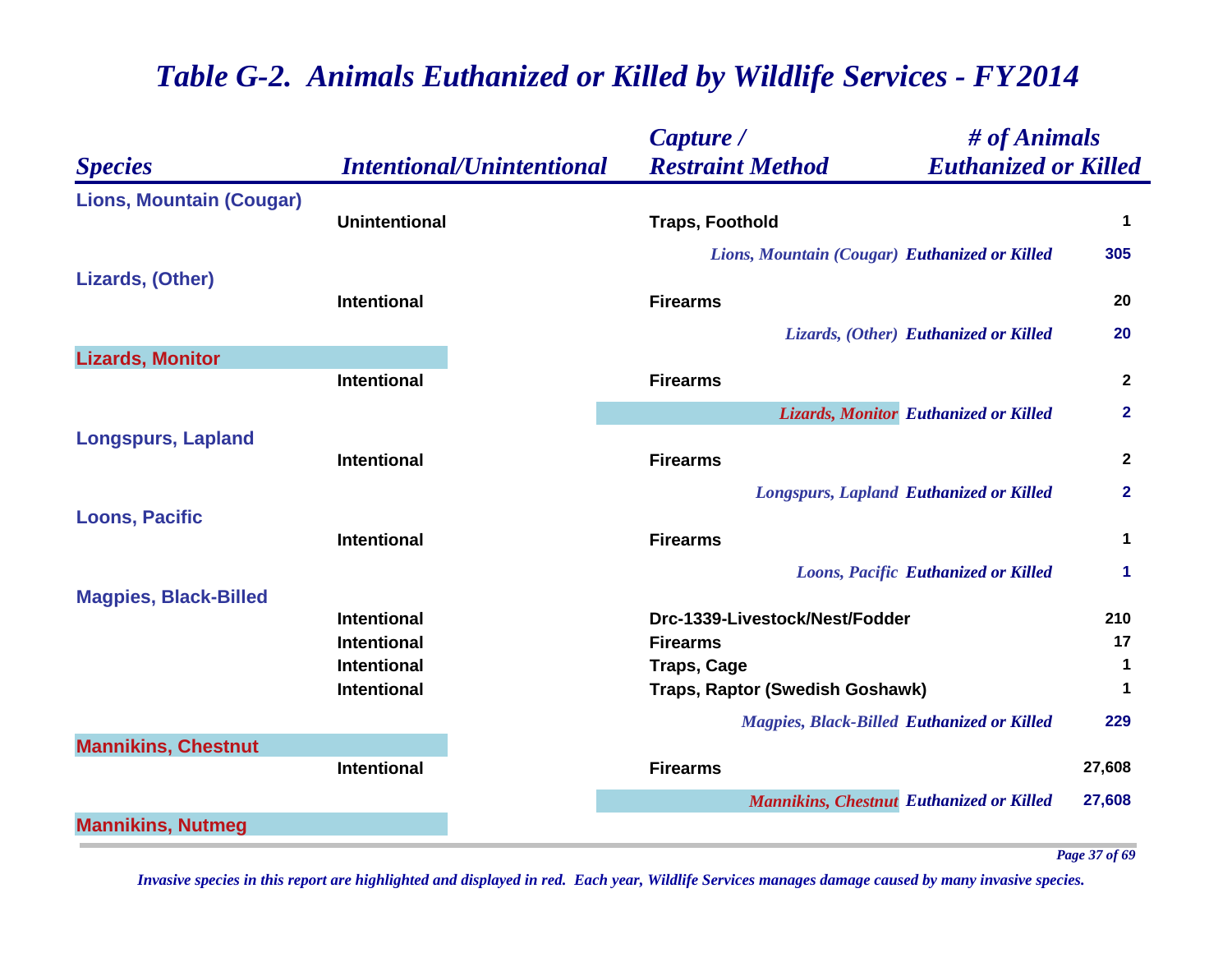#### *Species Capture / Restraint Method # of Animals Intentional/Unintentional Euthanized or Killed* **Mannikins, Nutmeg Intentional Firearms 23,606 Intentional Traps, Cage <sup>1</sup>** *Mannikins, Nutmeg Euthanized or Killed* **23,607 Marmots/Woodchucks (All) Intentional Firearms 1,185 Intentional Gas Cartridge (Rodent) <sup>2</sup> Intentional Handcaught/Gathered <sup>1</sup> Intentional Pneumatics 1 Intentional Snares, Neck 17 Intentional Traps, Body Grip <sup>719</sup> Intentional Traps, Cage <sup>165</sup> Intentional Traps, Foothold 89 Intentional Zinc Phosphide Conc. (Rodents/Lago.) <sup>375</sup> Unintentional Snares, Neck 2 Unintentional Traps, Foothold <sup>1</sup>** *Marmots/Woodchucks (All) Euthanized or Killed* **2,557 Martins, Purple Intentional Firearms 54 Intentional Pneumatics 1** *Martins, Purple Euthanized or Killed* **55 Meadowlarks, Eastern Intentional Firearms 835 Intentional Pneumatics 4 Intentional Traps, Pole 10 Unintentional Traps, Pole 5**

# *Table G-2. Animals Euthanized or Killed by Wildlife Services - FY 2014*

*Page 38 of 69*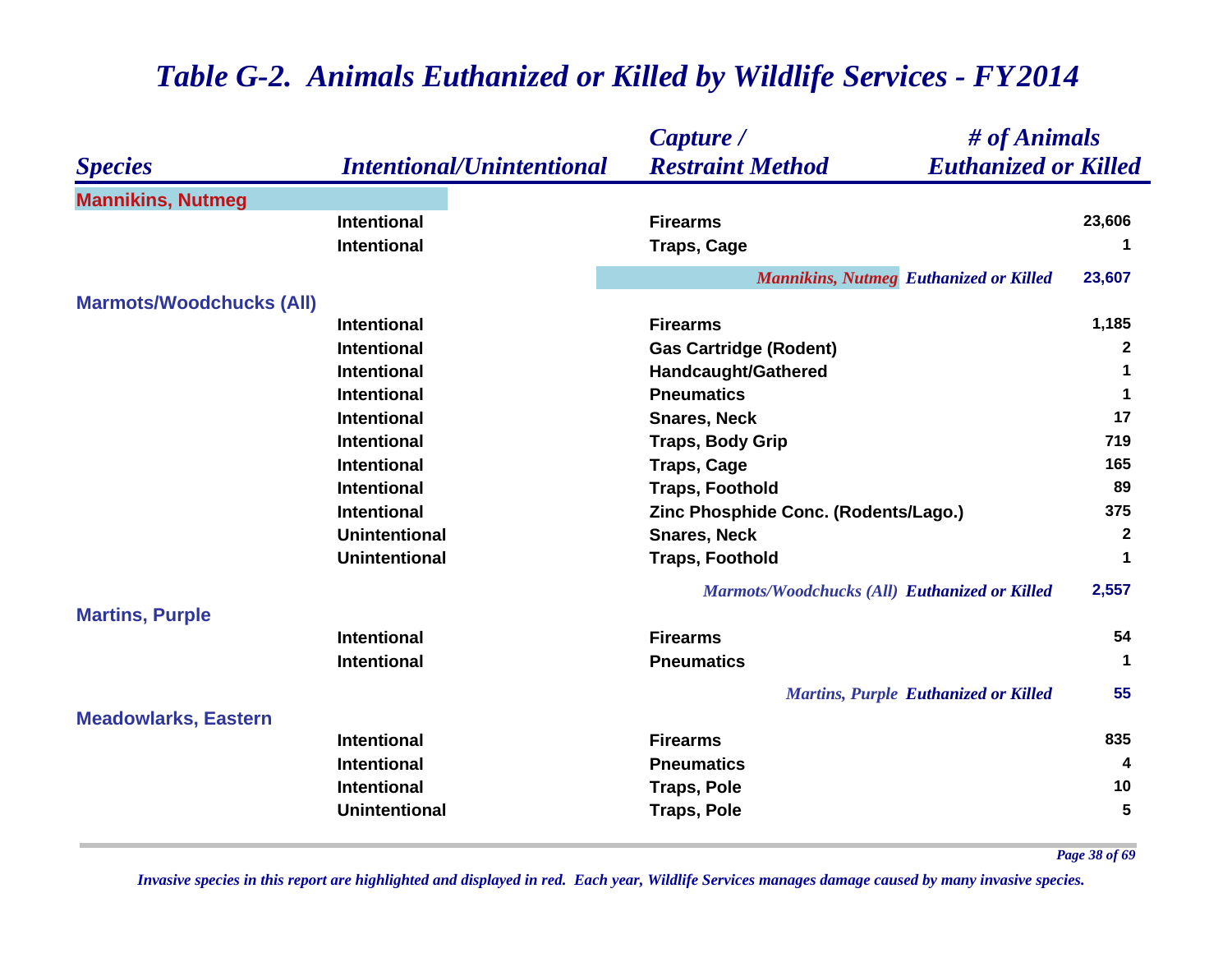|                               |                                  | Capture /                                        | # of Animals                      |             |
|-------------------------------|----------------------------------|--------------------------------------------------|-----------------------------------|-------------|
| <b>Species</b>                | <b>Intentional/Unintentional</b> | <b>Restraint Method</b>                          | <b>Euthanized or Killed</b>       |             |
| <b>Meadowlarks, Eastern</b>   |                                  |                                                  |                                   |             |
|                               |                                  | <b>Meadowlarks, Eastern Euthanized or Killed</b> |                                   | 854         |
| <b>Meadowlarks, Western</b>   |                                  |                                                  |                                   |             |
|                               | <b>Intentional</b>               | <b>Firearms</b>                                  |                                   | 777         |
|                               | <b>Intentional</b>               | <b>Pneumatics</b>                                |                                   | 107         |
|                               |                                  | <b>Meadowlarks, Western Euthanized or Killed</b> |                                   | 884         |
| Mice, Deer (All)              |                                  |                                                  |                                   |             |
|                               | <b>Intentional</b>               | <b>Traps, Cage</b>                               |                                   | 18          |
|                               | <b>Intentional</b>               | Traps, Snap (Rat, Mouse, Etc.)                   |                                   | 121         |
|                               | <b>Unintentional</b>             | <b>Traps, Other</b>                              |                                   | 4           |
|                               |                                  | Mice, Deer (All) Euthanized or Killed            |                                   | 143         |
| <b>Mice, House</b>            |                                  |                                                  |                                   |             |
|                               | <b>Intentional</b>               | <b>Fastrac Blox</b>                              |                                   | 120         |
|                               | <b>Intentional</b>               | <b>Traps, Cage</b>                               |                                   | 35          |
|                               | <b>Intentional</b>               | Traps, Snap (Rat, Mouse, Etc.)                   |                                   | 42          |
|                               |                                  |                                                  | Mice, House Euthanized or Killed  | 197         |
| <b>Minks</b>                  |                                  |                                                  |                                   |             |
|                               | <b>Intentional</b>               | <b>Traps, Body Grip</b>                          |                                   | 78          |
|                               | <b>Intentional</b>               | <b>Traps, Foothold</b>                           |                                   | 4           |
|                               | <b>Unintentional</b>             | <b>Traps, Body Grip</b>                          |                                   | 3           |
|                               |                                  |                                                  | <b>Minks Euthanized or Killed</b> | 85          |
| <b>Mockingbirds, Northern</b> |                                  |                                                  |                                   |             |
|                               | <b>Intentional</b>               | <b>Firearms</b>                                  |                                   | 24          |
|                               | <b>Intentional</b>               | Handcaught/Gathered                              |                                   | $\sqrt{5}$  |
|                               | <b>Intentional</b>               | <b>Traps, Cage</b>                               |                                   | $\mathbf 1$ |
|                               | <b>Intentional</b>               | <b>Traps, Decoy</b>                              |                                   | 3           |

*Page 39 of 69*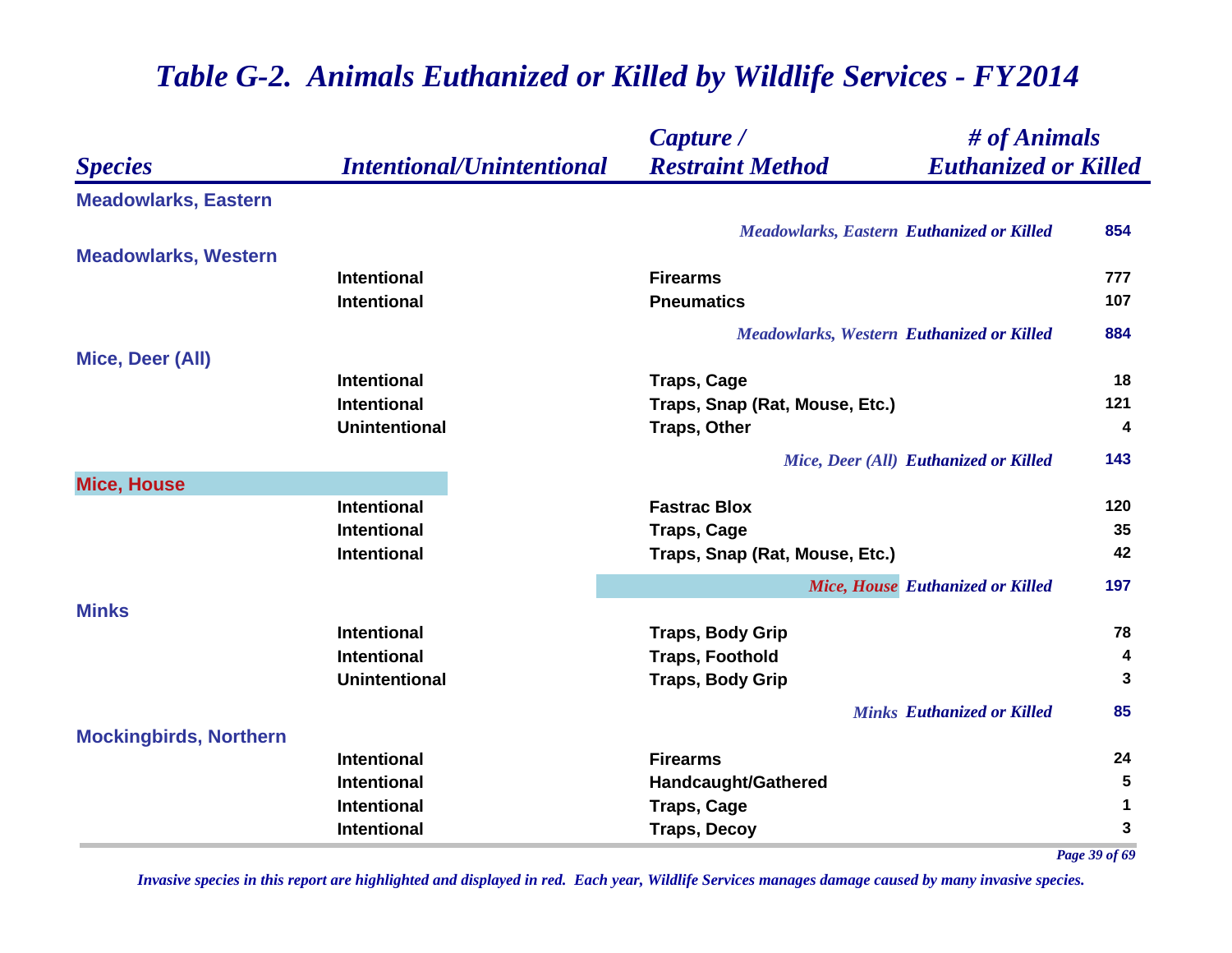|                               |                                  | Capture /                                          | # of Animals                               |              |
|-------------------------------|----------------------------------|----------------------------------------------------|--------------------------------------------|--------------|
| <b>Species</b>                | <b>Intentional/Unintentional</b> | <b>Restraint Method</b>                            | <b>Euthanized or Killed</b>                |              |
| <b>Mockingbirds, Northern</b> |                                  |                                                    |                                            |              |
|                               | <b>Unintentional</b>             | <b>Traps, Decoy</b>                                |                                            | 3            |
|                               |                                  | <b>Mockingbirds, Northern Euthanized or Killed</b> |                                            | 36           |
| <b>Moles (All)</b>            |                                  |                                                    |                                            |              |
|                               | <b>Intentional</b>               | <b>Firearms</b>                                    |                                            | 4            |
|                               | <b>Intentional</b>               | <b>Traps, Body Grip</b>                            |                                            | 7            |
|                               | Intentional                      | <b>Traps, Mole</b>                                 |                                            | 77           |
|                               |                                  |                                                    | <b>Moles (All) Euthanized or Killed</b>    | 88           |
| <b>Mongooses, Indian</b>      |                                  |                                                    |                                            |              |
|                               | Intentional                      | <b>Firearms</b>                                    |                                            | 48           |
|                               | <b>Intentional</b>               | <b>Pneumatics</b>                                  |                                            | 1            |
|                               | <b>Intentional</b>               | <b>Traps, Body Grip</b>                            |                                            | 10           |
|                               | <b>Intentional</b>               | <b>Traps, Cage</b>                                 |                                            | 2,186        |
|                               | <b>Intentional</b>               | <b>Traps, Decoy</b>                                |                                            | 4            |
|                               | <b>Intentional</b>               | <b>Traps, Other</b>                                |                                            | 121          |
|                               |                                  | <b>Mongooses, Indian Euthanized or Killed</b>      |                                            | 2,370        |
| <b>Monkeys, Patas</b>         |                                  |                                                    |                                            |              |
|                               | <b>Intentional</b>               | <b>Firearms</b>                                    |                                            | 209          |
|                               |                                  |                                                    | <b>Monkeys, Patas Euthanized or Killed</b> | 209          |
| <b>Monkeys, Rhesus</b>        |                                  |                                                    |                                            |              |
|                               | <b>Intentional</b>               | <b>Firearms</b>                                    |                                            | 392          |
|                               |                                  |                                                    | Monkeys, Rhesus Euthanized or Killed       | 392          |
| <b>Moorhens, Common</b>       |                                  |                                                    |                                            |              |
|                               | <b>Intentional</b>               | <b>Firearms</b>                                    |                                            | 3            |
|                               |                                  | <b>Moorhens, Common Euthanized or Killed</b>       |                                            | $\mathbf{3}$ |

*Page 40 of 69*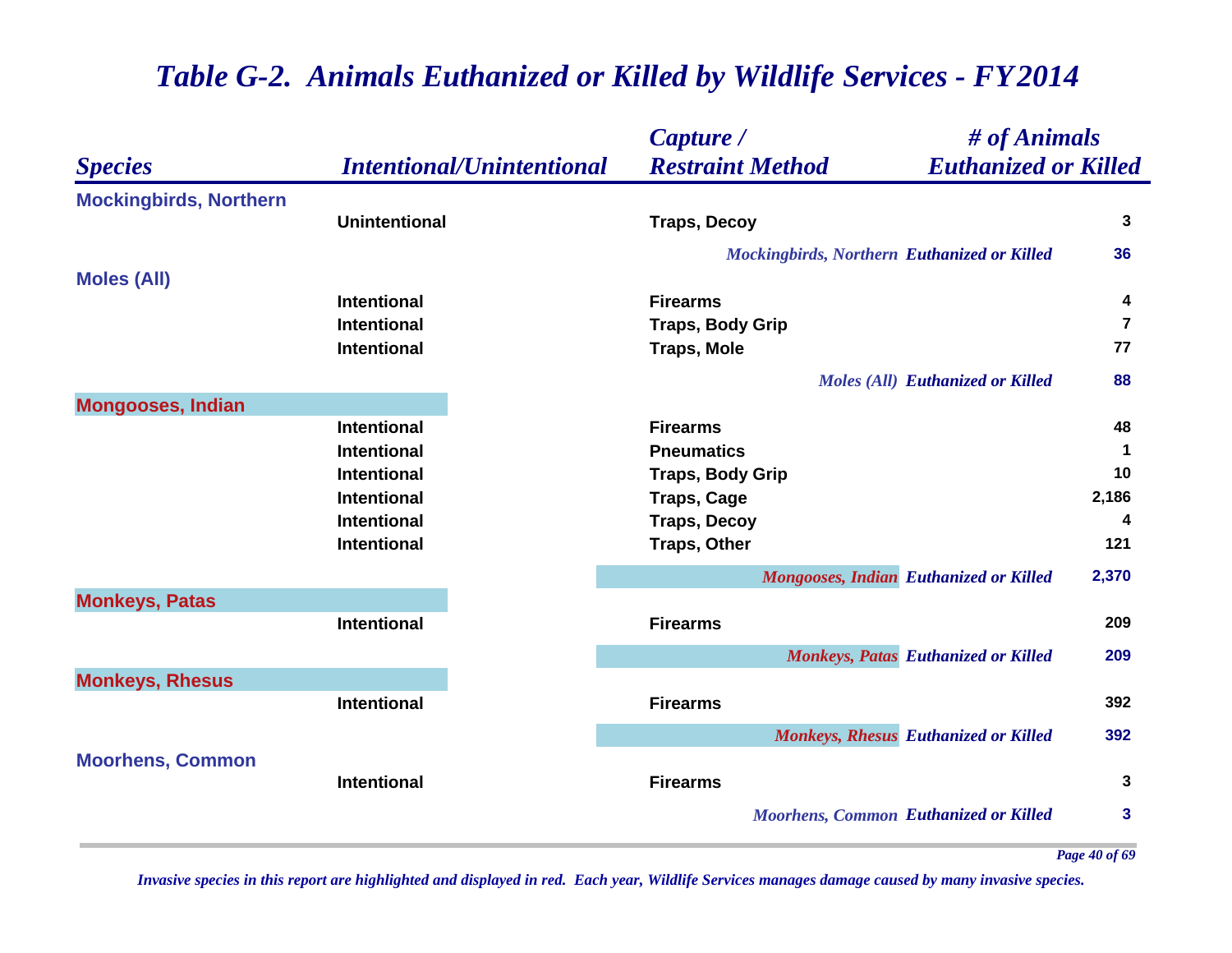|                         |                                  | Capture /                                    | # of Animals                                     |
|-------------------------|----------------------------------|----------------------------------------------|--------------------------------------------------|
| <b>Species</b>          | <b>Intentional/Unintentional</b> | <b>Restraint Method</b>                      | <b>Euthanized or Killed</b>                      |
| <b>Muskrats</b>         |                                  |                                              |                                                  |
|                         | <b>Intentional</b>               | <b>CDFA (SLN) Rodent Bait Blk</b>            | 1,163                                            |
|                         | <b>Intentional</b>               | <b>Firearms</b>                              | 349                                              |
|                         | <b>Intentional</b>               | <b>Handcaught/Gathered</b>                   | $\mathbf{2}$                                     |
|                         | <b>Intentional</b>               | <b>Pneumatics</b>                            | 1                                                |
|                         | <b>Intentional</b>               | <b>Snares, Neck</b>                          | $\mathbf{2}$                                     |
|                         | <b>Intentional</b>               | <b>Spotlight</b>                             | 9                                                |
|                         | <b>Intentional</b>               | <b>Traps, Body Grip</b>                      | 308                                              |
|                         | <b>Intentional</b>               | <b>Traps, Cage</b>                           | 67                                               |
|                         | <b>Intentional</b>               | <b>Traps, Drive/Corral</b>                   | $\mathbf 1$                                      |
|                         | <b>Intentional</b>               | <b>Traps, Foothold</b>                       | 7                                                |
|                         | <b>Intentional</b>               | <b>Traps, Foothold (Padded)</b>              | 1                                                |
|                         | <b>Intentional</b>               | <b>Traps, Other</b>                          | 4                                                |
|                         | <b>Unintentional</b>             | <b>Traps, Body Grip</b>                      | 163                                              |
|                         | <b>Unintentional</b>             | <b>Traps, Foothold</b>                       | 14                                               |
|                         |                                  |                                              | <b>Muskrats</b> Euthanized or Killed<br>2,091    |
| <b>Mynas (All)</b>      |                                  |                                              |                                                  |
|                         | <b>Intentional</b>               | <b>Firearms</b>                              | 7,375                                            |
|                         | Intentional                      | <b>Pneumatics</b>                            | 222                                              |
|                         | <b>Intentional</b>               | <b>Traps, Cage</b>                           | 102                                              |
|                         | <b>Intentional</b>               | <b>Traps, Decoy</b>                          | 249                                              |
|                         |                                  |                                              | <b>Mynas (All)</b> Euthanized or Killed<br>7,948 |
| <b>Nighthawks (All)</b> |                                  |                                              |                                                  |
|                         | <b>Intentional</b>               | <b>Firearms</b>                              | 54                                               |
|                         | <b>Intentional</b>               | Handcaught/Gathered                          | $\mathbf 1$                                      |
|                         |                                  | <b>Nighthawks (All) Euthanized or Killed</b> | 55                                               |

*Invasive species in this report are highlighted and displayed in red. Each year, Wildlife Services manages damage caused by many invasive species.* 

*Page 41 of 69*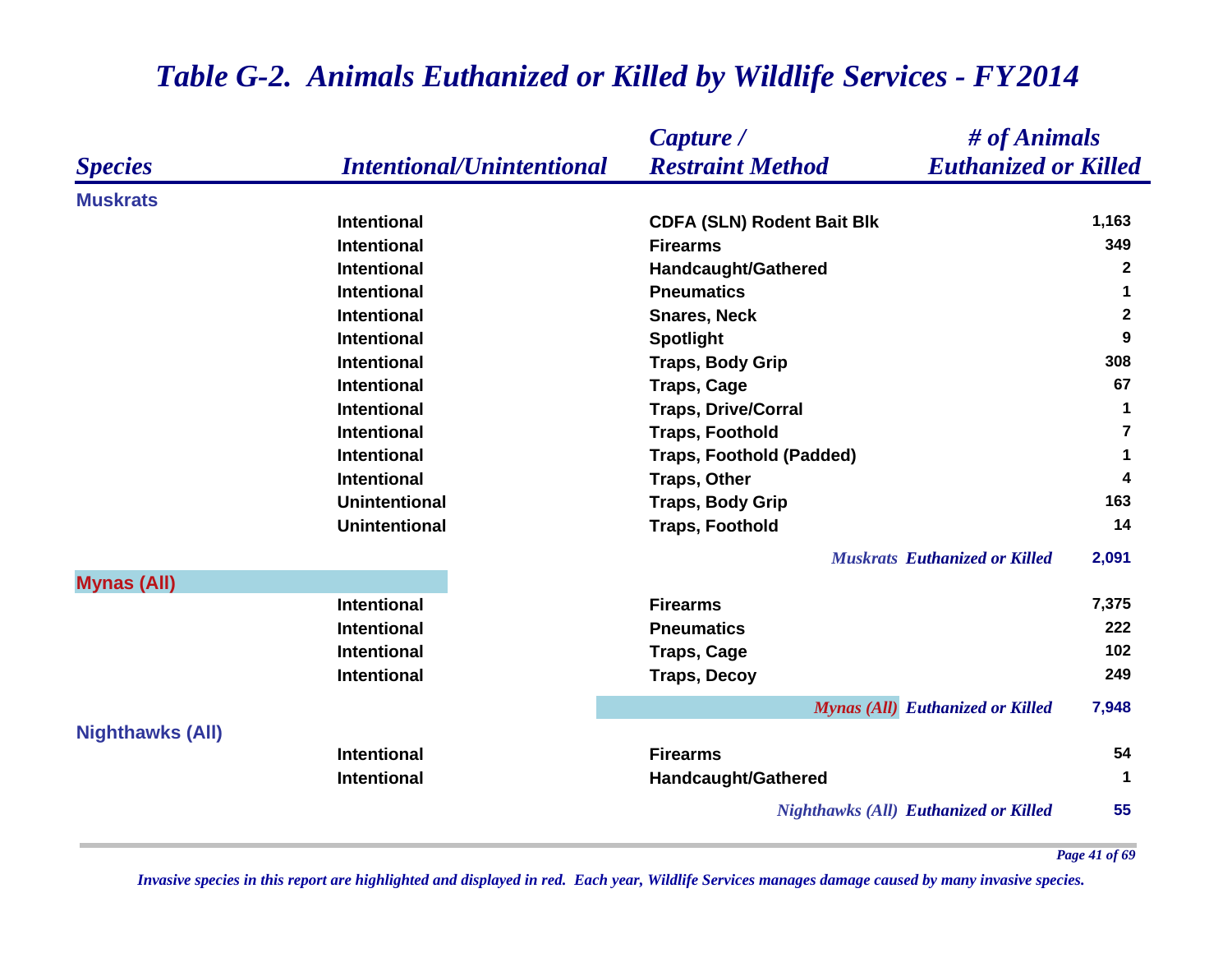|                           |                                  | Capture /                              | $\#$ of Animals                              |
|---------------------------|----------------------------------|----------------------------------------|----------------------------------------------|
| <b>Species</b>            | <b>Intentional/Unintentional</b> | <b>Restraint Method</b>                | <b>Euthanized or Killed</b>                  |
| <b>Nutrias</b>            |                                  |                                        |                                              |
|                           | <b>Intentional</b>               | <b>Catch Pole</b>                      | 3                                            |
|                           | <b>Intentional</b>               | <b>Firearms</b>                        | 728                                          |
|                           | <b>Intentional</b>               | Handcaught/Gathered                    | 1                                            |
|                           | <b>Intentional</b>               | <b>Night Vision/Infrared Equipment</b> | 15                                           |
|                           | <b>Intentional</b>               | <b>Snares, Neck</b>                    | 49                                           |
|                           | <b>Intentional</b>               | <b>Spotlight</b>                       | 12                                           |
|                           | <b>Intentional</b>               | <b>Traps, Body Grip</b>                | 812                                          |
|                           | <b>Intentional</b>               | <b>Traps, Cage</b>                     | 201                                          |
|                           | <b>Intentional</b>               | <b>Traps, Foothold</b>                 | 51                                           |
|                           | <b>Intentional</b>               | <b>Traps, Foothold (Padded)</b>        | 6                                            |
|                           | <b>Intentional</b>               | Zinc Phosphide Conc. (Rodents/Lago.)   | 11                                           |
|                           | <b>Unintentional</b>             | <b>Snares, Neck</b>                    | $\mathbf 1$                                  |
|                           | <b>Unintentional</b>             | <b>Traps, Body Grip</b>                | 11                                           |
|                           | <b>Unintentional</b>             | <b>Traps, Foothold</b>                 | $\blacktriangleleft$                         |
|                           | <b>Unintentional</b>             | <b>Traps, Foothold (Padded)</b>        | 1                                            |
|                           |                                  |                                        | <b>Nutrias</b> Euthanized or Killed<br>1,903 |
| <b>Opossums, Virginia</b> |                                  |                                        |                                              |
|                           | <b>Intentional</b>               | <b>Catch Pole</b>                      | 11                                           |
|                           | <b>Intentional</b>               | <b>Firearms</b>                        | 112                                          |
|                           | <b>Intentional</b>               | Handcaught/Gathered                    | 26                                           |
|                           | <b>Intentional</b>               | <b>Pneumatics</b>                      | $\overline{2}$                               |
|                           | <b>Intentional</b>               | <b>Snares, Neck</b>                    | 8                                            |
|                           | <b>Intentional</b>               | <b>Spotlight</b>                       | 23                                           |
|                           | <b>Intentional</b>               | <b>Traps, Body Grip</b>                | 24                                           |
|                           | Intentional                      | <b>Traps, Cage</b>                     | 1,650                                        |
|                           | Intentional                      | <b>Traps, Decoy</b>                    | 6                                            |

*Page 42 of 69*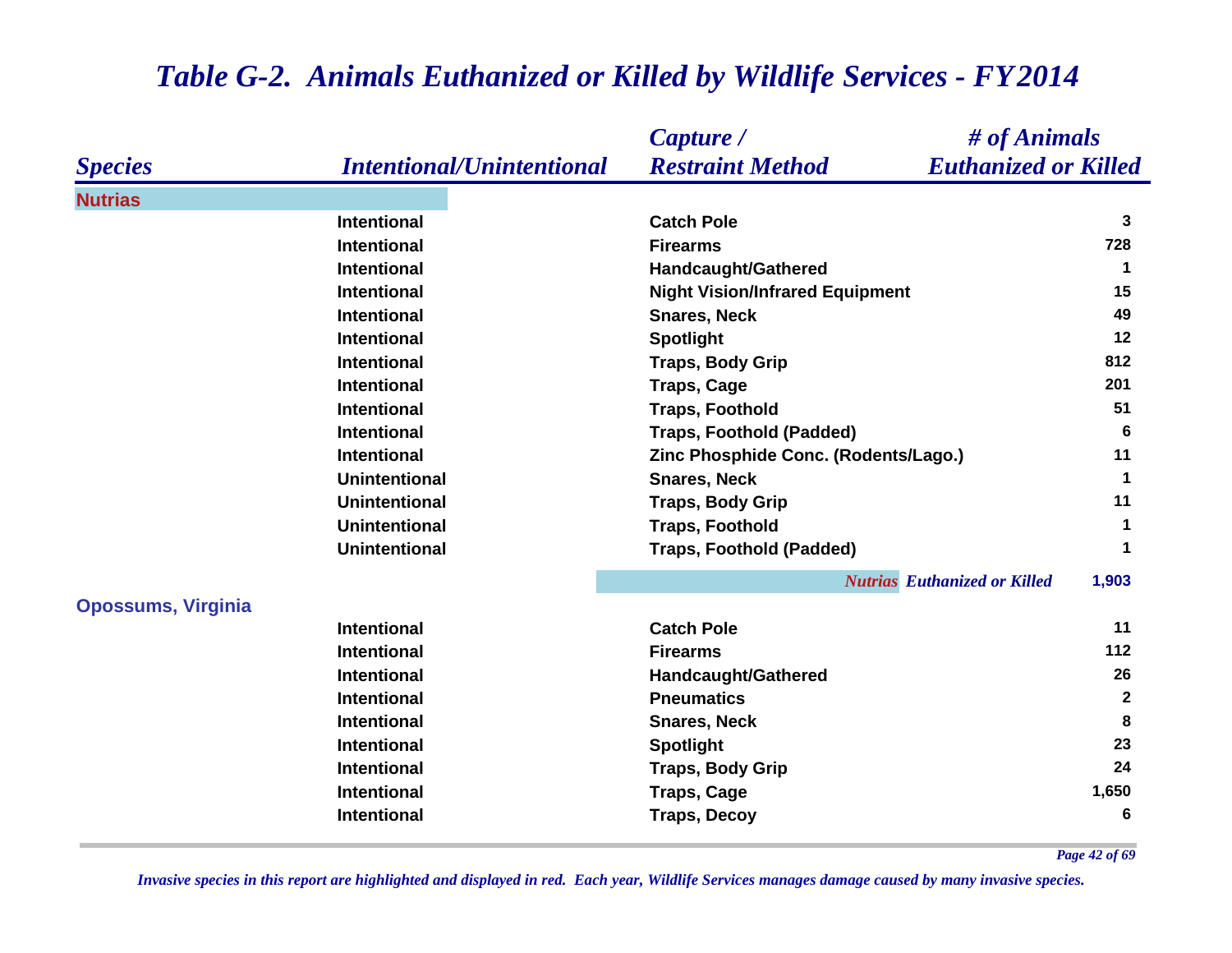|                           |                                  | # of Animals<br>Capture /                              |              |
|---------------------------|----------------------------------|--------------------------------------------------------|--------------|
| <b>Species</b>            | <b>Intentional/Unintentional</b> | <b>Restraint Method</b><br><b>Euthanized or Killed</b> |              |
| <b>Opossums, Virginia</b> |                                  |                                                        |              |
|                           | <b>Intentional</b>               | <b>Traps, Foothold</b>                                 | 107          |
|                           | <b>Intentional</b>               | <b>Traps, Foothold (Padded)</b>                        | 74           |
|                           | <b>Intentional</b>               | <b>Traps, Other</b>                                    | 12           |
|                           | <b>Intentional</b>               | Traps, Raptor (Swedish Goshawk)                        | $\mathbf 1$  |
|                           | <b>Unintentional</b>             | <b>M-44 Cyanide Capsule</b>                            | 25           |
|                           | <b>Unintentional</b>             | <b>Snares, Neck</b>                                    | 9            |
|                           | <b>Unintentional</b>             | <b>Traps, Body Grip</b>                                | 6            |
|                           | <b>Unintentional</b>             | <b>Traps, Cage</b>                                     | 4            |
|                           | <b>Unintentional</b>             | <b>Traps, Foothold</b>                                 | 10           |
|                           | <b>Unintentional</b>             | <b>Traps, Foothold (Padded)</b>                        | 1            |
|                           |                                  | <b>Opossums, Virginia Euthanized or Killed</b>         | 2,111        |
| <b>Ospreys</b>            |                                  |                                                        |              |
|                           | <b>Intentional</b>               | <b>Firearms</b>                                        | 70           |
|                           |                                  | <b>Ospreys Euthanized or Killed</b>                    | 70           |
| <b>Otters, River</b>      |                                  |                                                        |              |
|                           | <b>Intentional</b>               | <b>Firearms</b>                                        | 14           |
|                           | <b>Intentional</b>               | <b>Night Vision/Infrared Equipment</b>                 | $\mathbf 1$  |
|                           | Intentional                      | <b>Snares, Neck</b>                                    | 3            |
|                           | Intentional                      | <b>Traps, Body Grip</b>                                | 43           |
|                           | Intentional                      | <b>Traps, Cage</b>                                     | $\mathbf 1$  |
|                           | <b>Intentional</b>               | <b>Traps, Foothold (Padded)</b>                        | $\mathbf{2}$ |
|                           | <b>Unintentional</b>             | <b>Snares, Neck</b>                                    | 13           |
|                           | <b>Unintentional</b>             | <b>Traps, Body Grip</b>                                | 356          |
|                           | <b>Unintentional</b>             | <b>Traps, Foothold</b>                                 | 21           |
|                           |                                  | <b>Otters, River Euthanized or Killed</b>              | 454          |

*Invasive species in this report are highlighted and displayed in red. Each year, Wildlife Services manages damage caused by many invasive species.* 

*Page 43 of 69*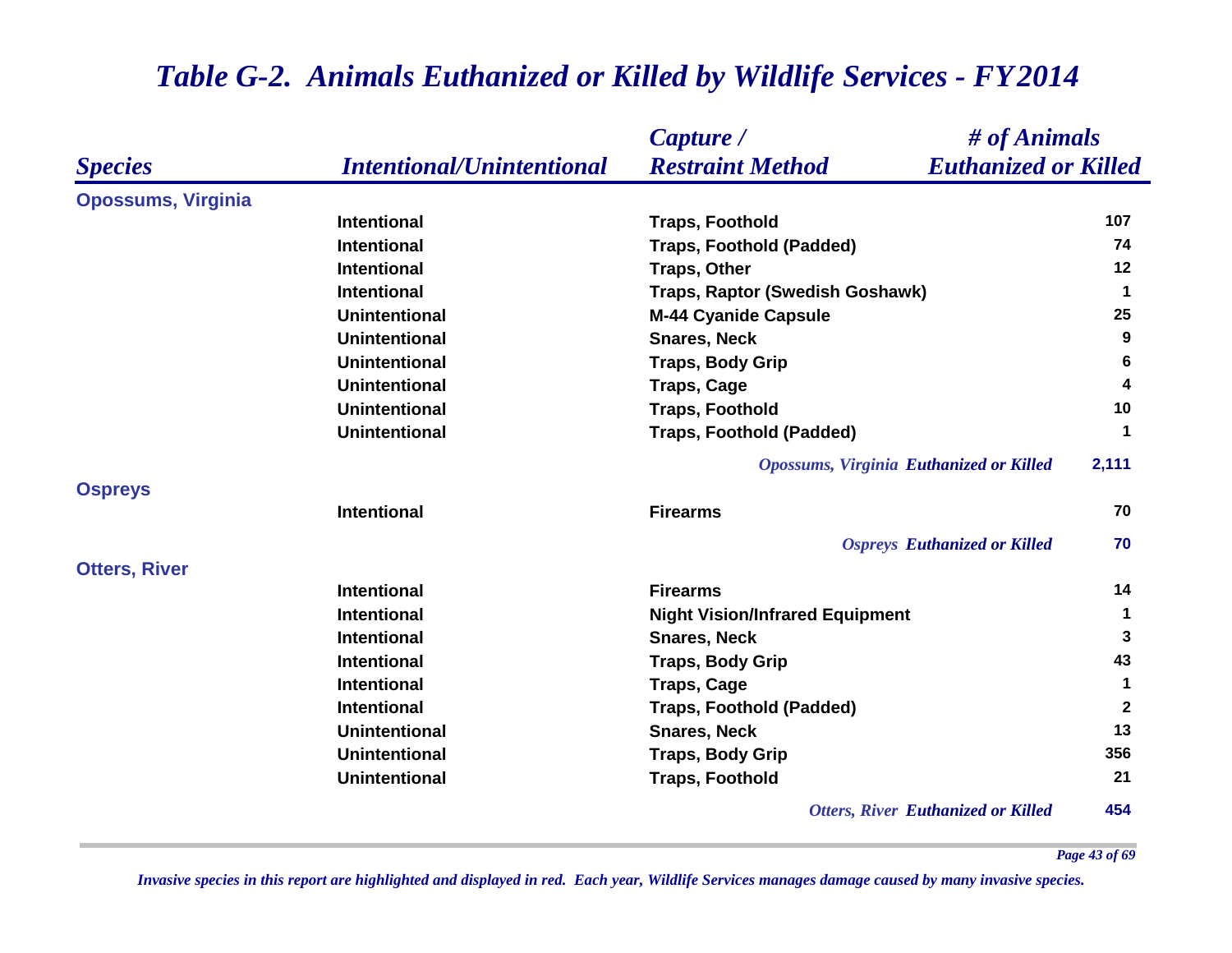|                                       |                                  | $\#$ of Animals<br>Capture /                           |              |
|---------------------------------------|----------------------------------|--------------------------------------------------------|--------------|
| <b>Species</b>                        | <b>Intentional/Unintentional</b> | <b>Restraint Method</b><br><b>Euthanized or Killed</b> |              |
| <b>Owls, Barred</b>                   |                                  |                                                        |              |
|                                       | <b>Intentional</b>               | <b>Firearms</b>                                        | $\mathbf{2}$ |
|                                       |                                  | <b>Owls, Barred Euthanized or Killed</b>               | $\mathbf{2}$ |
| <b>Owls, Common Barn</b>              |                                  |                                                        |              |
|                                       | <b>Intentional</b>               | <b>Firearms</b>                                        | 241          |
|                                       | <b>Intentional</b>               | <b>Spotlight</b>                                       | 1            |
|                                       | <b>Intentional</b>               | <b>Traps, Pole</b>                                     | 5            |
|                                       | <b>Intentional</b>               | Traps, Raptor (Swedish Goshawk)                        | 3            |
|                                       |                                  | <b>Owls, Common Barn Euthanized or Killed</b>          | 250          |
| <b>Owls, Great Horned</b>             |                                  |                                                        |              |
|                                       | <b>Intentional</b>               | <b>Firearms</b>                                        | 1            |
|                                       | <b>Intentional</b>               | <b>Traps, Pole</b>                                     | 3            |
|                                       | <b>Intentional</b>               | Traps, Raptor (Swedish Goshawk)                        | 1            |
|                                       |                                  | <b>Owls, Great Horned Euthanized or Killed</b>         | 5            |
| <b>Owls, Short-Eared</b>              |                                  |                                                        |              |
|                                       | <b>Intentional</b>               | <b>Firearms</b>                                        | 10           |
|                                       | <b>Intentional</b>               | <b>Traps, Pole</b>                                     | $\mathbf{2}$ |
|                                       |                                  | <b>Owls, Short-Eared Euthanized or Killed</b>          | 12           |
| <b>Owls, Snowy</b>                    |                                  |                                                        |              |
|                                       | <b>Intentional</b>               | <b>Firearms</b>                                        | 3            |
|                                       |                                  | <b>Owls, Snowy Euthanized or Killed</b>                | $\mathbf{3}$ |
| <b>Parakeets, Rose-Ringed</b>         |                                  |                                                        |              |
|                                       | <b>Intentional</b>               | <b>Firearms</b>                                        | 751          |
|                                       |                                  | <b>Parakeets, Rose-Ringed Euthanized or Killed</b>     | 751          |
| <b>Peccaries, Collared (Javelina)</b> |                                  |                                                        |              |

*Invasive species in this report are highlighted and displayed in red. Each year, Wildlife Services manages damage caused by many invasive species.* 

*Page 44 of 69*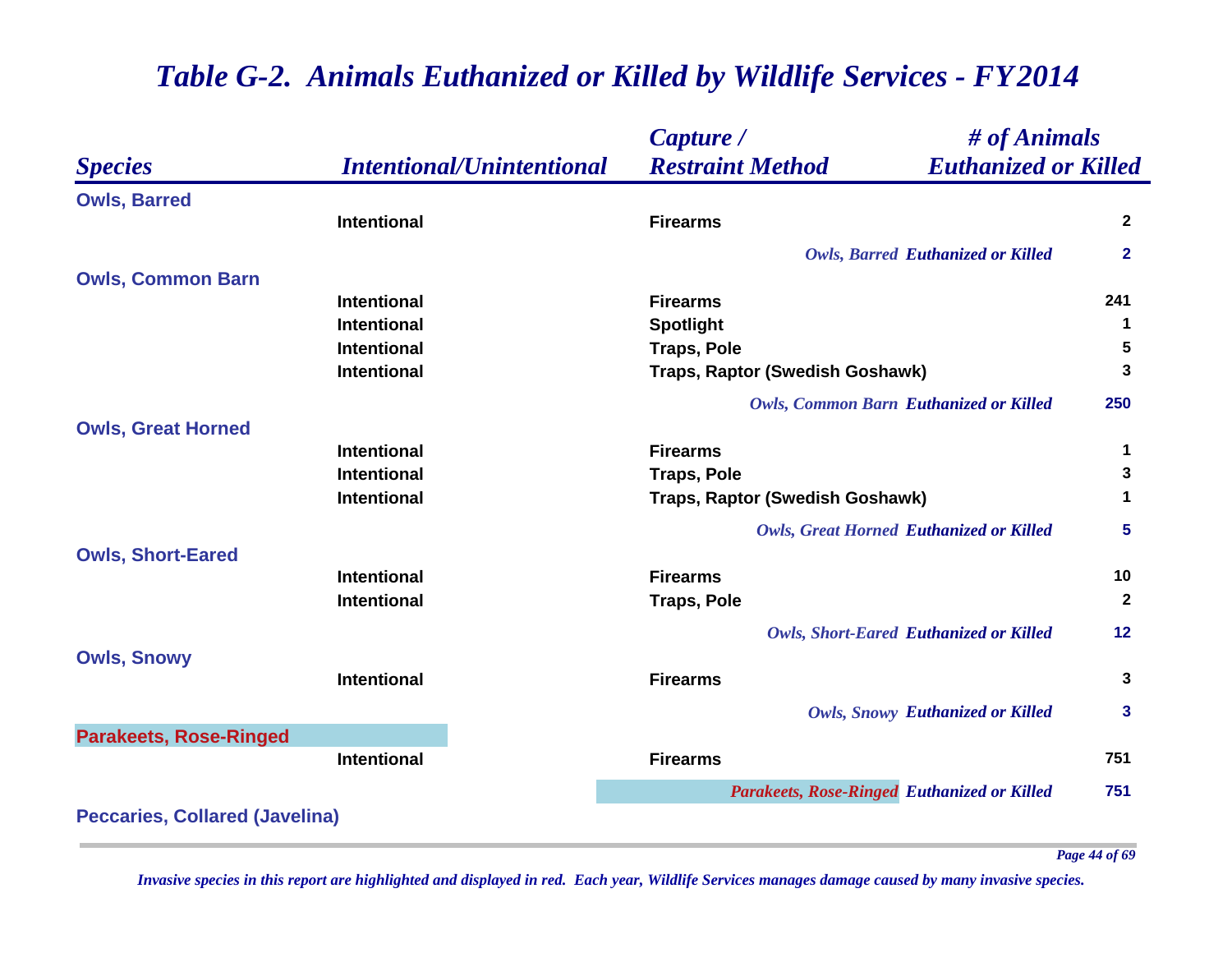#### *Species Capture / Restraint Method # of Animals Intentional/Unintentional Euthanized or Killed* **Peccaries, Collared (Javelina) Intentional Firearms 3 Intentional Handcaught/Gathered <sup>7</sup> Intentional Snares, Neck 1 Intentional Traps, Foothold (Padded) <sup>2</sup> Unintentional M-44 Cyanide Capsule <sup>1</sup> Unintentional Snares, Neck 143 Unintentional Traps, Foothold 3** *Peccaries, Collared (Javelina) Euthanized or Killed* **160 Pelicans, American White Intentional Firearms 50** *Pelicans, American White Euthanized or Killed* **50 Pelicans, Brown Intentional Firearms 1** *Pelicans, Brown Euthanized or Killed* **1 Pheasants, Ring-Necked Intentional Firearms 489 Intentional Handcaught/Gathered 2,500 Intentional Pneumatics 6 Intentional Traps, Cage <sup>8</sup>** *Pheasants, Ring-Necked Euthanized or Killed* **3,003 Phoebes, Say`s Intentional Firearms 1 Intentional Traps, Decoy <sup>1</sup> Intentional Traps, E-Z Catch Net <sup>1</sup> Intentional Traps, Pole <sup>1</sup>**

#### *Table G-2. Animals Euthanized or Killed by Wildlife Services - FY 2014*

*Page 45 of 69*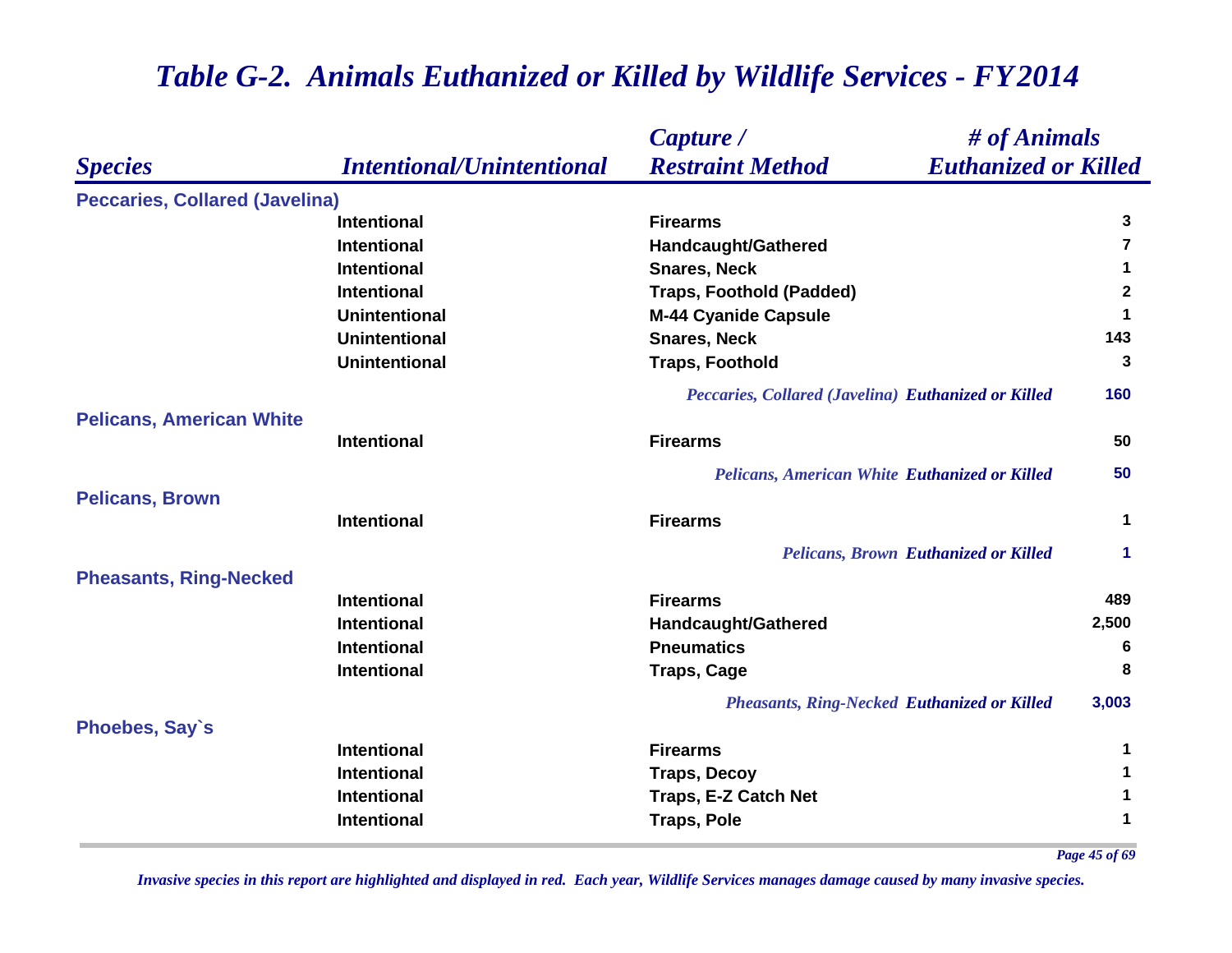|                              |                                  | # of Animals<br>Capture /                              |              |
|------------------------------|----------------------------------|--------------------------------------------------------|--------------|
| <b>Species</b>               | <b>Intentional/Unintentional</b> | <b>Restraint Method</b><br><b>Euthanized or Killed</b> |              |
| Phoebes, Say's               |                                  |                                                        |              |
|                              |                                  | Phoebes, Say's Euthanized or Killed                    | 4            |
| <b>Pigeons, Feral (Rock)</b> |                                  |                                                        |              |
|                              | <b>Intentional</b>               | <b>A/C Powder</b>                                      | $\mathbf 1$  |
|                              | <b>Intentional</b>               | <b>Avitrol:-4 Mixed Grains</b>                         | 100          |
|                              | <b>Intentional</b>               | Drc-1339-Pigeons                                       | 5,413        |
|                              | <b>Intentional</b>               | <b>Firearms</b>                                        | 38,880       |
|                              | <b>Intentional</b>               | Handcaught/Gathered                                    | 476          |
|                              | <b>Intentional</b>               | Nets, Bow                                              | 31           |
|                              | <b>Intentional</b>               | <b>Nets, Cannon/Rocket</b>                             | 1,139        |
|                              | <b>Intentional</b>               | Nets, Mist                                             | $\mathbf{2}$ |
|                              | <b>Intentional</b>               | Nets, Other                                            | 31           |
|                              | <b>Intentional</b>               | <b>Pneumatics</b>                                      | 13,790       |
|                              | <b>Intentional</b>               | <b>Spotlight</b>                                       | 88           |
|                              | <b>Intentional</b>               | <b>Traps, Cage</b>                                     | 5,062        |
|                              | <b>Intentional</b>               | <b>Traps, Decoy</b>                                    | 11,547       |
|                              | <b>Intentional</b>               | Traps, E-Z Catch Net                                   | 57           |
|                              | <b>Intentional</b>               | <b>Traps, Other</b>                                    | 1,585        |
|                              | <b>Intentional</b>               | Traps, Raptor (Swedish Goshawk)                        | 5            |
|                              |                                  | Pigeons, Feral (Rock) Euthanized or Killed             | 78,207       |
| <b>Pikeminnows, Northern</b> |                                  |                                                        |              |
|                              | <b>Intentional</b>               | <b>Fishing Poles</b>                                   | 49,236       |
|                              |                                  | <b>Pikeminnows, Northern Euthanized or Killed</b>      | 49,236       |
| <b>Pipits, American</b>      |                                  |                                                        |              |
|                              | <b>Intentional</b>               | <b>Firearms</b>                                        | 20           |
|                              | Intentional                      | <b>Pneumatics</b>                                      | $\mathbf 1$  |

*Page 46 of 69*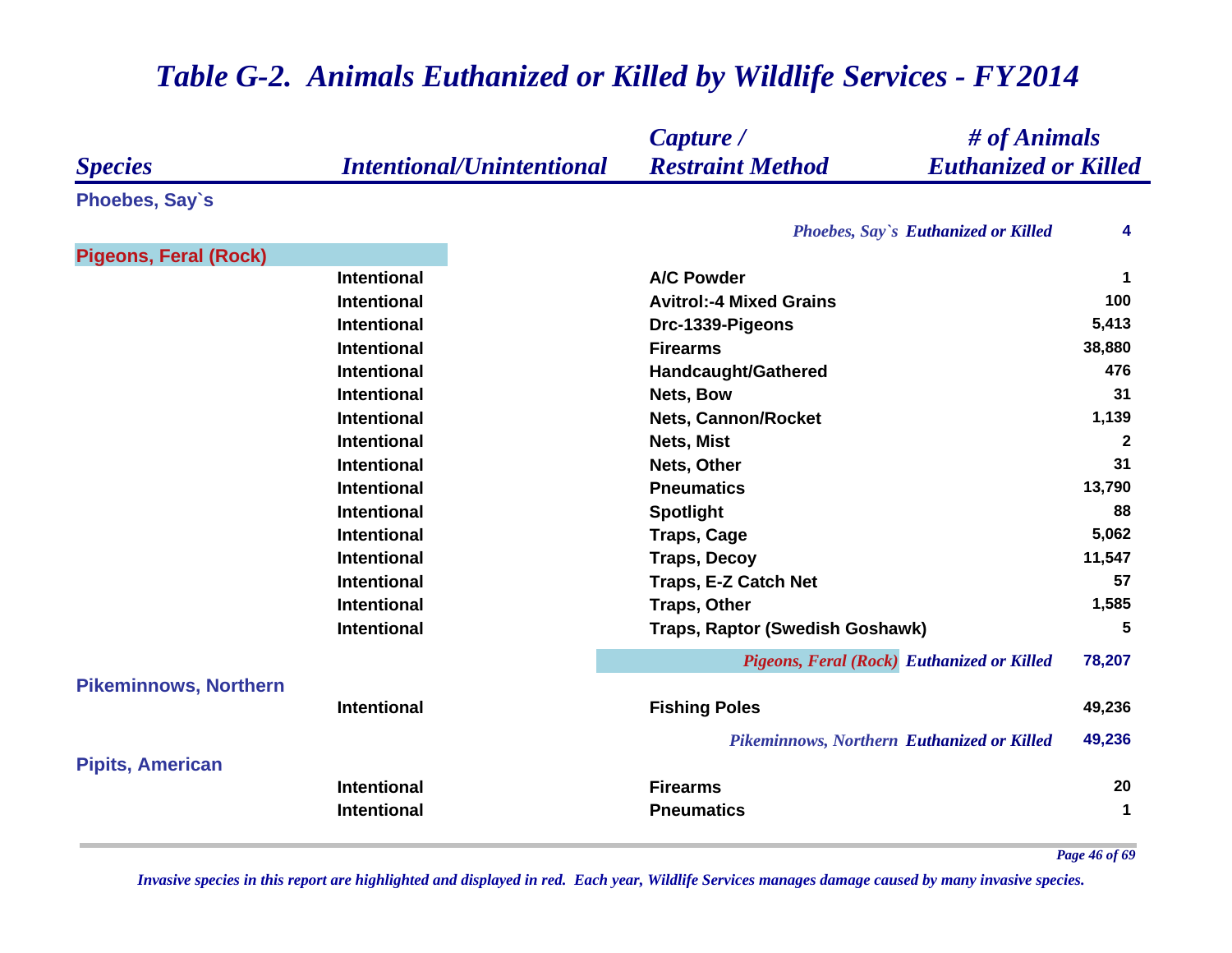|                                  |                                  | Capture /                                          | # of Animals                |
|----------------------------------|----------------------------------|----------------------------------------------------|-----------------------------|
| <b>Species</b>                   | <b>Intentional/Unintentional</b> | <b>Restraint Method</b>                            | <b>Euthanized or Killed</b> |
| <b>Pipits, American</b>          |                                  |                                                    |                             |
|                                  |                                  | <b>Pipits, American Euthanized or Killed</b>       | 21                          |
| <b>Plovers, Black-Bellied</b>    |                                  |                                                    |                             |
|                                  | <b>Intentional</b>               | <b>Firearms</b>                                    | 8                           |
|                                  |                                  | <b>Plovers, Black-Bellied Euthanized or Killed</b> | 8                           |
| <b>Plovers, Golden, American</b> |                                  |                                                    |                             |
|                                  | <b>Intentional</b>               | <b>Firearms</b>                                    | 16                          |
|                                  |                                  | Plovers, Golden, American Euthanized or Killed     | 16                          |
| <b>Plovers, Golden, Pacific</b>  |                                  |                                                    |                             |
|                                  | <b>Intentional</b>               | <b>Firearms</b>                                    | $\mathbf 1$                 |
|                                  |                                  | Plovers, Golden, Pacific Euthanized or Killed      | $\blacktriangleleft$        |
| <b>Plovers, Semipalmated</b>     |                                  |                                                    |                             |
|                                  | <b>Intentional</b>               | <b>Firearms</b>                                    | 20                          |
|                                  |                                  | <b>Plovers, Semipalmated Euthanized or Killed</b>  | 20                          |
| <b>Pocket Gophers, (Other)</b>   |                                  |                                                    |                             |
|                                  | <b>Intentional</b>               | <b>Omega Gopher Grain Bait</b>                     | 21                          |
|                                  | <b>Intentional</b>               | <b>Perc Machine</b>                                | 215                         |
|                                  | <b>Intentional</b>               | <b>Traps, Gopher</b>                               | 432                         |
|                                  |                                  | Pocket Gophers, (Other) Euthanized or Killed       | 668                         |
| <b>Pocket Gophers, Botta's</b>   |                                  |                                                    |                             |
|                                  | <b>Intentional</b>               | Handcaught/Gathered                                | $\mathbf{2}$                |
|                                  | <b>Intentional</b>               | <b>Strychnine Milo (Gopher) Burrow Bld</b>         | 4,375                       |
|                                  | <b>Intentional</b>               | <b>Strychnine Oats (Gopher) Burrow Bld</b>         | 3,500                       |
|                                  | <b>Intentional</b>               | <b>Traps, Gopher</b>                               | 75                          |
|                                  |                                  | Pocket Gophers, Botta's Euthanized or Killed       | 7,952                       |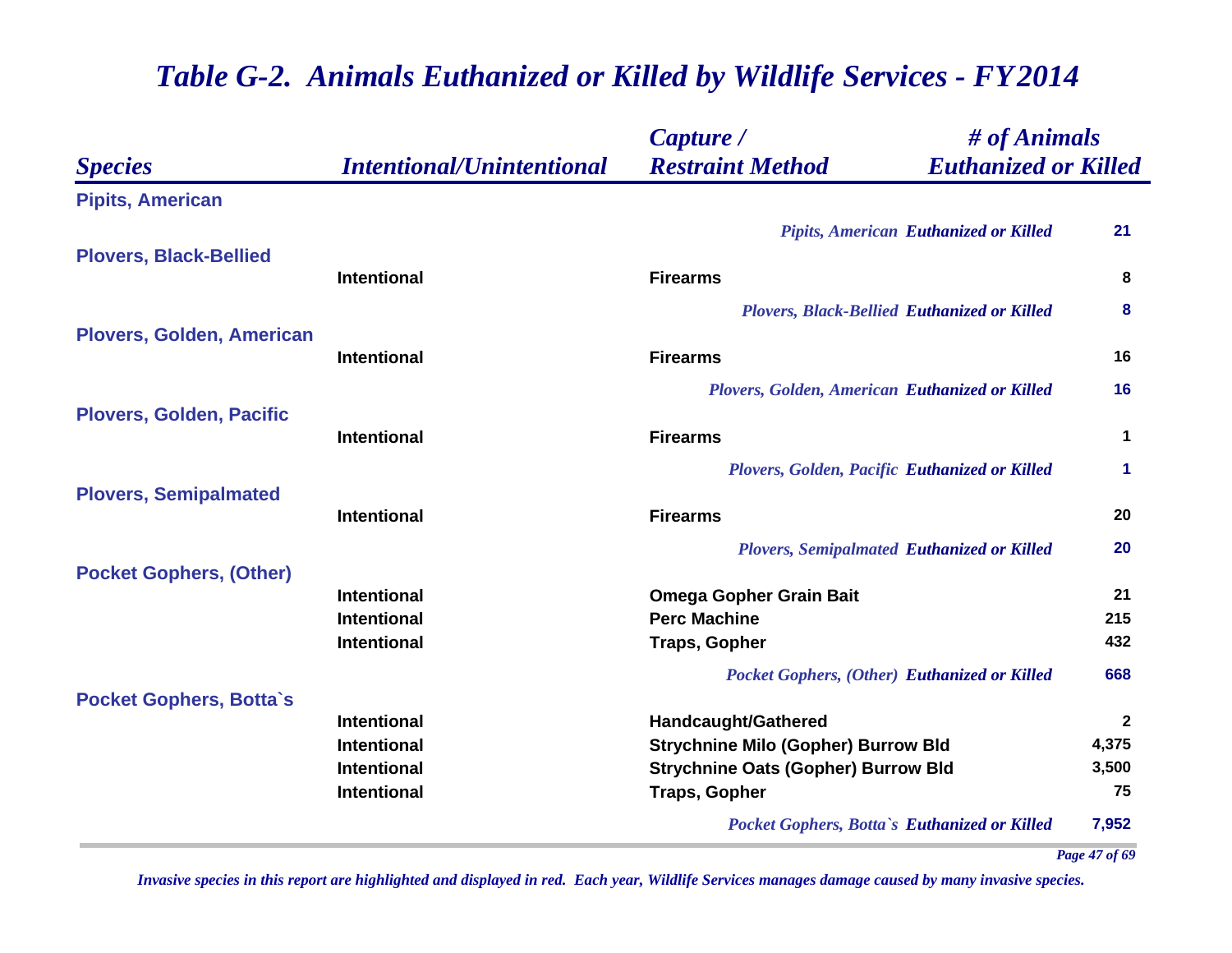|                                   |                                  | # of Animals<br>Capture /                              |                     |
|-----------------------------------|----------------------------------|--------------------------------------------------------|---------------------|
| <b>Species</b>                    | <b>Intentional/Unintentional</b> | <b>Restraint Method</b><br><b>Euthanized or Killed</b> |                     |
| <b>Porcupines</b>                 |                                  |                                                        |                     |
|                                   | <b>Intentional</b>               | <b>Firearms</b>                                        | 61                  |
|                                   | <b>Intentional</b>               | <b>Snares, Neck</b>                                    | 28                  |
|                                   | <b>Intentional</b>               | <b>Traps, Cage</b>                                     | 10                  |
|                                   | <b>Intentional</b>               | <b>Traps, Foothold</b>                                 | 9                   |
|                                   | <b>Unintentional</b>             | <b>Snares, Neck</b>                                    | 94                  |
|                                   | <b>Unintentional</b>             | <b>Traps, Cage</b>                                     | $\mathbf 1$         |
|                                   | <b>Unintentional</b>             | <b>Traps, Foothold</b>                                 | 18                  |
|                                   |                                  | <b>Porcupines Euthanized or Killed</b>                 | 221                 |
| <b>Prairie Dogs, Black-Tailed</b> | <b>Intentional</b>               | <b>Firearms</b>                                        | 15,698              |
|                                   |                                  |                                                        |                     |
|                                   |                                  | Prairie Dogs, Black-Tailed Euthanized or Killed        | 15,698              |
| <b>Prairie Dogs, Gunnison's</b>   | <b>Intentional</b>               | <b>Firearms</b>                                        | 202                 |
|                                   |                                  | Prairie Dogs, Gunnison's Euthanized or Killed          | 202                 |
| <b>Prairie Dogs, White-Tailed</b> |                                  |                                                        |                     |
|                                   | <b>Intentional</b>               | <b>Firearms</b>                                        | 11                  |
|                                   |                                  | <b>Prairie Dogs, White-Tailed Euthanized or Killed</b> | 11                  |
| <b>Pronghorns (Antelope)</b>      |                                  |                                                        |                     |
|                                   | <b>Unintentional</b>             | <b>Snares, Neck</b>                                    | 1                   |
|                                   | <b>Unintentional</b>             | <b>Traps, Foothold</b>                                 | $\mathbf 1$         |
|                                   |                                  | <b>Pronghorns (Antelope) Euthanized or Killed</b>      | $\mathbf{2}$        |
| <b>Rabbits, Cottontail</b>        |                                  |                                                        |                     |
|                                   | <b>Intentional</b>               | <b>Firearms</b>                                        | 5,601               |
|                                   | <b>Intentional</b>               | <b>Pneumatics</b>                                      | 669                 |
|                                   | <b>Intentional</b>               | <b>Snares, Neck</b>                                    | 22<br>Page 48 of 69 |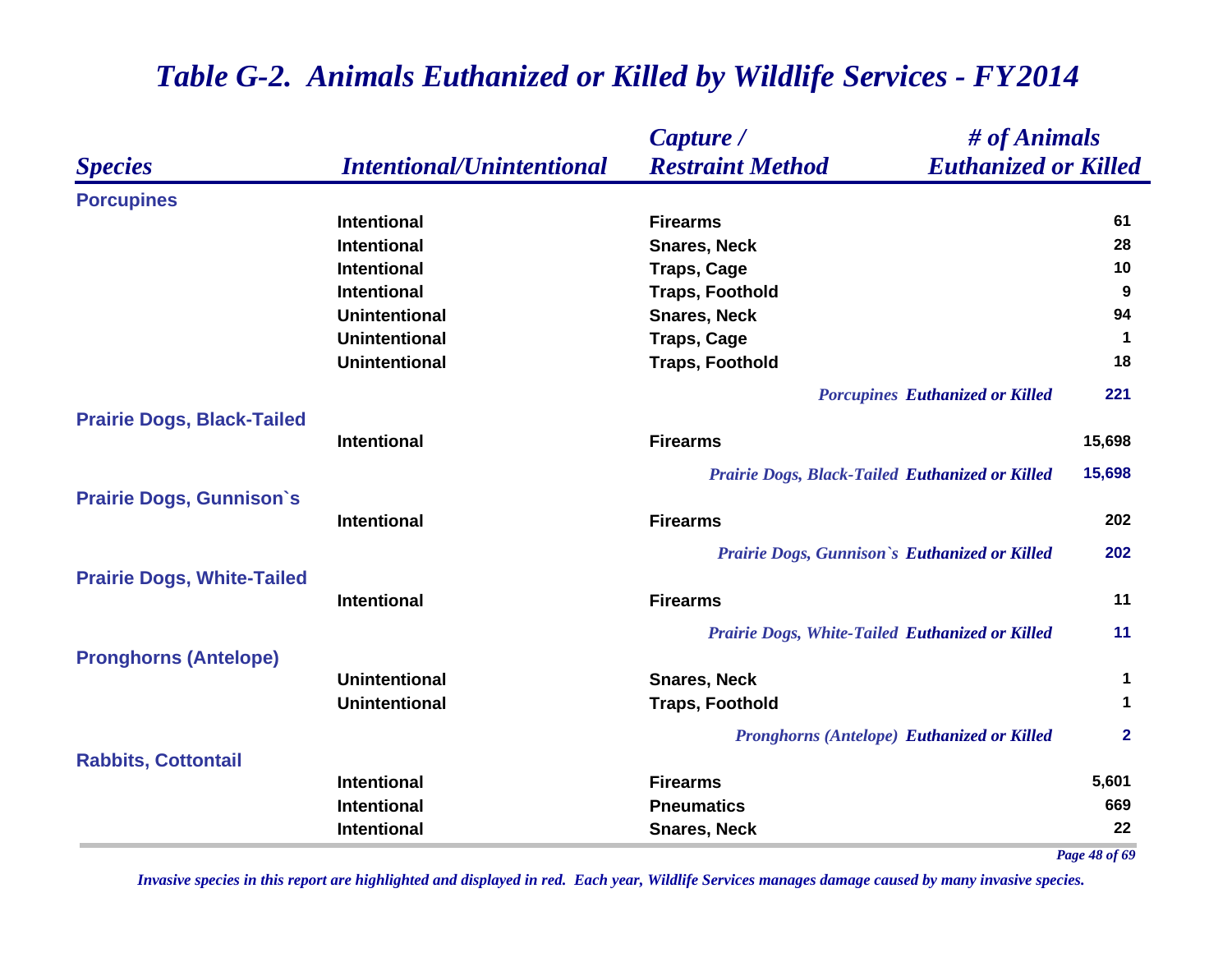|                                   |                                  | # of Animals<br>Capture /                              |                      |
|-----------------------------------|----------------------------------|--------------------------------------------------------|----------------------|
| <b>Species</b>                    | <b>Intentional/Unintentional</b> | <b>Restraint Method</b><br><b>Euthanized or Killed</b> |                      |
| <b>Rabbits, Cottontail</b>        |                                  |                                                        |                      |
|                                   | <b>Intentional</b>               | <b>Spotlight</b>                                       | 60                   |
|                                   | <b>Intentional</b>               | <b>Traps, Body Grip</b>                                | $\overline{7}$       |
|                                   | <b>Intentional</b>               | <b>Traps, Cage</b>                                     | 414                  |
|                                   | <b>Intentional</b>               | <b>Traps, Foothold</b>                                 | 3                    |
|                                   | <b>Intentional</b>               | <b>Traps, Foothold (Padded)</b>                        | $\blacktriangleleft$ |
|                                   | <b>Unintentional</b>             | <b>Snares, Neck</b>                                    | 11                   |
|                                   | <b>Unintentional</b>             | <b>Traps, Body Grip</b>                                | $\mathbf 1$          |
|                                   | <b>Unintentional</b>             | <b>Traps, Cage</b>                                     | 1                    |
|                                   | <b>Unintentional</b>             | <b>Traps, Foothold</b>                                 | $\mathbf{2}$         |
|                                   | <b>Unintentional</b>             | <b>Traps, Foothold (Padded)</b>                        | $\mathbf{2}$         |
|                                   |                                  | Rabbits, Cottontail Euthanized or Killed               | 6,794                |
| <b>Rabbits, Desert Cottontail</b> |                                  |                                                        |                      |
|                                   | <b>Intentional</b>               | <b>Firearms</b>                                        | 303                  |
|                                   | <b>Intentional</b>               | <b>Traps, Body Grip</b>                                | 13                   |
|                                   | <b>Intentional</b>               | <b>Traps, Cage</b>                                     | 3                    |
|                                   |                                  | Rabbits, Desert Cottontail Euthanized or Killed        | 319                  |
| <b>Rabbits, Feral</b>             |                                  |                                                        |                      |
|                                   | <b>Intentional</b>               | <b>Firearms</b>                                        | 40                   |
|                                   | <b>Unintentional</b>             | <b>Traps, Body Grip</b>                                | $\mathbf 1$          |
|                                   |                                  | Rabbits, Feral Euthanized or Killed                    | 41                   |
| <b>Rabbits, Swamp</b>             |                                  |                                                        |                      |
|                                   | <b>Intentional</b>               | <b>Firearms</b>                                        | 3                    |
|                                   |                                  | Rabbits, Swamp Euthanized or Killed                    | 3                    |
| <b>Raccoons</b>                   | <b>Intentional</b>               | <b>Calling Device, Electronic</b>                      | 9                    |

*Page 49 of 69*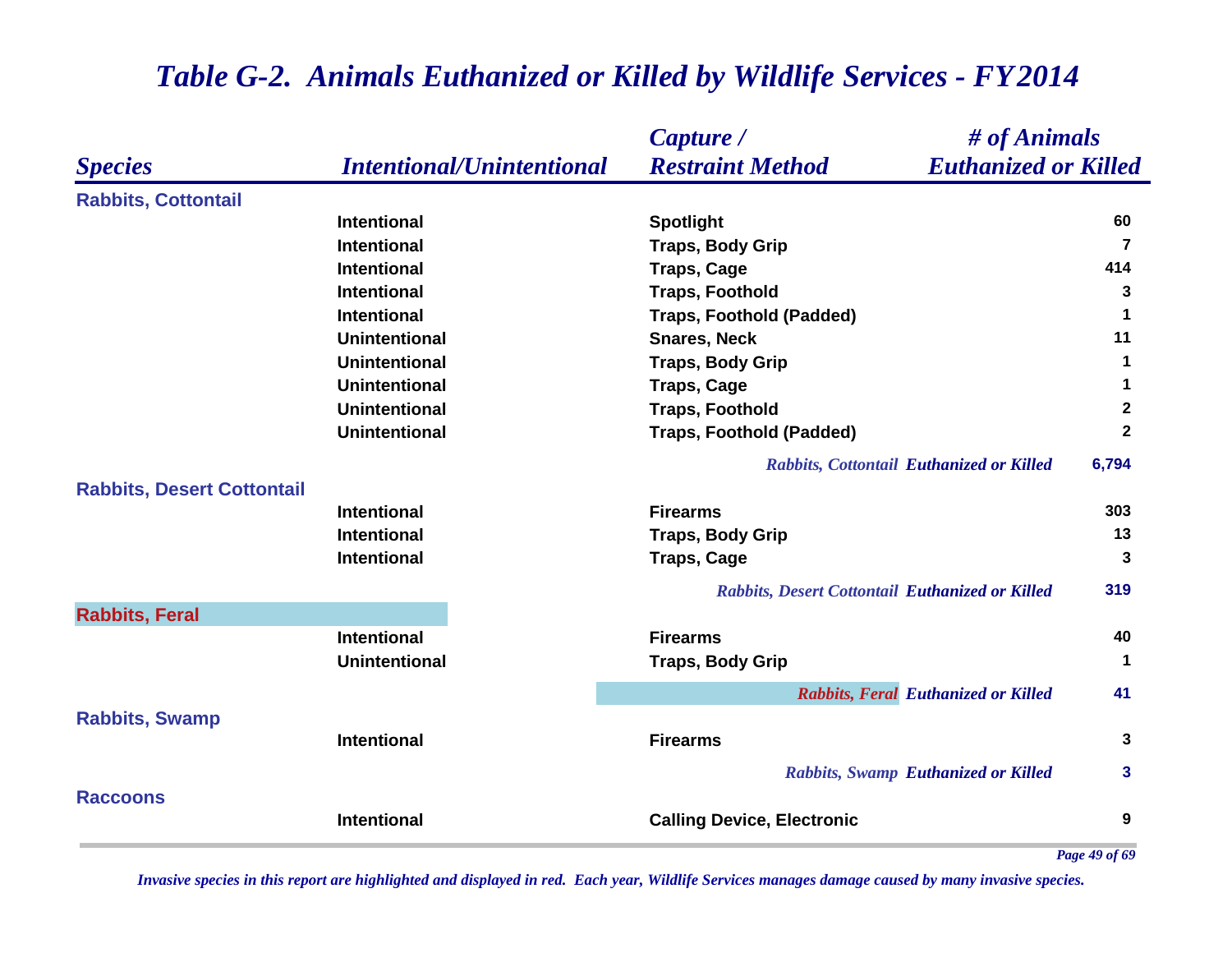|                 |                                  | Capture /                                  | # of Animals                |
|-----------------|----------------------------------|--------------------------------------------|-----------------------------|
| <b>Species</b>  | <b>Intentional/Unintentional</b> | <b>Restraint Method</b>                    | <b>Euthanized or Killed</b> |
| <b>Raccoons</b> |                                  |                                            |                             |
|                 | <b>Intentional</b>               | <b>Calling Device, Manual(Hand, Blown)</b> | 1                           |
|                 | <b>Intentional</b>               | <b>Catch Pole</b>                          | 21                          |
|                 | <b>Intentional</b>               | <b>Firearms</b>                            | 621                         |
|                 | <b>Intentional</b>               | <b>Handcaught/Gathered</b>                 | 38                          |
|                 | <b>Intentional</b>               | <b>Jabstick</b>                            | 4                           |
|                 | <b>Intentional</b>               | Nets, Other                                | 1                           |
|                 | <b>Intentional</b>               | <b>Night Vision/Infrared Equipment</b>     | 4                           |
|                 | <b>Intentional</b>               | <b>Pneumatics</b>                          |                             |
|                 | <b>Intentional</b>               | <b>Snares, Neck</b>                        | 698                         |
|                 | <b>Intentional</b>               | <b>Spotlight</b>                           | 52                          |
|                 | <b>Intentional</b>               | <b>Traps, Body Grip</b>                    | 42                          |
|                 | <b>Intentional</b>               | <b>Traps, Cage</b>                         | 7,422                       |
|                 | <b>Intentional</b>               | <b>Traps, Foothold</b>                     | 1,966                       |
|                 | <b>Intentional</b>               | <b>Traps, Foothold (Padded)</b>            | 169                         |
|                 | <b>Intentional</b>               | <b>Traps, Other</b>                        | 211                         |
|                 | <b>Intentional</b>               | Traps, Raptor (Swedish Goshawk)            | 1                           |
|                 | <b>Unintentional</b>             | <b>M-44 Cyanide Capsule</b>                | 67                          |
|                 | <b>Unintentional</b>             | <b>Snares, Neck</b>                        | 103                         |
|                 | <b>Unintentional</b>             | <b>Traps, Body Grip</b>                    | 73                          |
|                 | <b>Unintentional</b>             | <b>Traps, Cage</b>                         | 4                           |
|                 | <b>Unintentional</b>             | <b>Traps, Culvert</b>                      | 5                           |
|                 | <b>Unintentional</b>             | <b>Traps, Foothold</b>                     | 148                         |
|                 | <b>Unintentional</b>             | <b>Traps, Foothold (Padded)</b>            | 4                           |
|                 | <b>Unintentional</b>             | Traps, Raptor (Swedish Goshawk)            | 1                           |
|                 | <b>Unintentional</b>             | <b>Traps, Suitcase</b>                     | 4                           |

*Raccoons Euthanized or Killed* **11,670**

*Page 50 of 69*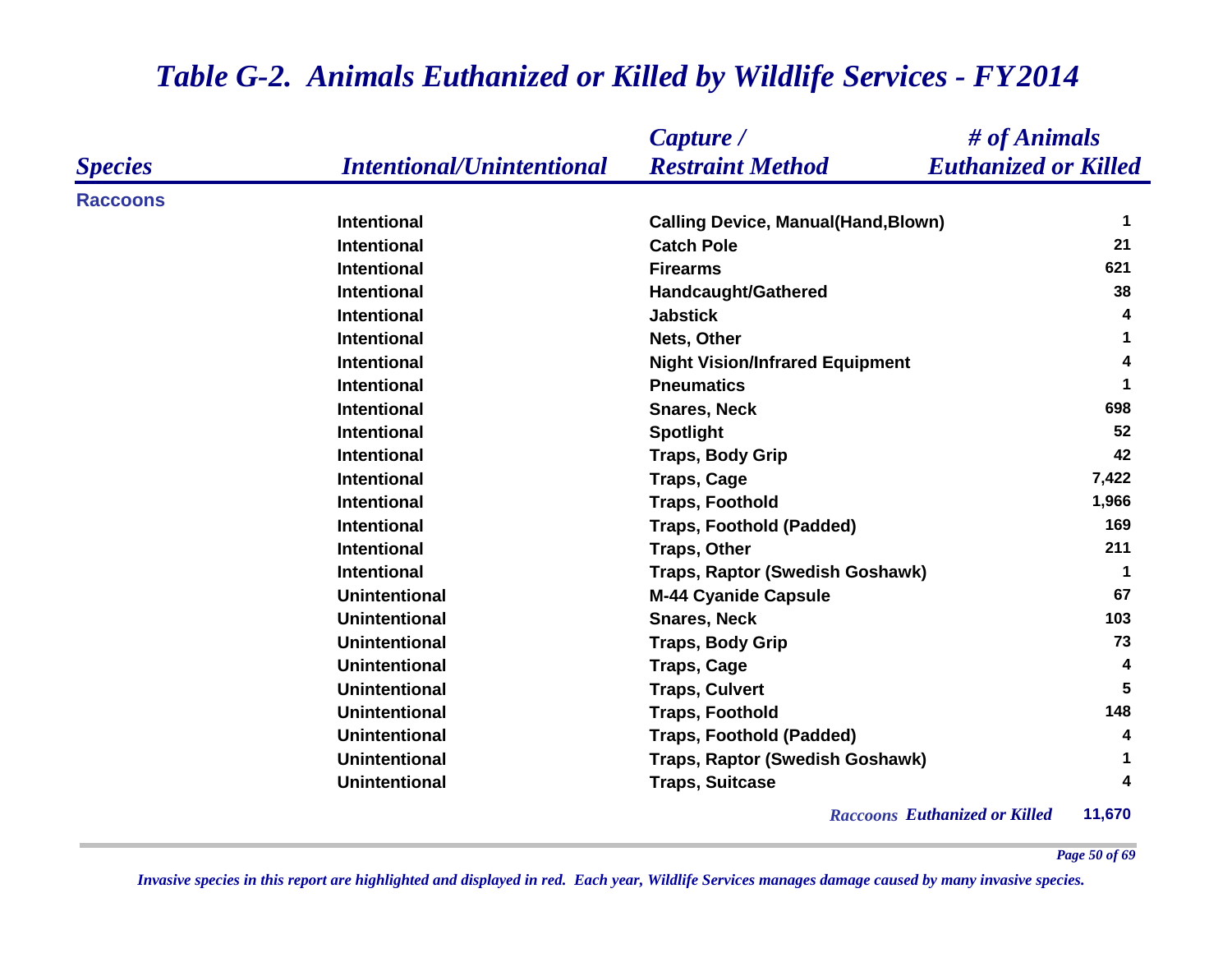|                           |                                  | # of Animals<br>Capture /                              |              |
|---------------------------|----------------------------------|--------------------------------------------------------|--------------|
| <b>Species</b>            | <b>Intentional/Unintentional</b> | <b>Restraint Method</b><br><b>Euthanized or Killed</b> |              |
| <b>Rats, Black (Roof)</b> |                                  |                                                        |              |
|                           | <b>Intentional</b>               | <b>Firearms</b>                                        | 3            |
|                           | <b>Intentional</b>               | <b>Traps, Cage</b>                                     | 319          |
|                           | <b>Intentional</b>               | <b>Traps, Other</b>                                    | 160          |
|                           | <b>Intentional</b>               | <b>Traps, Snake</b>                                    | 749          |
|                           | <b>Intentional</b>               | Traps, Snap (Rat, Mouse, Etc.)                         | 78           |
|                           | <b>Intentional</b>               | Zinc Phosphide Conc. (Rodents/Lago.)                   | 18           |
|                           |                                  | Rats, Black (Roof) Euthanized or Killed                | 1,327        |
| <b>Rats, Hutia</b>        |                                  |                                                        |              |
|                           | <b>Intentional</b>               | <b>Firearms</b>                                        | 72           |
|                           | <b>Intentional</b>               | <b>Traps, Cage</b>                                     | $\mathbf{2}$ |
|                           |                                  | <b>Rats, Hutia Euthanized or Killed</b>                | 74           |
| Rats, Kangaroo (All)      |                                  |                                                        |              |
|                           | <b>Intentional</b>               | <b>Traps, Body Grip</b>                                | $\mathbf{2}$ |
|                           | <b>Intentional</b>               | Traps, Snap (Rat, Mouse, Etc.)                         | 1            |
|                           |                                  | Rats, Kangaroo (All) Euthanized or Killed              | 3            |
| <b>Rats, Norway</b>       |                                  |                                                        |              |
|                           | <b>Intentional</b>               | <b>Fastrac Blox</b>                                    | 32           |
|                           | <b>Intentional</b>               | <b>Firearms</b>                                        | 263          |
|                           | <b>Intentional</b>               | <b>Traps, Body Grip</b>                                | 1            |
|                           | <b>Intentional</b>               | <b>Traps, Cage</b>                                     | 47           |
|                           | <b>Intentional</b>               | Traps, Snap (Rat, Mouse, Etc.)                         | 7            |
|                           | <b>Unintentional</b>             | <b>Traps, Body Grip</b>                                | 1            |
|                           | <b>Unintentional</b>             | <b>Traps, Cage</b>                                     | $\mathbf 2$  |
|                           |                                  | <b>Rats, Norway Euthanized or Killed</b>               | 353          |
| <b>Rats, Polynesian</b>   |                                  |                                                        |              |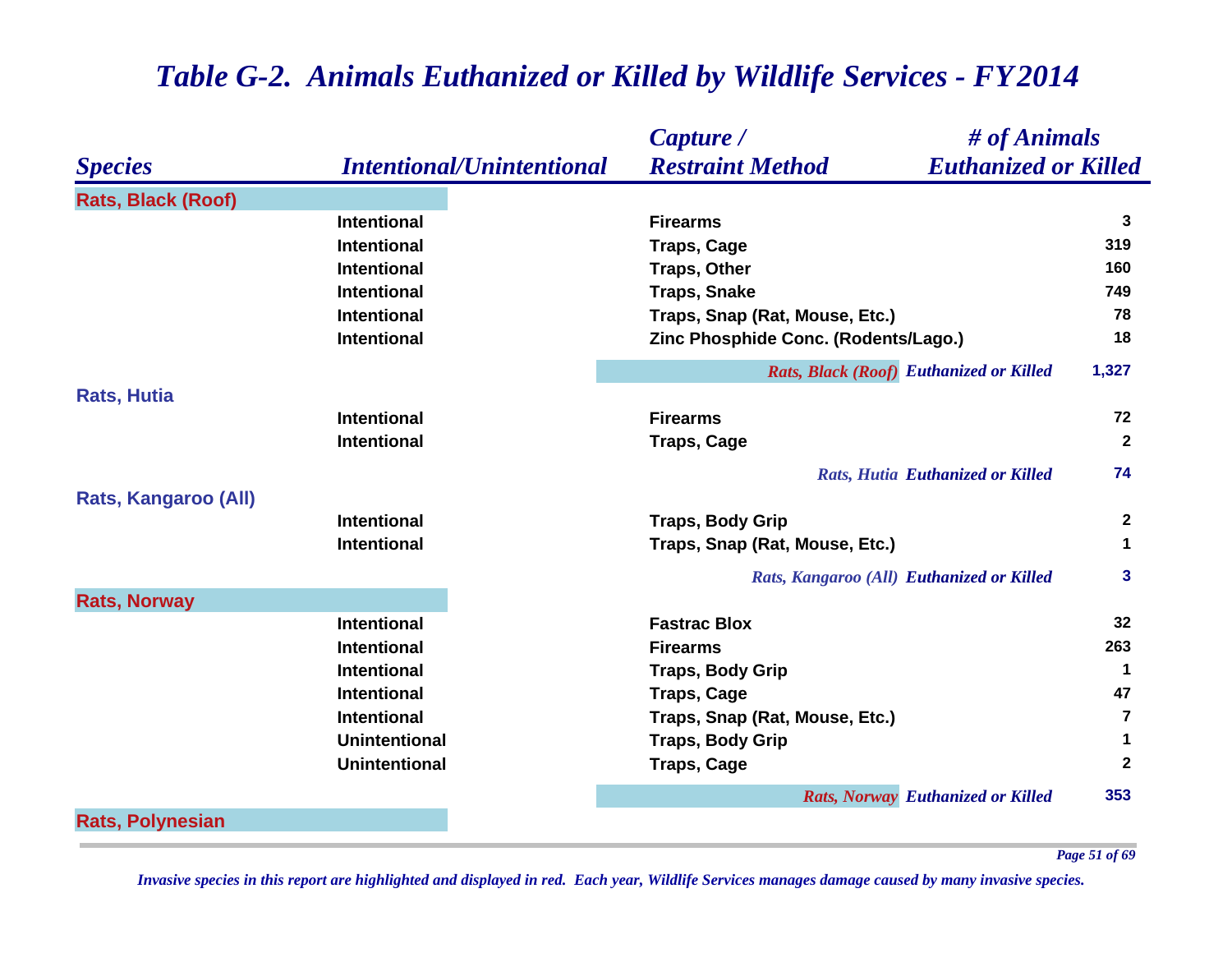#### *Species Capture / Restraint Method # of Animals Intentional/Unintentional Euthanized or Killed* **Rats, Polynesian Intentional Firearms 2 Intentional Traps, Cage <sup>4</sup> Intentional Traps, Other <sup>1</sup>** *Rats, Polynesian Euthanized or Killed* **<sup>7</sup> Ravens, Common Intentional Calling Device, Electronic <sup>8</sup> Intentional Drc-1339 Eggs 2,311 Intentional Drc-1339 Eggs NV SLN 3,396 Intentional Drc-1339 Meat 6 Intentional Drc-1339-ID SLN (Feedlot) 20 Intentional Drc-1339-Livestock/Nest/Fodder 1,377 Intentional Drc-1339-NV SLN (Raven/Util Pole) 715 Intentional Drc-1339-Staging Areas <sup>25</sup> Intentional Drc-1339-WY SLN (Livestock Nest/Fodd 290 Intentional Drc-1339-WY SLN (Staging/Feedlots) <sup>22</sup> Intentional Firearms 754 Intentional Handcaught/Gathered <sup>14</sup> Intentional Traps, Foothold (Padded) <sup>21</sup> Intentional Traps, Raptor (Swedish Goshawk) 10 Unintentional M-44 Cyanide Capsule <sup>2</sup>** *Ravens, Common Euthanized or Killed* **8,971 RoadrunnersIntentional Firearms 1** *Roadrunners Euthanized or Killed* **1 Robins, American**

## *Table G-2. Animals Euthanized or Killed by Wildlife Services - FY 2014*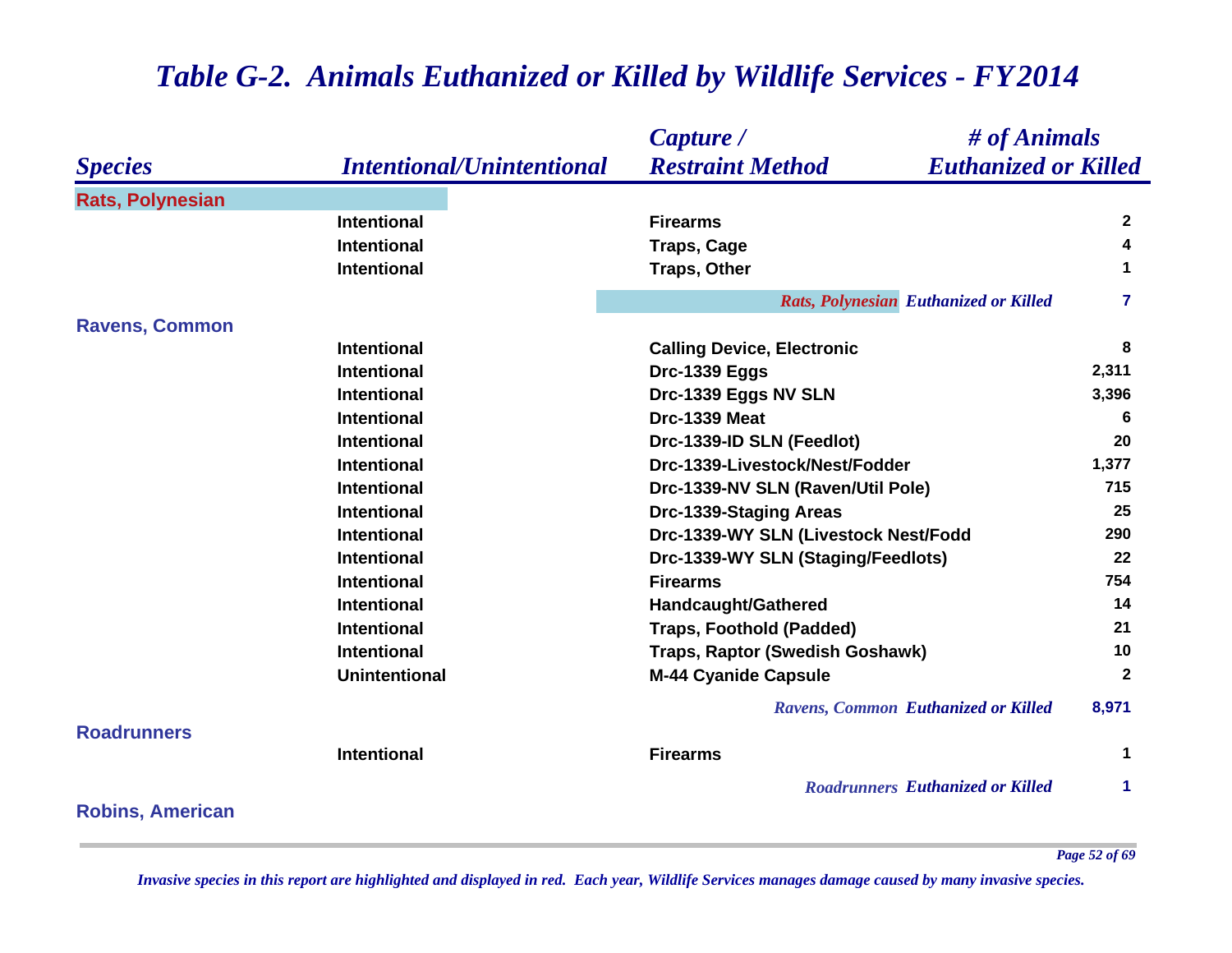|                                                                        |                                  | # of Animals<br>Capture /                                     |               |
|------------------------------------------------------------------------|----------------------------------|---------------------------------------------------------------|---------------|
| <b>Species</b>                                                         | <b>Intentional/Unintentional</b> | <b>Restraint Method</b><br><b>Euthanized or Killed</b>        |               |
| <b>Robins, American</b>                                                |                                  |                                                               |               |
|                                                                        | <b>Intentional</b>               | <b>Firearms</b>                                               | 196           |
|                                                                        | <b>Intentional</b>               | Handcaught/Gathered                                           | 39            |
|                                                                        | <b>Intentional</b>               | <b>Pneumatics</b>                                             | 17            |
|                                                                        |                                  | Robins, American Euthanized or Killed                         | 252           |
| <b>Sandpipers, Least</b>                                               |                                  |                                                               |               |
|                                                                        | <b>Intentional</b>               | <b>Firearms</b>                                               | 6             |
|                                                                        |                                  | <b>Sandpipers, Least Euthanized or Killed</b>                 | 6             |
| <b>Sandpipers, Pectoral</b>                                            | <b>Intentional</b>               | <b>Firearms</b>                                               | $\mathbf 1$   |
|                                                                        |                                  |                                                               |               |
|                                                                        |                                  | <b>Sandpipers, Pectoral Euthanized or Killed</b>              | 1             |
| <b>Sandpipers, Semipalmated</b>                                        | <b>Intentional</b>               | <b>Firearms</b>                                               | $\mathbf{1}$  |
|                                                                        |                                  | <b>Sandpipers, Semipalmated Euthanized or Killed</b>          | 1             |
| <b>Sandpipers, Upland</b>                                              |                                  |                                                               |               |
|                                                                        | <b>Intentional</b>               | <b>Firearms</b>                                               | 548           |
|                                                                        |                                  | <b>Sandpipers, Upland Euthanized or Killed</b>                | 548           |
| <b>Sandpipers, Western</b>                                             |                                  |                                                               |               |
|                                                                        | <b>Intentional</b>               | <b>Firearms</b>                                               | 4             |
|                                                                        |                                  | <b>Sandpipers, Western Euthanized or Killed</b>               | 4             |
|                                                                        |                                  |                                                               | 1             |
|                                                                        |                                  |                                                               | 1             |
|                                                                        |                                  |                                                               |               |
|                                                                        | <b>Unintentional</b>             | <b>Snares, Neck</b>                                           | 3             |
| <b>Sheep, Bighorn</b><br><b>Sheep, Feral, Free-Ranging And Exotics</b> | <b>Intentional</b>               | <b>Firearms</b><br><b>Sheep, Bighorn Euthanized or Killed</b> | $\sim$ $\sim$ |

*Page 53 of 69*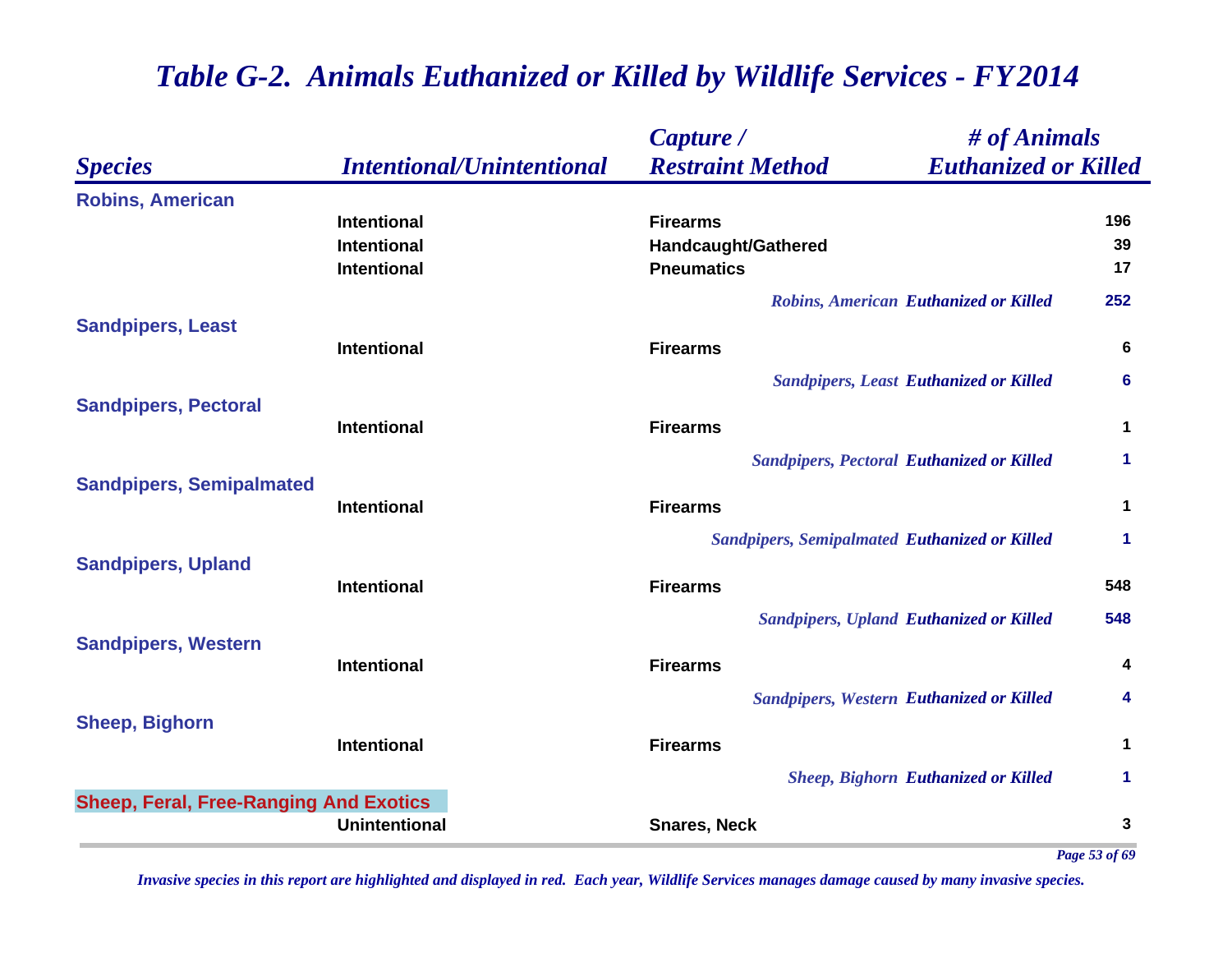|                                               |                                  | Capture /                                                          | $\#$ of Animals                                   |                  |
|-----------------------------------------------|----------------------------------|--------------------------------------------------------------------|---------------------------------------------------|------------------|
| <b>Species</b>                                | <b>Intentional/Unintentional</b> | <b>Restraint Method</b>                                            | <b>Euthanized or Killed</b>                       |                  |
| <b>Sheep, Feral, Free-Ranging And Exotics</b> |                                  |                                                                    |                                                   |                  |
|                                               |                                  | <b>Sheep, Feral, Free-Ranging And Exotics Euthanized or Killed</b> |                                                   | 3                |
| <b>Shrews (All)</b>                           | <b>Intentional</b>               | Traps, Snap (Rat, Mouse, Etc.)                                     |                                                   | 6                |
|                                               |                                  |                                                                    | <b>Shrews (All) Euthanized or Killed</b>          | 6                |
| <b>Shrikes, Loggerhead</b>                    | Intentional                      | <b>Firearms</b>                                                    |                                                   | $\boldsymbol{2}$ |
|                                               |                                  |                                                                    | <b>Shrikes, Loggerhead Euthanized or Killed</b>   | $\mathbf{2}$     |
| <b>Silverbills, Warbling</b>                  | Intentional                      | <b>Firearms</b>                                                    |                                                   | 228              |
|                                               |                                  |                                                                    | <b>Silverbills, Warbling Euthanized or Killed</b> | 228              |
| <b>Skunks, Gulf Coast Hog-Nosed</b>           | <b>Unintentional</b>             | <b>Traps, Foothold</b>                                             |                                                   | $\mathbf{2}$     |
| <b>Skunks, Hog-Nosed</b>                      |                                  | <b>Skunks, Gulf Coast Hog-Nosed Euthanized or Killed</b>           |                                                   | $\mathbf{2}$     |
|                                               | <b>Unintentional</b>             | <b>Traps, Foothold</b>                                             |                                                   | 6                |
| <b>Skunks, Hooded</b>                         |                                  |                                                                    | <b>Skunks, Hog-Nosed Euthanized or Killed</b>     | 6                |
|                                               | <b>Intentional</b>               | <b>Firearms</b>                                                    |                                                   | $\mathbf 1$      |
|                                               | <b>Intentional</b>               | <b>Traps, Cage</b>                                                 |                                                   | 13               |
|                                               |                                  |                                                                    | <b>Skunks, Hooded Euthanized or Killed</b>        | 14               |
| <b>Skunks, Spotted</b>                        | <b>Intentional</b>               | <b>Firearms</b>                                                    |                                                   | $\mathbf{2}$     |
|                                               | <b>Intentional</b>               | <b>Traps, Cage</b>                                                 |                                                   | 23               |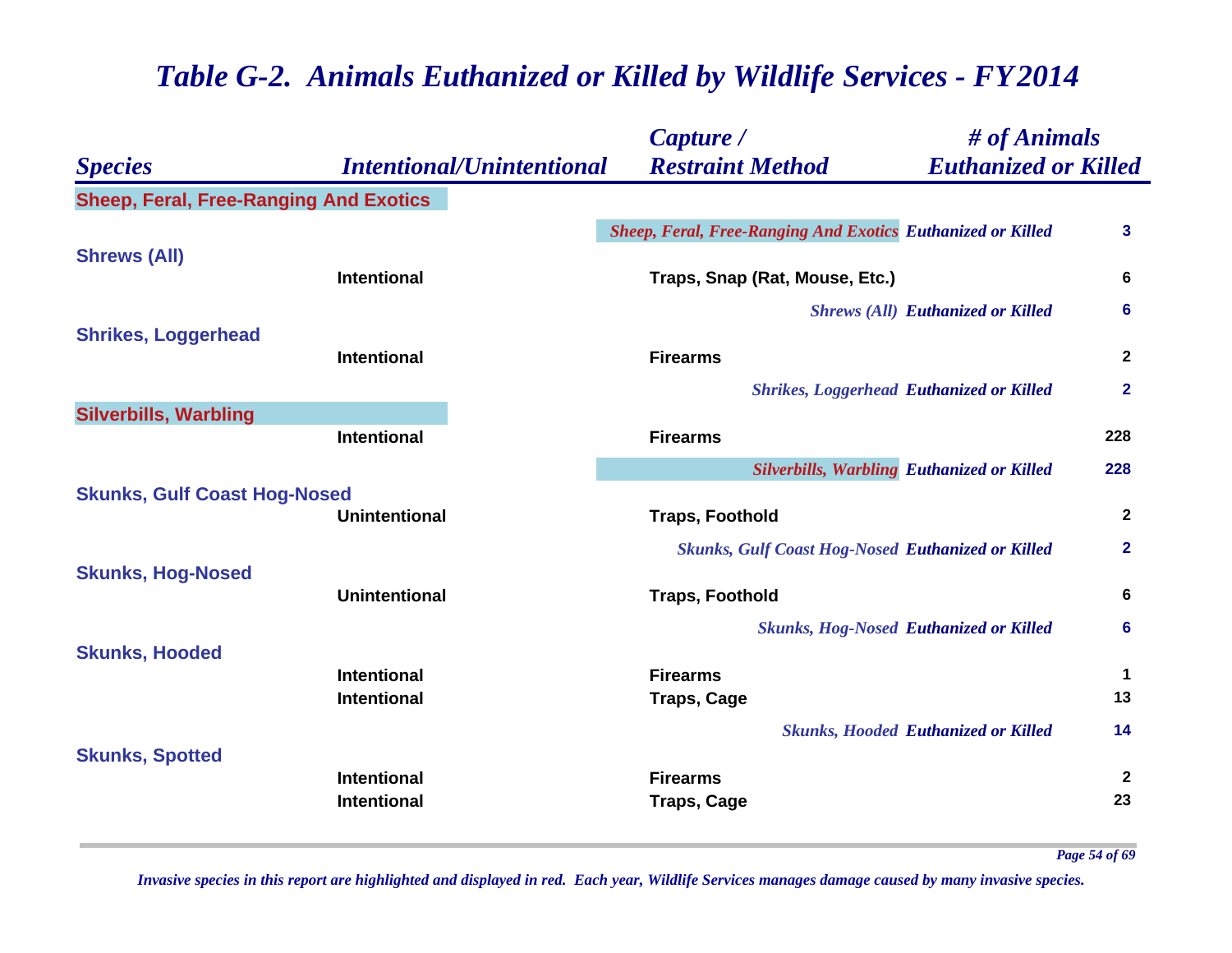#### *Species Capture / Restraint Method # of Animals Intentional/Unintentional Euthanized or Killed* **Skunks, Spotted** *Skunks, Spotted Euthanized or Killed* **25 Skunks, Striped Intentional Drug Delivery Devices (Other) <sup>2</sup> Intentional Firearms 701 Intentional Handcaught/Gathered <sup>15</sup> Intentional Jabstick 11 Intentional Ketamine/Xylazine 5:1 <sup>2</sup> Intentional Pneumatics 3 Intentional Snares, Neck 65 Intentional Sodium Pentobarbital (390 Mg/Ml) <sup>10</sup> Intentional Spotlight <sup>103</sup> Intentional Traps, Body Grip 56 Intentional Traps, Cage 4,232 Intentional Traps, Decoy <sup>1</sup> Intentional Traps, Foothold 143 Intentional Traps, Foothold (Padded) 29 Unintentional M-44 Cyanide Capsule <sup>17</sup> Unintentional Snares, Neck 14 Unintentional Traps, Cage <sup>2</sup> Unintentional Traps, Foothold 76** *Skunks, Striped Euthanized or Killed* **5,482 Skylarks, Eurasian Intentional Firearms 438** *Skylarks, Eurasian Euthanized or Killed* **438 Snakes, Brown Tree**

#### *Table G-2. Animals Euthanized or Killed by Wildlife Services - FY 2014*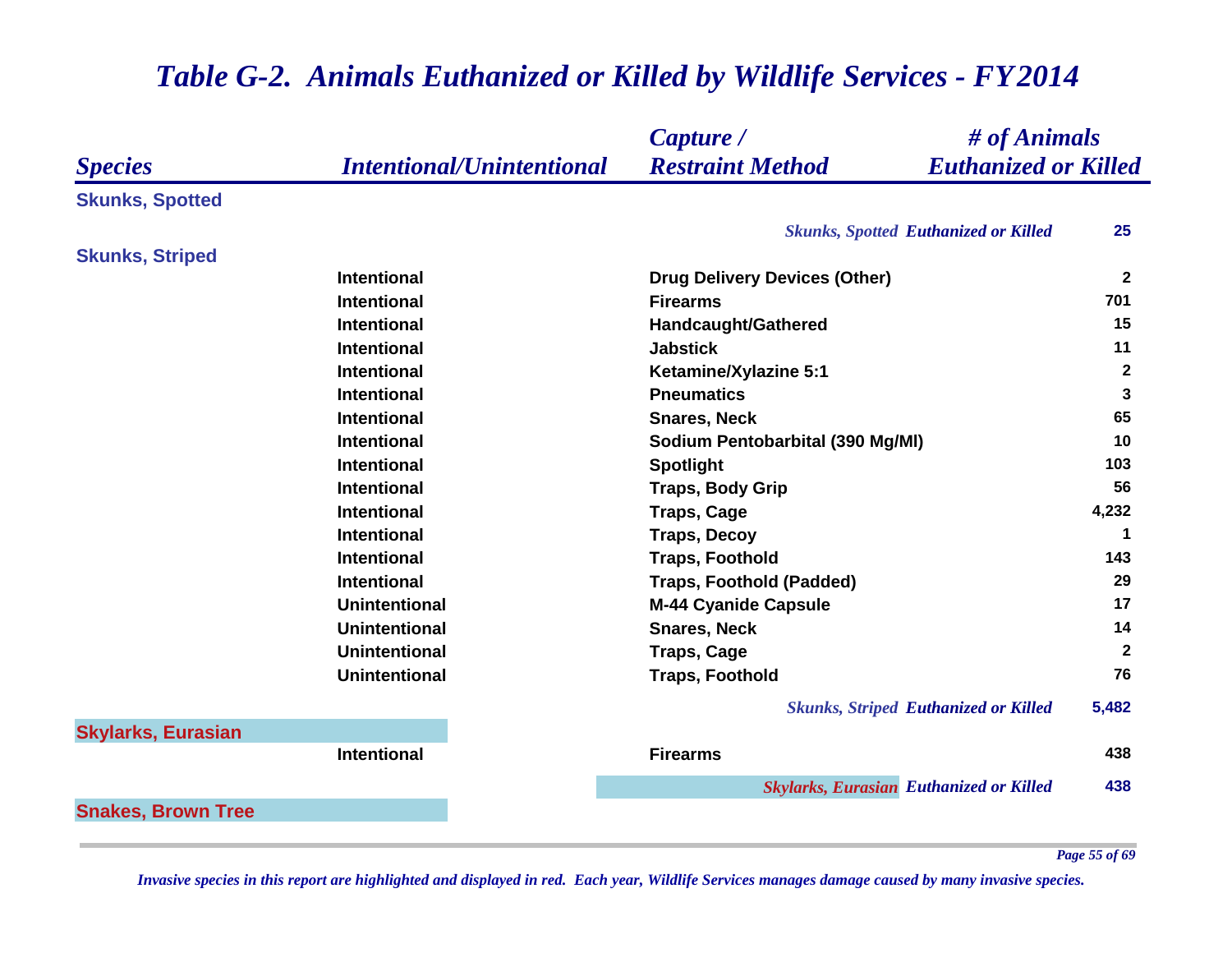|                                              |                                  | # of Animals<br>Capture /                                 |              |
|----------------------------------------------|----------------------------------|-----------------------------------------------------------|--------------|
| <b>Species</b>                               | <b>Intentional/Unintentional</b> | <b>Euthanized or Killed</b><br><b>Restraint Method</b>    |              |
| <b>Snakes, Brown Tree</b>                    |                                  |                                                           |              |
|                                              | <b>Intentional</b>               | <b>Bait Station</b>                                       | 13,232       |
|                                              | Intentional                      | Handcaught/Gathered                                       | 1,307        |
|                                              | <b>Intentional</b>               | <b>Traps, Cage</b>                                        | 1            |
|                                              | <b>Intentional</b>               | <b>Traps, Snake</b>                                       | 7,006        |
|                                              |                                  | <b>Snakes, Brown Tree Euthanized or Killed</b>            | 21,546       |
| <b>Snakes, Common King</b>                   |                                  |                                                           |              |
|                                              | <b>Intentional</b>               | <b>Handcaught/Gathered</b>                                | 1            |
|                                              | <b>Intentional</b>               | <b>Traps, Snake</b>                                       | $\mathbf{2}$ |
|                                              | <b>Intentional</b>               | Traps, Snap (Rat, Mouse, Etc.)                            | 2            |
|                                              |                                  | <b>Snakes, Common King Euthanized or Killed</b>           | 5            |
| <b>Snakes, Gopher</b>                        |                                  |                                                           |              |
|                                              | <b>Intentional</b>               | <b>Handcaught/Gathered</b>                                | $\mathbf{2}$ |
|                                              | <b>Intentional</b>               | <b>Traps, Snake</b>                                       | 6            |
|                                              |                                  | <b>Snakes, Gopher Euthanized or Killed</b>                | 8            |
| <b>Snakes, Non-Venomous (Other)</b>          |                                  |                                                           |              |
|                                              | <b>Intentional</b>               | <b>Glue Boards</b>                                        | 32           |
|                                              | <b>Intentional</b>               | Handcaught/Gathered                                       | 3            |
|                                              |                                  | <b>Snakes, Non-Venomous (Other) Euthanized or Killed</b>  | 35           |
| <b>Snakes, Rattlesnakes, Western</b>         |                                  |                                                           |              |
|                                              | <b>Intentional</b>               | <b>Catch Pole</b>                                         | 3            |
|                                              | <b>Intentional</b>               | <b>Firearms</b>                                           | 1            |
|                                              |                                  | <b>Snakes, Rattlesnakes, Western Euthanized or Killed</b> | 4            |
| <b>Snakes, Rattlesnakes, Western Diamond</b> |                                  |                                                           |              |
|                                              | Intentional                      | <b>Handcaught/Gathered</b>                                | 1            |
|                                              | <b>Intentional</b>               | <b>Traps, Cage</b>                                        | 6            |

*Page 56 of 69*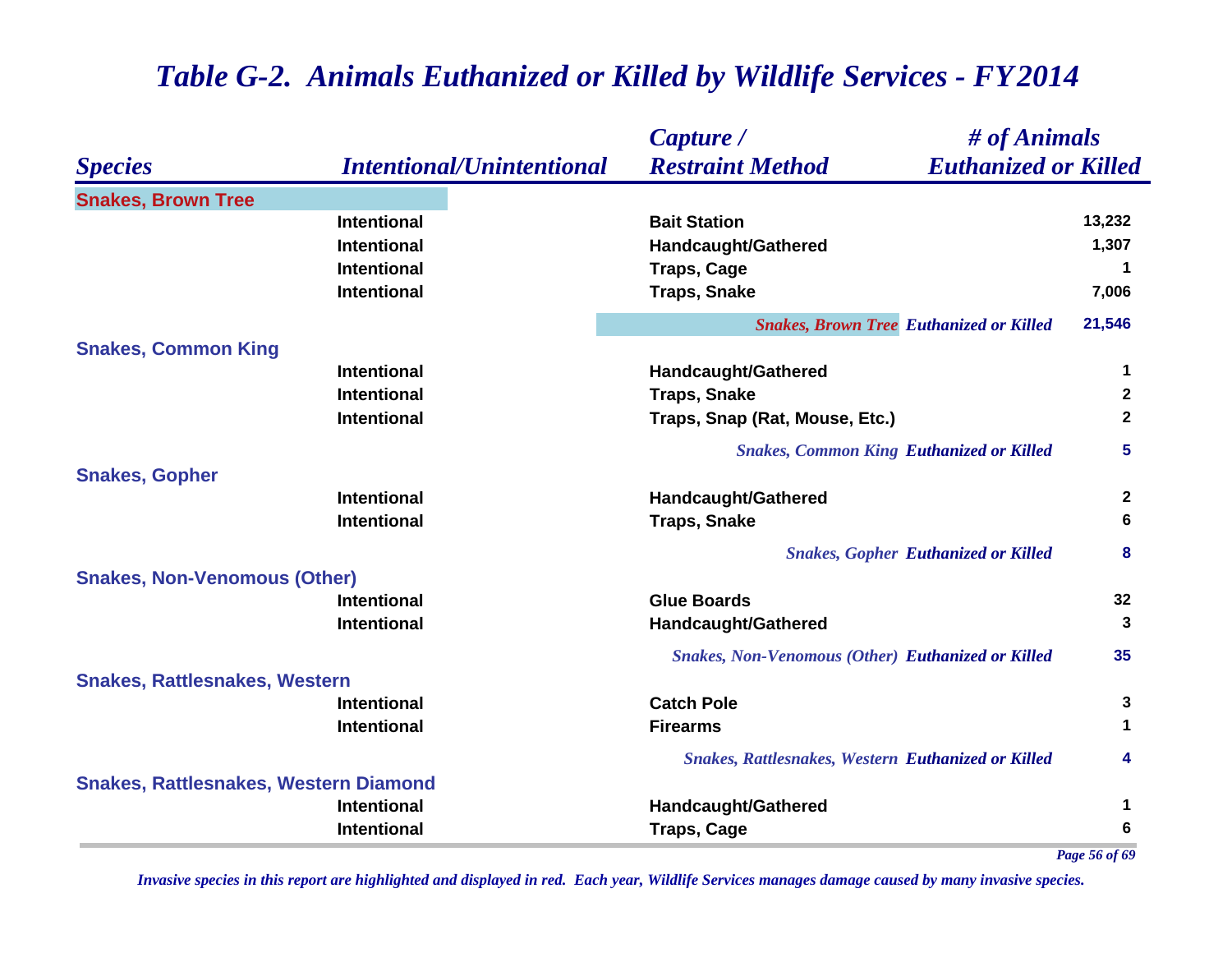|                                              |                                  | $\#$ of Animals<br>Capture /                               |                      |
|----------------------------------------------|----------------------------------|------------------------------------------------------------|----------------------|
| <b>Species</b>                               | <b>Intentional/Unintentional</b> | <b>Restraint Method</b><br><b>Euthanized or Killed</b>     |                      |
| <b>Snakes, Rattlesnakes, Western Diamond</b> |                                  |                                                            |                      |
|                                              |                                  | Snakes, Rattlesnakes, Western Diamond Euthanized or Killed | 7                    |
| <b>Snakes, Venomous (Other)</b>              |                                  |                                                            |                      |
|                                              | <b>Intentional</b>               | <b>Firearms</b>                                            | 1                    |
|                                              | <b>Intentional</b>               | Handcaught/Gathered                                        | 1                    |
|                                              |                                  | <b>Snakes, Venomous (Other) Euthanized or Killed</b>       | $\mathbf{2}$         |
| <b>Snipes, Wilson's</b>                      |                                  |                                                            |                      |
|                                              | <b>Intentional</b>               | <b>Firearms</b>                                            | 4                    |
|                                              |                                  | <b>Snipes, Wilson's Euthanized or Killed</b>               | 4                    |
| <b>Sparrows, Chipping</b>                    |                                  |                                                            |                      |
|                                              | <b>Intentional</b>               | <b>Firearms</b>                                            | 1                    |
|                                              |                                  | <b>Sparrows, Chipping Euthanized or Killed</b>             | $\blacktriangleleft$ |
| <b>Sparrows, Eurasian Tree</b>               |                                  |                                                            |                      |
|                                              | <b>Intentional</b>               | <b>Pneumatics</b>                                          | 50                   |
|                                              | <b>Intentional</b>               | <b>Traps, Cage</b>                                         | 131                  |
|                                              | <b>Unintentional</b>             | <b>Traps, Snake</b>                                        | 24                   |
|                                              |                                  | <b>Sparrows, Eurasian Tree Euthanized or Killed</b>        | 205                  |
| <b>Sparrows, House/English</b>               |                                  |                                                            |                      |
|                                              | <b>Intentional</b>               | <b>Avitrol:-4 Mixed Grains</b>                             | 72                   |
|                                              | <b>Intentional</b>               | <b>Firearms</b>                                            | 1,444                |
|                                              | <b>Intentional</b>               | <b>Glue Boards</b>                                         | $\mathbf 1$          |
|                                              | <b>Intentional</b>               | Handcaught/Gathered                                        | 24                   |
|                                              | <b>Intentional</b>               | Nets, Mist                                                 | 80                   |
|                                              | <b>Intentional</b>               | Nets, Other                                                | $\mathbf 1$          |
|                                              | <b>Intentional</b>               | <b>Pneumatics</b>                                          | 1,388                |
|                                              | <b>Intentional</b>               | <b>Traps, Cage</b>                                         | 768                  |

*Page 57 of 69*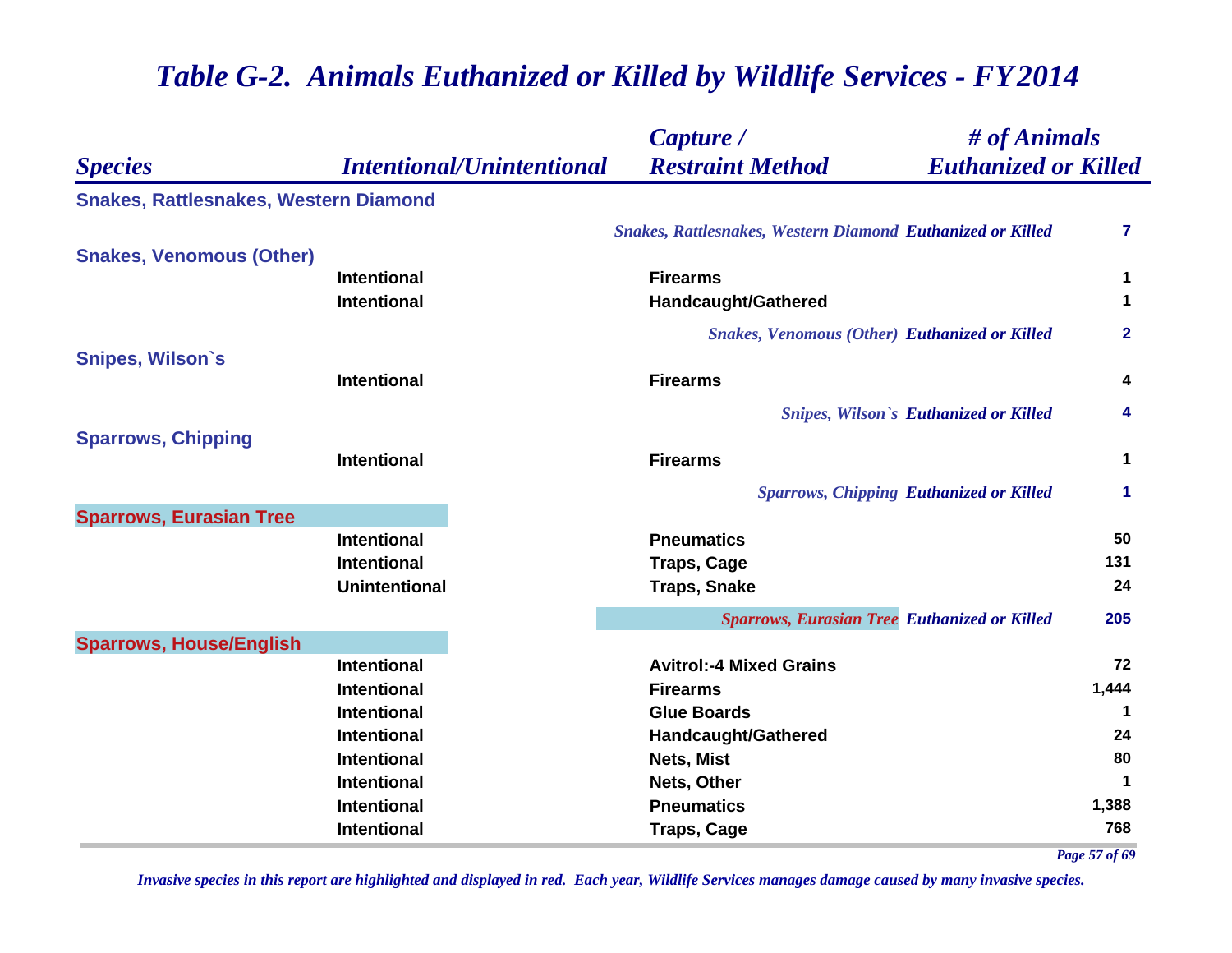#### *Species Capture / Restraint Method # of Animals Intentional/Unintentional Euthanized or Killed* **Sparrows, House/English Intentional Traps, Decoy 2,371 Intentional Traps, Other 26 Unintentional Traps, Cage <sup>1</sup> Unintentional Traps, Other <sup>1</sup>** *Sparrows, House/English Euthanized or Killed* **6,177 Sparrows, Java Intentional Firearms 1,222 Intentional Pneumatics 18 Intentional Traps, Cage 1,821 Intentional Traps, Decoy 2,912** *Sparrows, Java Euthanized or Killed* **5,973 Sparrows, Lark Intentional Firearms 2** *Sparrows, Lark Euthanized or Killed* **2 Sparrows, Lincoln`s Intentional Firearms 2** *Sparrows, Lincoln`s Euthanized or Killed* **2 Sparrows, Savannah Intentional Firearms 35 Intentional Traps, E-Z Catch Net <sup>4</sup> Intentional Traps, Snap (Rat, Mouse, Etc.) <sup>4</sup> Unintentional Traps, Snap (Rat, Mouse, Etc.) <sup>1</sup>** *Sparrows, Savannah Euthanized or Killed* **44 Sparrows, White-Crowned Intentional Traps, Cage <sup>11</sup>** *Page 58 of 69*

# *Table G-2. Animals Euthanized or Killed by Wildlife Services - FY 2014*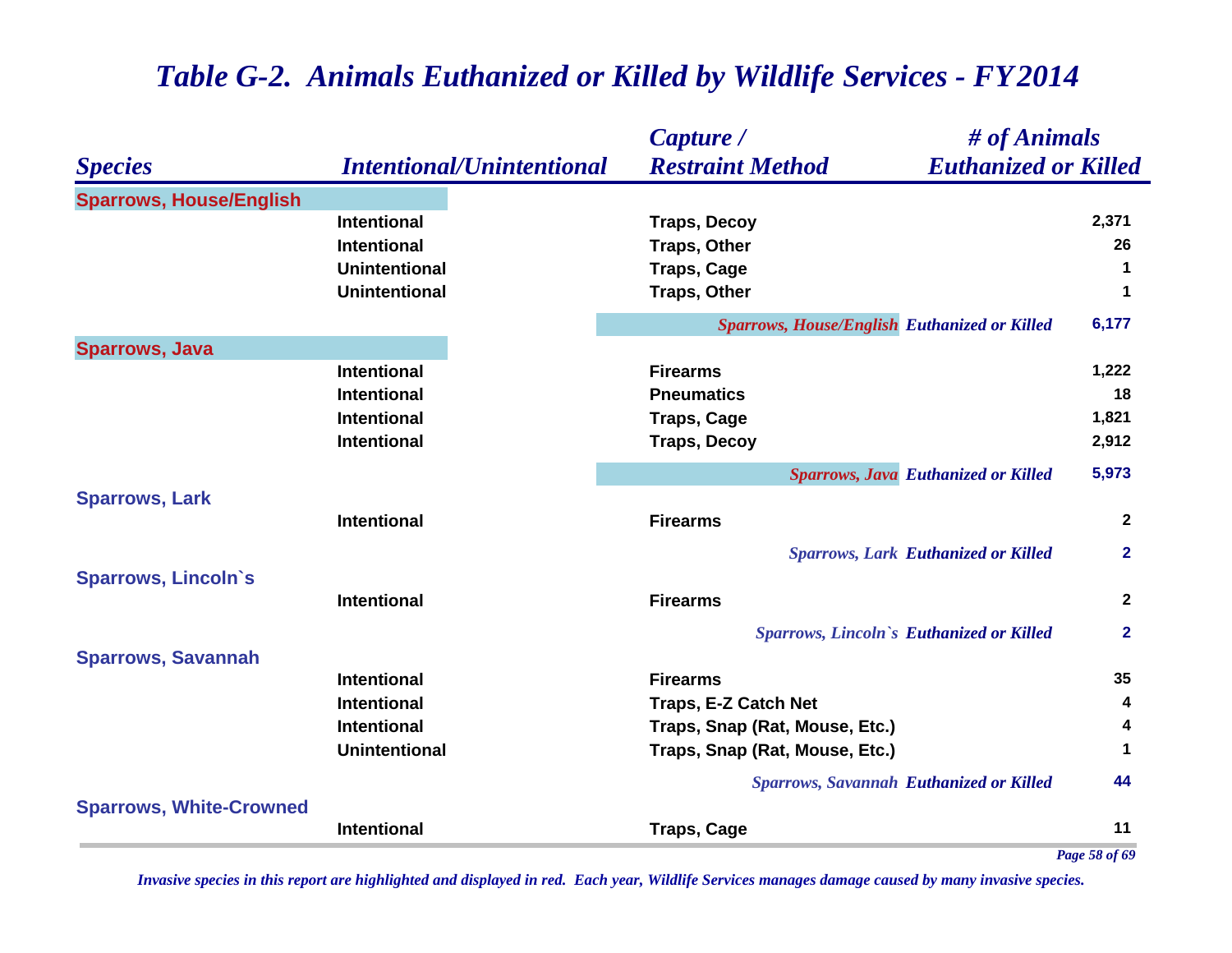|                                  |                                  | Capture /                                           | # of Animals                |  |
|----------------------------------|----------------------------------|-----------------------------------------------------|-----------------------------|--|
| <b>Species</b>                   | <b>Intentional/Unintentional</b> | <b>Restraint Method</b>                             | <b>Euthanized or Killed</b> |  |
| <b>Sparrows, White-Crowned</b>   |                                  |                                                     |                             |  |
|                                  | <b>Intentional</b>               | <b>Traps, Decoy</b>                                 | 96                          |  |
|                                  | <b>Intentional</b>               | Traps, E-Z Catch Net                                | $\blacktriangleleft$        |  |
|                                  |                                  | <b>Sparrows, White-Crowned Euthanized or Killed</b> | 108                         |  |
| <b>Spoonbills, Roseate</b>       |                                  |                                                     |                             |  |
|                                  | <b>Intentional</b>               | <b>Firearms</b>                                     | $\mathbf 1$                 |  |
|                                  |                                  | <b>Spoonbills, Roseate Euthanized or Killed</b>     | 1                           |  |
| <b>Squirrels, Eastern Gray</b>   |                                  |                                                     |                             |  |
|                                  | <b>Intentional</b>               | <b>Firearms</b>                                     | 48                          |  |
|                                  | <b>Intentional</b>               | <b>Pneumatics</b>                                   | 81                          |  |
|                                  | <b>Intentional</b>               | <b>Snares, Neck</b>                                 | $\mathbf{1}$                |  |
|                                  | <b>Intentional</b>               | <b>Traps, Cage</b>                                  | $\boldsymbol{2}$            |  |
|                                  | <b>Unintentional</b>             | <b>Traps, Cage</b>                                  | $\overline{7}$              |  |
|                                  | <b>Unintentional</b>             | <b>Traps, Foothold</b>                              | 1                           |  |
|                                  |                                  | <b>Squirrels, Eastern Gray Euthanized or Killed</b> | 140                         |  |
| <b>Squirrels, Fox</b>            |                                  |                                                     |                             |  |
|                                  | <b>Intentional</b>               | <b>Firearms</b>                                     | 250                         |  |
|                                  | <b>Intentional</b>               | <b>Pneumatics</b>                                   | $\mathbf 1$                 |  |
|                                  | <b>Intentional</b>               | <b>Traps, Cage</b>                                  | 45                          |  |
|                                  |                                  | <b>Squirrels, Fox Euthanized or Killed</b>          | 296                         |  |
| <b>Squirrels, Ground (Other)</b> |                                  |                                                     |                             |  |
|                                  | <b>Intentional</b>               | <b>Firearms</b>                                     | 170                         |  |
|                                  | <b>Intentional</b>               | <b>Perc Machine</b>                                 | 120                         |  |
|                                  | <b>Intentional</b>               | <b>Pneumatics</b>                                   | 83                          |  |
|                                  | <b>Intentional</b>               | <b>Traps, Cage</b>                                  | 315                         |  |
|                                  | <b>Intentional</b>               | Traps, Snap (Rat, Mouse, Etc.)                      | 4                           |  |

*Page 59 of 69*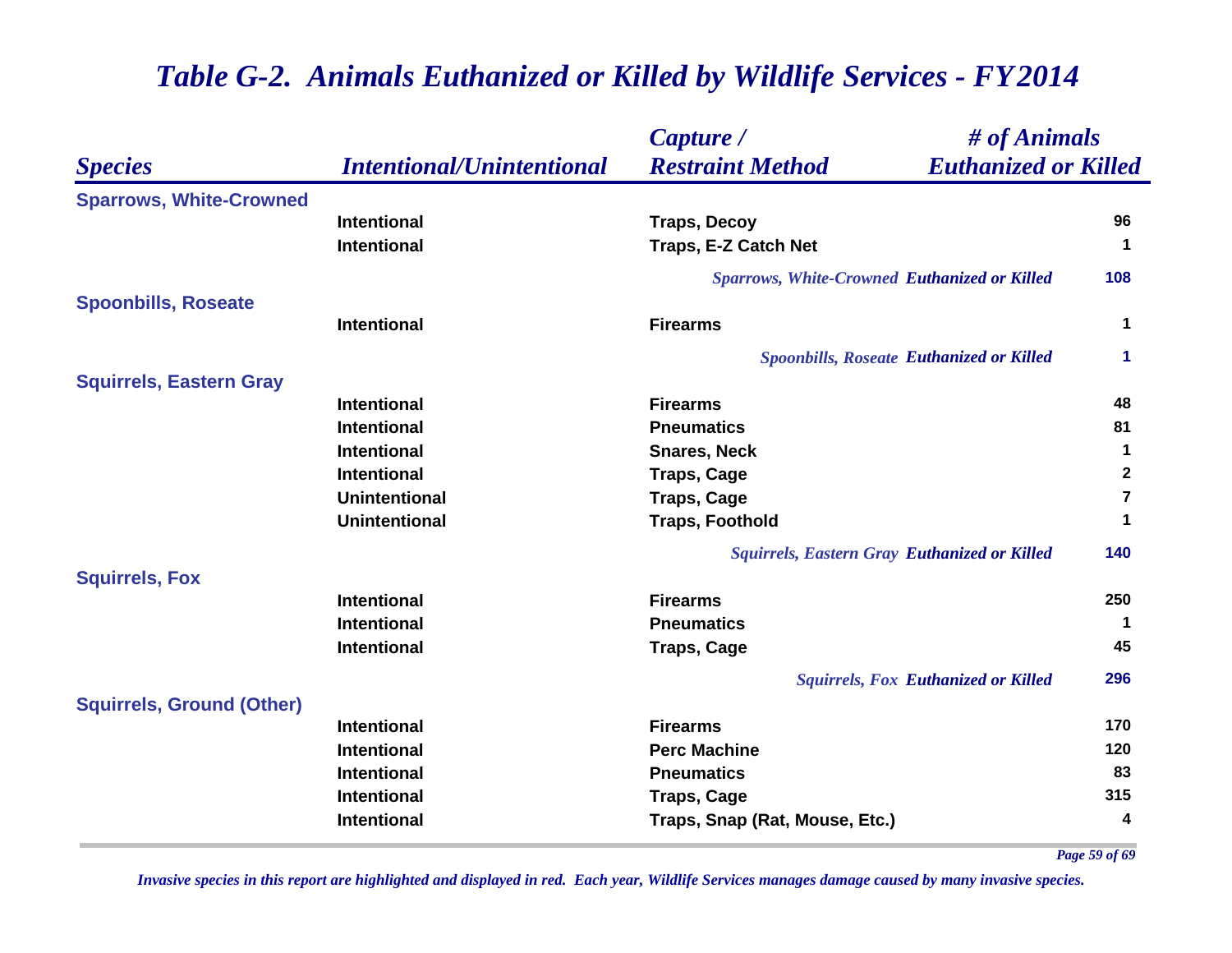|                                        |                                  | Capture /                                                   | # of Animals         |  |
|----------------------------------------|----------------------------------|-------------------------------------------------------------|----------------------|--|
| <b>Species</b>                         | <b>Intentional/Unintentional</b> | <b>Euthanized or Killed</b><br><b>Restraint Method</b>      |                      |  |
| <b>Squirrels, Ground (Other)</b>       |                                  |                                                             |                      |  |
|                                        | <b>Intentional</b>               | Zinc Phosphide Ag Oats (Rodent)                             | 292                  |  |
|                                        | <b>Intentional</b>               | Zinc Phosphide Conc. (Rodents/Lago.)                        | 200                  |  |
|                                        | <b>Intentional</b>               | Zinc Phosphide Oats (Hacco Rodent)                          | 67                   |  |
|                                        |                                  | Squirrels, Ground (Other) Euthanized or Killed              | 1,251                |  |
| <b>Squirrels, Ground, California</b>   |                                  |                                                             |                      |  |
|                                        | <b>Intentional</b>               | <b>Firearms</b>                                             | 3,526                |  |
|                                        | <b>Intentional</b>               | <b>Pneumatics</b>                                           | 14                   |  |
|                                        | <b>Intentional</b>               | <b>Spotlight</b>                                            | $\mathbf 1$          |  |
|                                        | <b>Intentional</b>               | <b>Traps, Body Grip</b>                                     | 467                  |  |
|                                        | <b>Intentional</b>               | <b>Traps, Cage</b>                                          | 2,782                |  |
|                                        | <b>Intentional</b>               | <b>Traps, Decoy</b>                                         | 13                   |  |
|                                        | <b>Intentional</b>               | <b>Traps, Foothold (Padded)</b>                             | $\mathbf{2}$         |  |
|                                        | <b>Intentional</b>               | Zinc Phosphide Oats (P.Dog)                                 | 457                  |  |
|                                        | <b>Unintentional</b>             | <b>Traps, Foothold (Padded)</b>                             | $\blacktriangleleft$ |  |
|                                        |                                  | Squirrels, Ground, California Euthanized or Killed          | 7,263                |  |
| <b>Squirrels, Ground, Columbian</b>    |                                  |                                                             |                      |  |
|                                        | <b>Intentional</b>               | <b>Firearms</b>                                             | 8                    |  |
|                                        |                                  | Squirrels, Ground, Columbian Euthanized or Killed           | 8                    |  |
| Squirrels, Ground, Richardson's        |                                  |                                                             |                      |  |
|                                        | <b>Intentional</b>               | <b>Firearms</b>                                             | 868                  |  |
|                                        |                                  | Squirrels, Ground, Richardson's Euthanized or Killed        | 868                  |  |
| <b>Squirrels, Ground, Round-Tailed</b> |                                  |                                                             |                      |  |
|                                        | Intentional                      | <b>Firearms</b>                                             | 267                  |  |
|                                        |                                  | <b>Squirrels, Ground, Round-Tailed Euthanized or Killed</b> | 267                  |  |
| <b>Squirrels, Red</b>                  |                                  |                                                             |                      |  |

*Invasive species in this report are highlighted and displayed in red. Each year, Wildlife Services manages damage caused by many invasive species.* 

*Page 60 of 69*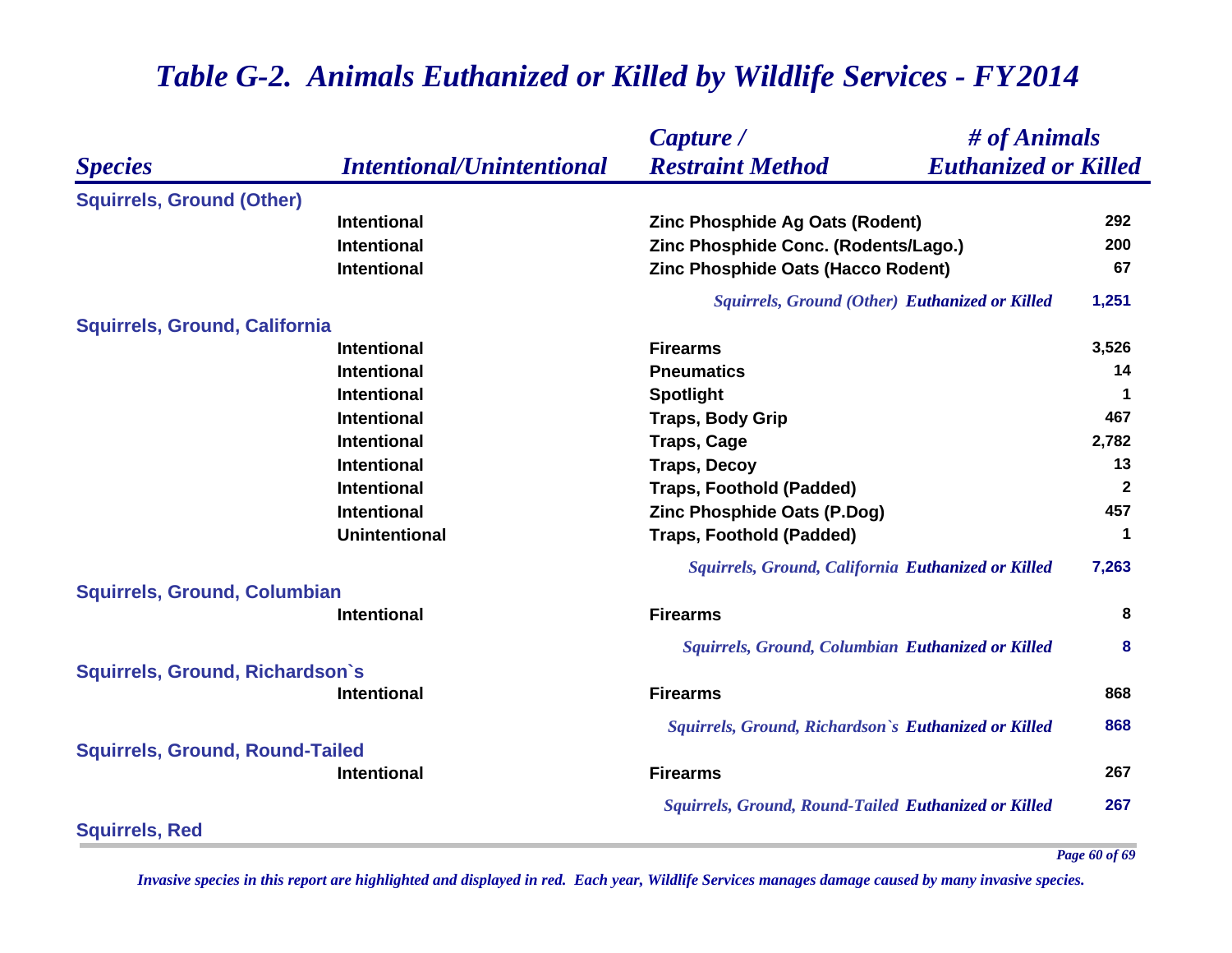|                                |                                  | # of Animals<br>Capture /                              |                      |
|--------------------------------|----------------------------------|--------------------------------------------------------|----------------------|
| <b>Species</b>                 | <b>Intentional/Unintentional</b> | <b>Restraint Method</b><br><b>Euthanized or Killed</b> |                      |
| <b>Squirrels, Red</b>          |                                  |                                                        |                      |
|                                | <b>Unintentional</b>             | <b>Traps, Cage</b>                                     | 1                    |
|                                |                                  | <b>Squirrels, Red Euthanized or Killed</b>             | $\blacktriangleleft$ |
| <b>Squirrels, Rock</b>         |                                  |                                                        |                      |
|                                | <b>Intentional</b>               | <b>Firearms</b>                                        | 21                   |
|                                | <b>Intentional</b>               | <b>Traps, Cage</b>                                     | 84                   |
|                                |                                  | <b>Squirrels, Rock Euthanized or Killed</b>            | 105                  |
| <b>Squirrels, Western Gray</b> |                                  |                                                        |                      |
|                                | <b>Intentional</b>               | <b>Firearms</b>                                        | 1                    |
|                                |                                  | <b>Squirrels, Western Gray Euthanized or Killed</b>    | 1                    |
| <b>Starlings, European</b>     |                                  |                                                        |                      |
|                                | <b>Intentional</b>               | <b>Avitrol:-4 Mixed Grains</b>                         | 35                   |
|                                | <b>Intentional</b>               | Drc-1339-Feedlots                                      | 903,069              |
|                                | <b>Intentional</b>               | Drc-1339-ID SLN (Feedlot)                              | 966                  |
|                                | <b>Intentional</b>               | Drc-1339-IL SLN (Feedlot)                              | 22,565               |
|                                | <b>Intentional</b>               | Drc-1339-Staging Areas                                 | 53,286               |
|                                | <b>Intentional</b>               | Drc-1339-WVSLN (Non-Crop)                              | 4,468                |
|                                | <b>Intentional</b>               | <b>Firearms</b>                                        | 36,475               |
|                                | <b>Intentional</b>               | Handcaught/Gathered                                    | 144                  |
|                                | <b>Intentional</b>               | Nets, Bow                                              | 30                   |
|                                | <b>Intentional</b>               | <b>Nets, Cannon/Rocket</b>                             | 214                  |
|                                | <b>Intentional</b>               | Nets, Mist                                             | $\mathbf{2}$         |
|                                | <b>Intentional</b>               | Nets, Other                                            | 8                    |
|                                | <b>Intentional</b>               | <b>Pneumatics</b>                                      | 5,573                |
|                                | <b>Intentional</b>               | <b>Traps, Body Grip</b>                                | $\mathbf{2}$         |
|                                | <b>Intentional</b>               | <b>Traps, Cage</b>                                     | 1,298                |

*Page 61 of 69*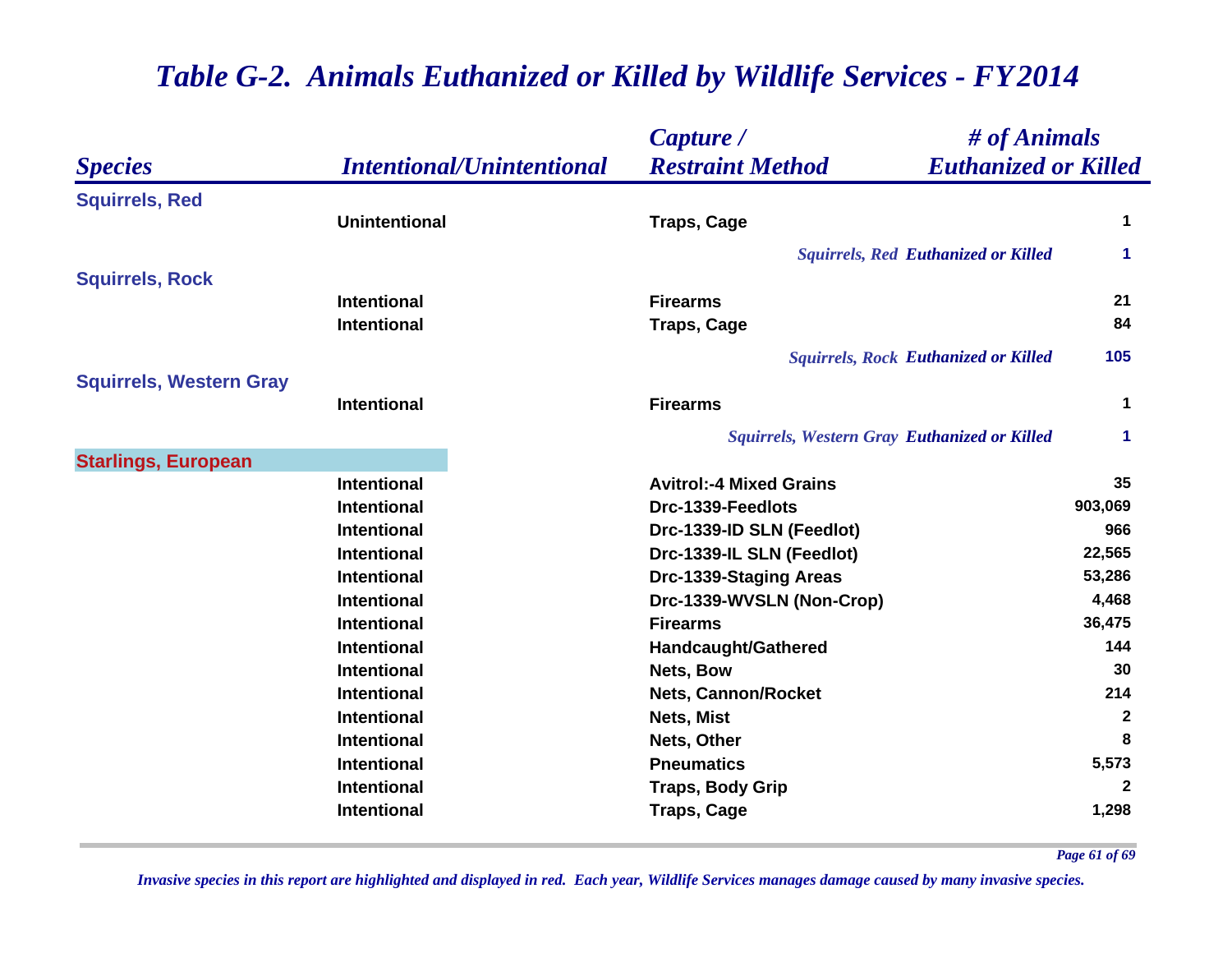|                                        |                                  | $\#$ of Animals<br>Capture /                              |               |
|----------------------------------------|----------------------------------|-----------------------------------------------------------|---------------|
| <b>Species</b>                         | <b>Intentional/Unintentional</b> | <b>Restraint Method</b><br><b>Euthanized or Killed</b>    |               |
| <b>Starlings, European</b>             |                                  |                                                           |               |
|                                        | <b>Intentional</b>               | <b>Traps, Decoy</b>                                       | 111,850       |
|                                        | <b>Intentional</b>               | Traps, E-Z Catch Net                                      | 87            |
|                                        | <b>Intentional</b>               | <b>Traps, Other</b>                                       | 208           |
|                                        | <b>Intentional</b>               | Traps, Raptor (Swedish Goshawk)                           | 27            |
|                                        | <b>Intentional</b>               | Traps, Snap (Rat, Mouse, Etc.)                            | $\mathbf{2}$  |
|                                        | <b>Unintentional</b>             | <b>Traps, Cage</b>                                        | 22            |
|                                        |                                  | <b>Starlings, European Euthanized or Killed 1,140,331</b> |               |
| <b>Stilts, Black-Necked</b>            |                                  |                                                           |               |
|                                        | Intentional                      | <b>Firearms</b>                                           | 8             |
|                                        |                                  | <b>Stilts, Black-Necked Euthanized or Killed</b>          | 8             |
| <b>Swallows, Bank</b>                  |                                  |                                                           |               |
|                                        | <b>Intentional</b>               | <b>Firearms</b>                                           | 136           |
|                                        |                                  | <b>Swallows, Bank Euthanized or Killed</b>                | 136           |
| <b>Swallows, Barn</b>                  |                                  |                                                           |               |
|                                        | <b>Intentional</b>               | <b>Firearms</b>                                           | 611           |
|                                        | <b>Intentional</b>               | Handcaught/Gathered                                       | 128           |
|                                        | <b>Intentional</b>               | <b>Pneumatics</b>                                         | 15            |
|                                        |                                  | <b>Swallows, Barn Euthanized or Killed</b>                | 754           |
| <b>Swallows, Cliff</b>                 |                                  |                                                           |               |
|                                        | <b>Intentional</b>               | <b>Firearms</b>                                           | 1,071         |
|                                        | <b>Intentional</b>               | Handcaught/Gathered                                       | 64            |
|                                        | Intentional                      | <b>Pneumatics</b>                                         | 11            |
|                                        |                                  | <b>Swallows, Cliff Euthanized or Killed</b>               | 1,146         |
| <b>Swallows, Northern Rough-Winged</b> |                                  |                                                           |               |
|                                        | <b>Intentional</b>               | <b>Firearms</b>                                           | 7             |
|                                        |                                  |                                                           | Page 62 of 69 |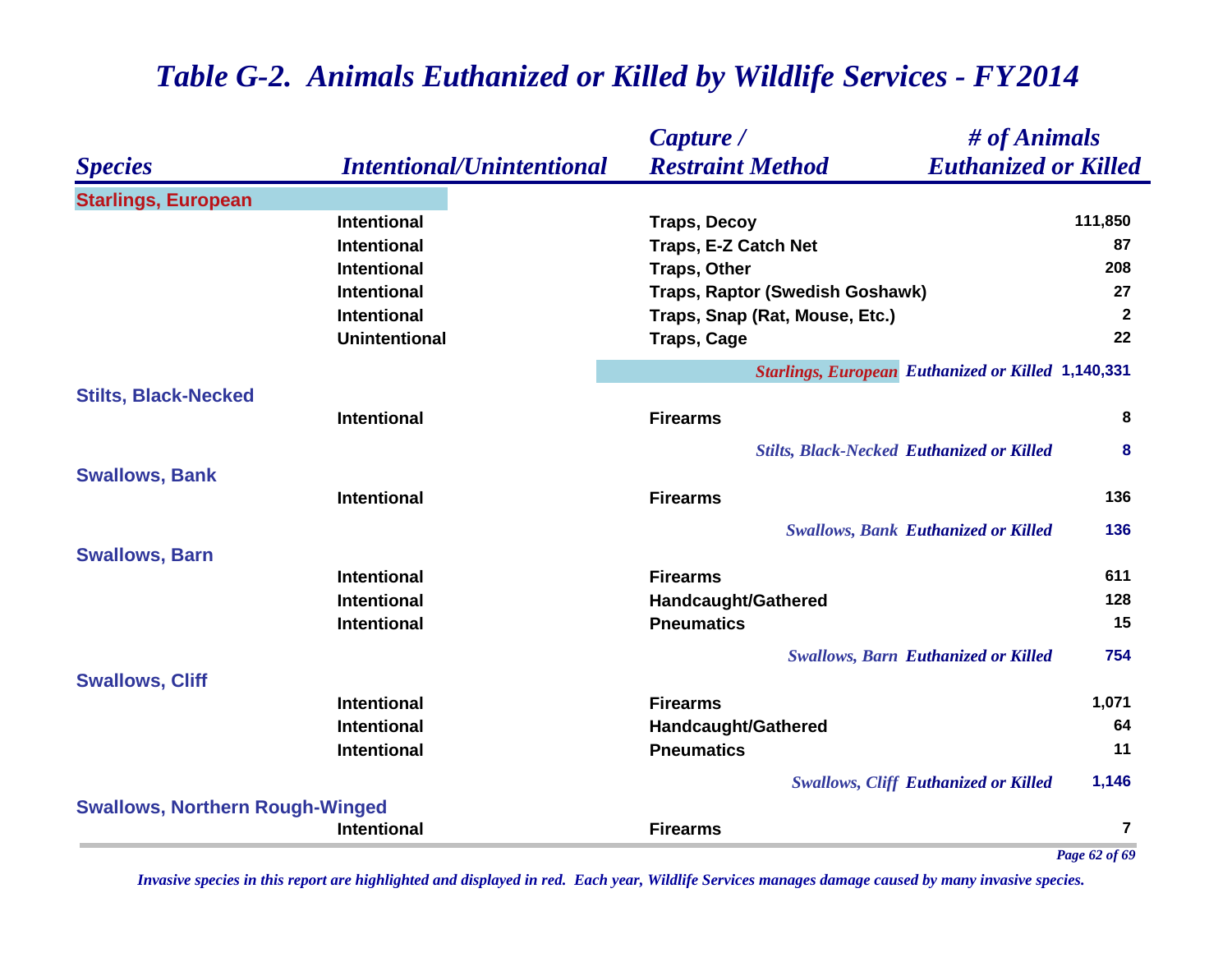|                                        |                                  | Capture /                                                   | # of Animals |  |
|----------------------------------------|----------------------------------|-------------------------------------------------------------|--------------|--|
| <b>Species</b>                         | <b>Intentional/Unintentional</b> | <b>Euthanized or Killed</b><br><b>Restraint Method</b>      |              |  |
| <b>Swallows, Northern Rough-Winged</b> |                                  |                                                             |              |  |
|                                        | <b>Intentional</b>               | <b>Handcaught/Gathered</b>                                  | 5            |  |
|                                        |                                  | <b>Swallows, Northern Rough-Winged Euthanized or Killed</b> | 12           |  |
| <b>Swallows, Tree</b>                  |                                  |                                                             |              |  |
|                                        | <b>Intentional</b>               | <b>Firearms</b>                                             | 63           |  |
|                                        | <b>Intentional</b>               | <b>Traps, Decoy</b>                                         | 4            |  |
|                                        | <b>Unintentional</b>             | <b>Traps, Decoy</b>                                         | $\mathbf{2}$ |  |
|                                        |                                  | <b>Swallows, Tree Euthanized or Killed</b>                  | 69           |  |
| <b>Swans, Mute</b>                     |                                  |                                                             |              |  |
|                                        | <b>Intentional</b>               | <b>Catch Pole</b>                                           | 1            |  |
|                                        | <b>Intentional</b>               | <b>Firearms</b>                                             | 1,332        |  |
|                                        | <b>Intentional</b>               | <b>Handcaught/Gathered</b>                                  | 6            |  |
|                                        |                                  | <b>Swans, Mute Euthanized or Killed</b>                     | 1,339        |  |
| <b>Swans, Trumpeter</b>                |                                  |                                                             |              |  |
|                                        | <b>Intentional</b>               | <b>Firearms</b>                                             | 5            |  |
|                                        | <b>Unintentional</b>             | <b>Traps, Body Grip</b>                                     | 1            |  |
|                                        |                                  | <b>Swans, Trumpeter Euthanized or Killed</b>                | 6            |  |
| <b>Swans, Tundra</b>                   |                                  |                                                             |              |  |
|                                        | <b>Intentional</b>               | <b>Firearms</b>                                             | $\mathbf{2}$ |  |
|                                        |                                  | <b>Swans, Tundra Euthanized or Killed</b>                   | $\mathbf{2}$ |  |
| <b>Swine, Feral</b>                    |                                  |                                                             |              |  |
|                                        | Intentional                      | <b>Calling Device, Electronic</b>                           | 4            |  |
|                                        | <b>Intentional</b>               | <b>Calling Device, Manual(Hand, Blown)</b>                  |              |  |
|                                        | Intentional                      | <b>Firearms</b>                                             | 3,006        |  |
|                                        | <b>Intentional</b>               | <b>Fixed Wing</b>                                           | 1,270        |  |
|                                        | Intentional                      | <b>Handcaught/Gathered</b>                                  | 4            |  |

*Page 63 of 69*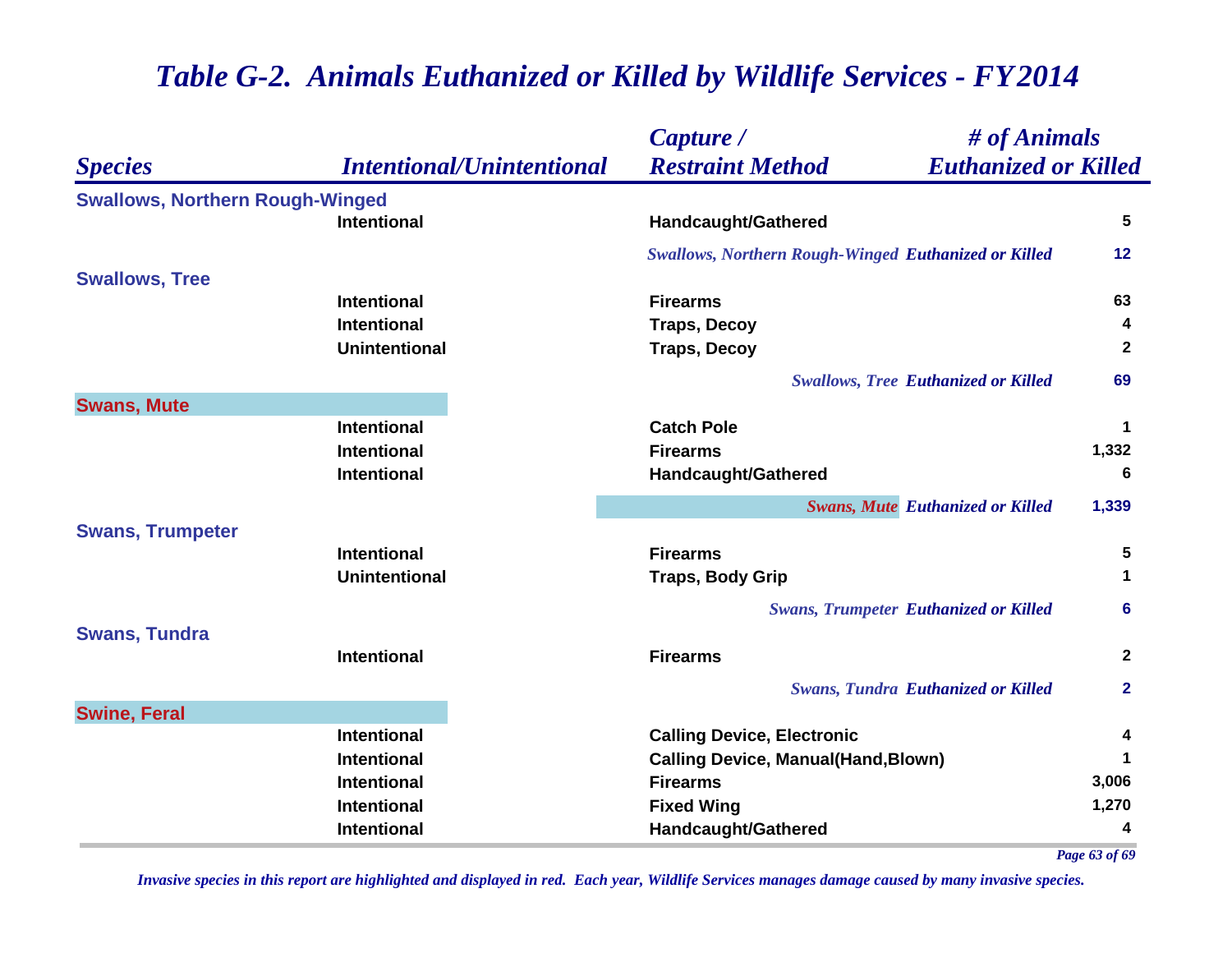|                         |                                  | # of Animals<br>Capture /                              |        |
|-------------------------|----------------------------------|--------------------------------------------------------|--------|
| <b>Species</b>          | <b>Intentional/Unintentional</b> | <b>Restraint Method</b><br><b>Euthanized or Killed</b> |        |
| <b>Swine, Feral</b>     |                                  |                                                        |        |
|                         | <b>Intentional</b>               | <b>Helicopter</b>                                      | 12,851 |
|                         | <b>Intentional</b>               | Nets, Other                                            | 55     |
|                         | <b>Intentional</b>               | <b>Night Vision/Infrared Equipment</b>                 | 664    |
|                         | <b>Intentional</b>               | <b>Snares, Foot/Leg</b>                                | 258    |
|                         | <b>Intentional</b>               | <b>Snares, Neck</b>                                    | 3,813  |
|                         | <b>Intentional</b>               | <b>Spotlight</b>                                       | 71     |
|                         | <b>Intentional</b>               | <b>Traps, Cage</b>                                     | 5,453  |
|                         | <b>Intentional</b>               | <b>Traps, Drive/Corral</b>                             | 315    |
|                         | <b>Intentional</b>               | <b>Traps, Foothold</b>                                 | 30     |
|                         | <b>Intentional</b>               | <b>Traps, Live, Feral Hogs</b>                         | 2,453  |
|                         | <b>Unintentional</b>             | <b>M-44 Cyanide Capsule</b>                            | 2      |
|                         | <b>Unintentional</b>             | <b>Snares, Neck</b>                                    | 6      |
|                         |                                  | <b>Swine, Feral Euthanized or Killed</b>               | 30,256 |
| <b>Terns, Caspian</b>   |                                  |                                                        | 23     |
|                         | <b>Intentional</b>               | <b>Firearms</b>                                        |        |
|                         |                                  | Terns, Caspian Euthanized or Killed                    | 23     |
| <b>Terns, Common</b>    | <b>Intentional</b>               | <b>Firearms</b>                                        | 14     |
|                         |                                  |                                                        |        |
|                         |                                  | Terns, Common Euthanized or Killed                     | 14     |
| <b>Terns, Forster's</b> |                                  |                                                        |        |
|                         | <b>Intentional</b>               | <b>Firearms</b>                                        | 3      |
|                         |                                  | Terns, Forster's Euthanized or Killed                  | 3      |
| <b>Terns, Royal</b>     |                                  |                                                        |        |
|                         | <b>Intentional</b>               | <b>Firearms</b>                                        | 10     |
|                         |                                  | <b>Terns, Royal Euthanized or Killed</b>               | 10     |

*Page 64 of 69*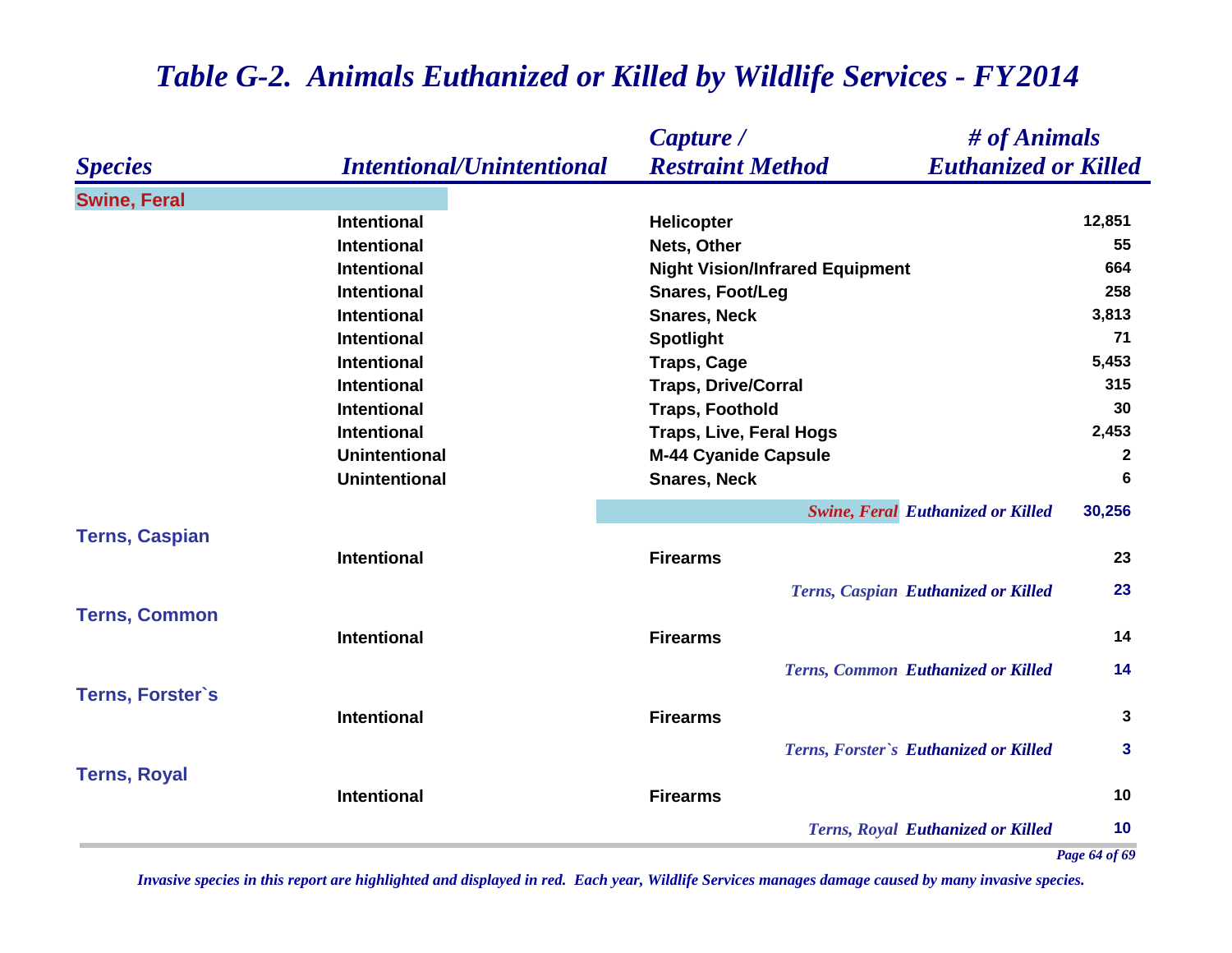|                              |                                  | # of Animals<br>Capture /                              |                |
|------------------------------|----------------------------------|--------------------------------------------------------|----------------|
| <b>Species</b>               | <b>Intentional/Unintentional</b> | <b>Restraint Method</b><br><b>Euthanized or Killed</b> |                |
| <b>Terns, Sandwich</b>       |                                  |                                                        |                |
|                              | Intentional                      | <b>Firearms</b>                                        | 9              |
|                              |                                  | <b>Terns, Sandwich Euthanized or Killed</b>            | 9              |
| <b>Toads, Marine</b>         |                                  |                                                        |                |
|                              | <b>Intentional</b>               | Handcaught/Gathered                                    | 34             |
|                              |                                  | <b>Toads, Marine Euthanized or Killed</b>              | 34             |
| <b>Towhees, California</b>   |                                  |                                                        |                |
|                              | <b>Intentional</b>               | <b>Traps, Cage</b>                                     | $\mathbf 1$    |
|                              | <b>Intentional</b>               | <b>Traps, Decoy</b>                                    | 6              |
|                              |                                  | <b>Towhees, California Euthanized or Killed</b>        | $\overline{7}$ |
| <b>Towhees, Rufous-Sided</b> |                                  |                                                        |                |
|                              | <b>Unintentional</b>             | Traps, Snap (Rat, Mouse, Etc.)                         | 1              |
|                              |                                  | <b>Towhees, Rufous-Sided Euthanized or Killed</b>      | 1              |
| <b>Turkeys, Wild</b>         |                                  |                                                        |                |
|                              | Intentional                      | <b>Firearms</b>                                        | 246            |
|                              | <b>Intentional</b>               | <b>Handcaught/Gathered</b>                             | 1              |
|                              | <b>Intentional</b>               | Nets, Other                                            | 8              |
|                              | <b>Intentional</b>               | <b>Traps, Cage</b>                                     | 19             |
|                              | Intentional                      | <b>Traps, Foothold</b>                                 | $\mathbf 1$    |
|                              | <b>Unintentional</b>             | <b>Snares, Neck</b>                                    | 5              |
|                              | <b>Unintentional</b>             | <b>Traps, Foothold</b>                                 | $\overline{7}$ |
|                              |                                  | <b>Turkeys, Wild Euthanized or Killed</b>              | 287            |
| <b>Turtles (Other)</b>       | <b>Unintentional</b>             | <b>Traps, Body Grip</b>                                | 14             |
|                              |                                  | <b>Turtles (Other) Euthanized or Killed</b>            | 14             |
|                              |                                  |                                                        |                |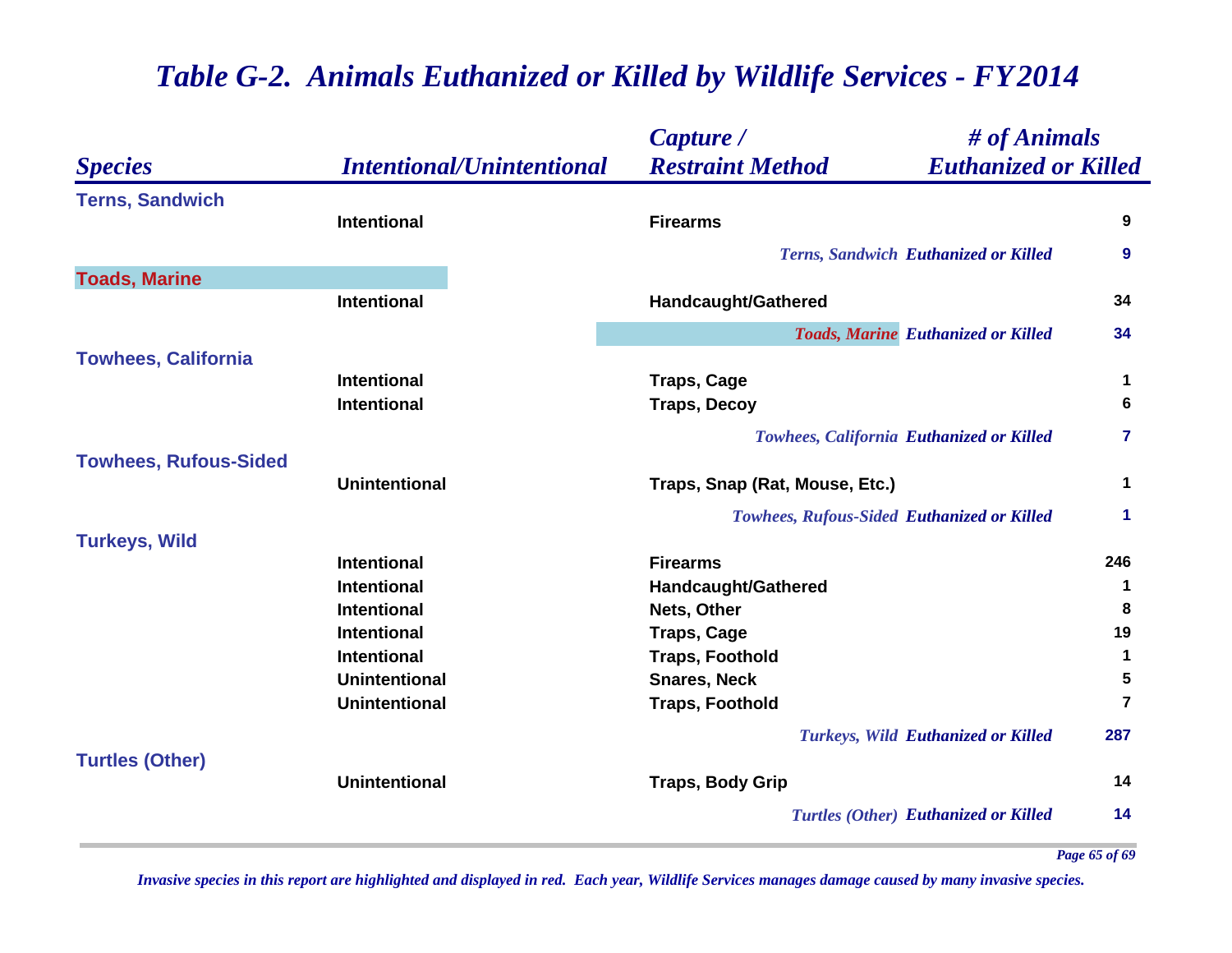|                                  |                                  | # of Animals<br>Capture /                              |                      |
|----------------------------------|----------------------------------|--------------------------------------------------------|----------------------|
| <b>Species</b>                   | <b>Intentional/Unintentional</b> | <b>Restraint Method</b><br><b>Euthanized or Killed</b> |                      |
| <b>Turtles, Common Snapping</b>  |                                  |                                                        |                      |
|                                  | <b>Intentional</b>               | <b>Traps, Body Grip</b>                                | 5                    |
|                                  | <b>Unintentional</b>             | <b>Snares, Neck</b>                                    | $\blacktriangleleft$ |
|                                  | <b>Unintentional</b>             | <b>Traps, Body Grip</b>                                | 169                  |
|                                  | <b>Unintentional</b>             | <b>Traps, Foothold</b>                                 | 3                    |
|                                  |                                  | <b>Turtles, Common Snapping Euthanized or Killed</b>   | 178                  |
| <b>Turtles, Painted</b>          |                                  |                                                        |                      |
|                                  | <b>Unintentional</b>             | <b>Traps, Body Grip</b>                                | 14                   |
|                                  |                                  | <b>Turtles, Painted Euthanized or Killed</b>           | 14                   |
| <b>Turtles, Red-Eared Slider</b> |                                  |                                                        |                      |
|                                  | <b>Unintentional</b>             | <b>Traps, Body Grip</b>                                | $\overline{7}$       |
|                                  |                                  | <b>Turtles, Red-Eared Slider Euthanized or Killed</b>  | $\overline{7}$       |
| <b>Voles (All)</b>               |                                  |                                                        |                      |
|                                  | <b>Intentional</b>               | <b>Handcaught/Gathered</b>                             | $\mathbf{2}$         |
|                                  | <b>Intentional</b>               | <b>Traps, Cage</b>                                     | $\mathbf 2$          |
|                                  | <b>Intentional</b>               | <b>Traps, Other</b>                                    | 1                    |
|                                  | <b>Intentional</b>               | Traps, Snap (Rat, Mouse, Etc.)                         | 23                   |
|                                  | <b>Intentional</b>               | <b>Zinc Phosphide Wheat</b>                            | 55                   |
|                                  |                                  | <b>Voles (All) Euthanized or Killed</b>                | 83                   |
| <b>Vultures, Black</b>           |                                  |                                                        |                      |
|                                  | <b>Intentional</b>               | <b>Firearms</b>                                        | 1,456                |
|                                  | <b>Intentional</b>               | <b>Handcaught/Gathered</b>                             | $\mathbf{2}$         |
|                                  | <b>Intentional</b>               | Nets, Other                                            | 1                    |
|                                  | <b>Intentional</b>               | <b>Pneumatics</b>                                      | $\mathbf{2}$         |
|                                  | <b>Intentional</b>               | <b>Traps, Cage</b>                                     | 1,694                |
|                                  | <b>Intentional</b>               | <b>Traps, Decoy</b>                                    | 440                  |

*Page 66 of 69*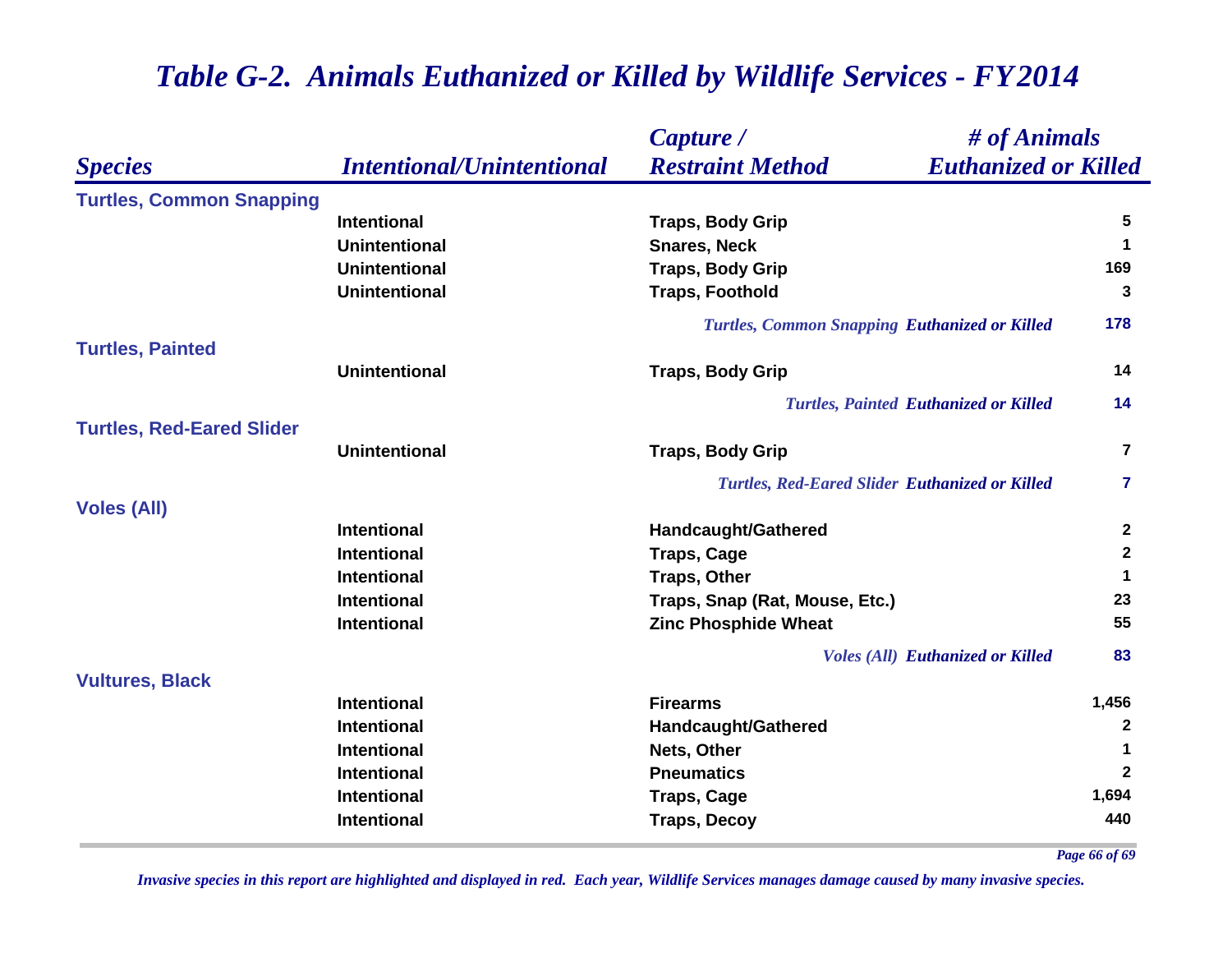|                             |                                  | $\#$ of Animals<br>Capture /                           |                |
|-----------------------------|----------------------------------|--------------------------------------------------------|----------------|
| <b>Species</b>              | <b>Intentional/Unintentional</b> | <b>Restraint Method</b><br><b>Euthanized or Killed</b> |                |
| <b>Vultures, Black</b>      |                                  |                                                        |                |
|                             | <b>Intentional</b>               | <b>Traps, Other</b>                                    | 156            |
|                             | <b>Unintentional</b>             | <b>Traps, Foothold</b>                                 | 3              |
|                             |                                  | <b>Vultures, Black Euthanized or Killed</b>            | 3,754          |
| <b>Vultures, Turkey</b>     |                                  |                                                        |                |
|                             | <b>Intentional</b>               | <b>Firearms</b>                                        | 1,131          |
|                             | <b>Intentional</b>               | <b>Pneumatics</b>                                      | 10             |
|                             | <b>Intentional</b>               | <b>Traps, Cage</b>                                     | 49             |
|                             | <b>Intentional</b>               | <b>Traps, Decoy</b>                                    | 22             |
|                             | <b>Intentional</b>               | <b>Traps, Other</b>                                    | 10             |
|                             | <b>Intentional</b>               | Traps, Raptor (Swedish Goshawk)                        | $\mathbf 1$    |
|                             | <b>Unintentional</b>             | <b>Traps, Foothold</b>                                 | 3              |
|                             |                                  | <b>Vultures, Turkey Euthanized or Killed</b>           | 1,226          |
| <b>Waxbills, Common</b>     |                                  |                                                        |                |
|                             | <b>Intentional</b>               | <b>Firearms</b>                                        | 586            |
|                             | <b>Intentional</b>               | <b>Pneumatics</b>                                      | 1              |
|                             |                                  | <b>Waxbills, Common Euthanized or Killed</b>           | 587            |
| <b>Waxwings, Bohemian</b>   |                                  |                                                        |                |
|                             | <b>Intentional</b>               | <b>Firearms</b>                                        | $\overline{2}$ |
|                             |                                  | <b>Waxwings, Bohemian Euthanized or Killed</b>         | $\overline{2}$ |
| <b>Weasels, Long-Tailed</b> |                                  |                                                        |                |
|                             | <b>Intentional</b>               | <b>Traps, Cage</b>                                     | 4              |
|                             | <b>Unintentional</b>             | <b>Traps, Body Grip</b>                                | 1              |
|                             |                                  | <b>Weasels, Long-Tailed Euthanized or Killed</b>       | 5              |
| <b>Whimbrels</b>            |                                  |                                                        |                |
|                             | <b>Intentional</b>               | <b>Firearms</b>                                        | 5              |
|                             |                                  |                                                        | Page 67 of 69  |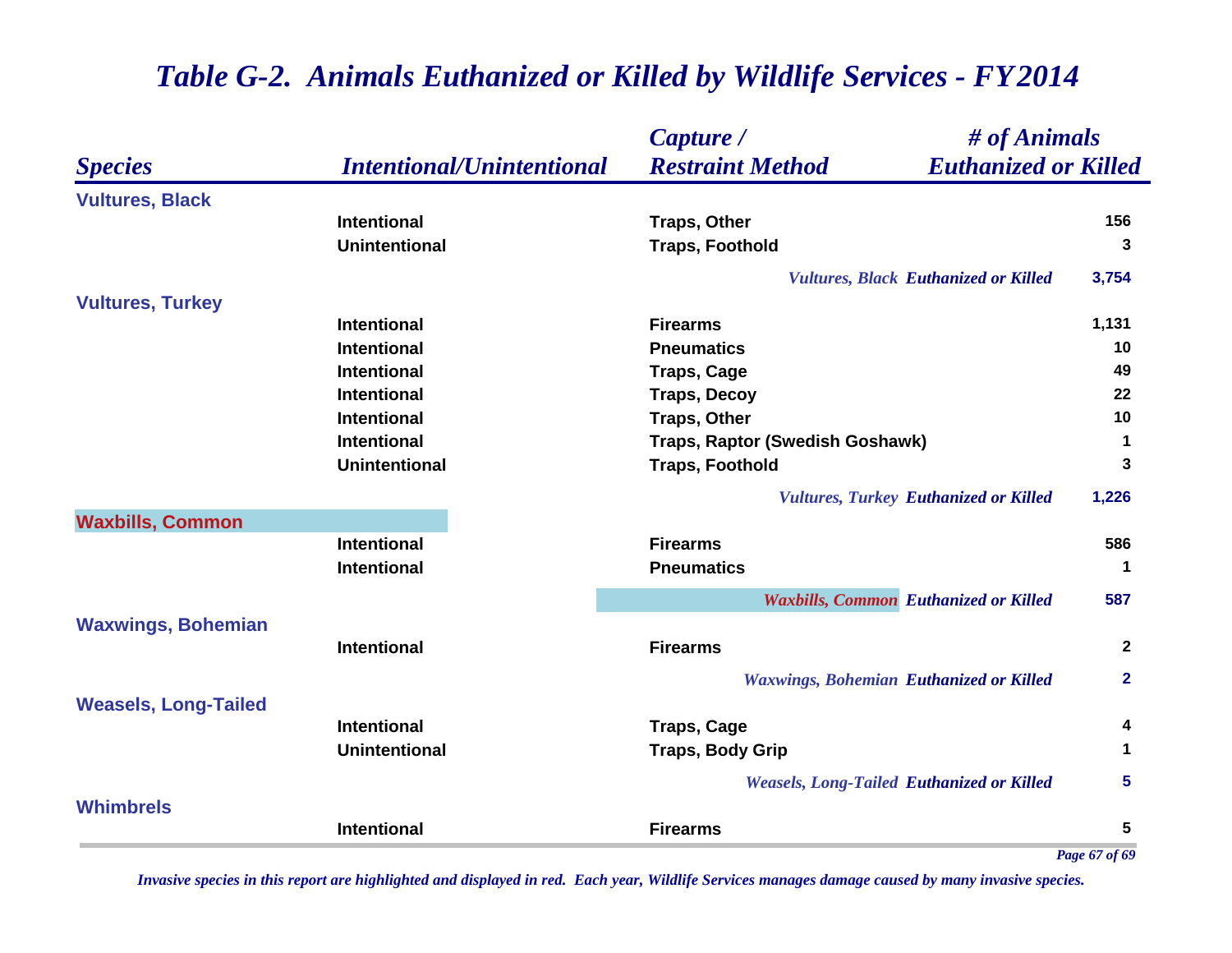|                            |                                  | Capture /               | # of Animals                                    |             |
|----------------------------|----------------------------------|-------------------------|-------------------------------------------------|-------------|
| <b>Species</b>             | <b>Intentional/Unintentional</b> | <b>Restraint Method</b> | <b>Euthanized or Killed</b>                     |             |
| <b>Whimbrels</b>           |                                  |                         |                                                 |             |
|                            | <b>Intentional</b>               | <b>Pneumatics</b>       |                                                 | 7           |
|                            |                                  |                         | <b>Whimbrels Euthanized or Killed</b>           | 12          |
| <b>Willets</b>             |                                  |                         |                                                 |             |
|                            | <b>Intentional</b>               | <b>Firearms</b>         |                                                 | 1           |
|                            |                                  |                         | <b>Willets Euthanized or Killed</b>             | 1           |
| <b>Wolves, Gray/Timber</b> |                                  |                         |                                                 |             |
|                            | <b>Intentional</b>               | <b>Firearms</b>         |                                                 | 23          |
|                            | <b>Intentional</b>               | <b>Fixed Wing</b>       |                                                 | 14          |
|                            | <b>Intentional</b>               | Helicopter              |                                                 | 61          |
|                            | <b>Intentional</b>               | <b>Snares, Neck</b>     |                                                 | 12          |
|                            | <b>Intentional</b>               | <b>Traps, Foothold</b>  |                                                 | 211         |
|                            | <b>Unintentional</b>             | <b>Snares, Neck</b>     |                                                 | 1           |
|                            |                                  |                         | <b>Wolves, Gray/Timber Euthanized or Killed</b> | 322         |
| <b>Woodcock, American</b>  |                                  |                         |                                                 |             |
|                            | <b>Intentional</b>               | <b>Firearms</b>         |                                                 | 3           |
|                            |                                  |                         | <b>Woodcock, American Euthanized or Killed</b>  | 3           |
| <b>Woodpeckers, Acorn</b>  |                                  |                         |                                                 |             |
|                            | <b>Intentional</b>               | <b>Firearms</b>         |                                                 | $\mathbf 1$ |
|                            |                                  |                         | <b>Woodpeckers, Acorn Euthanized or Killed</b>  | 1.          |
| <b>Woodpeckers, Downy</b>  |                                  |                         |                                                 |             |
|                            | <b>Intentional</b>               | <b>Traps, Suitcase</b>  |                                                 | 6           |
|                            |                                  |                         | <b>Woodpeckers, Downy Euthanized or Killed</b>  | 6           |
| <b>Woodpeckers, Gila</b>   |                                  |                         |                                                 |             |
|                            | <b>Intentional</b>               | <b>Firearms</b>         |                                                 | 119         |
|                            |                                  |                         |                                                 |             |

*Page 68 of 69*